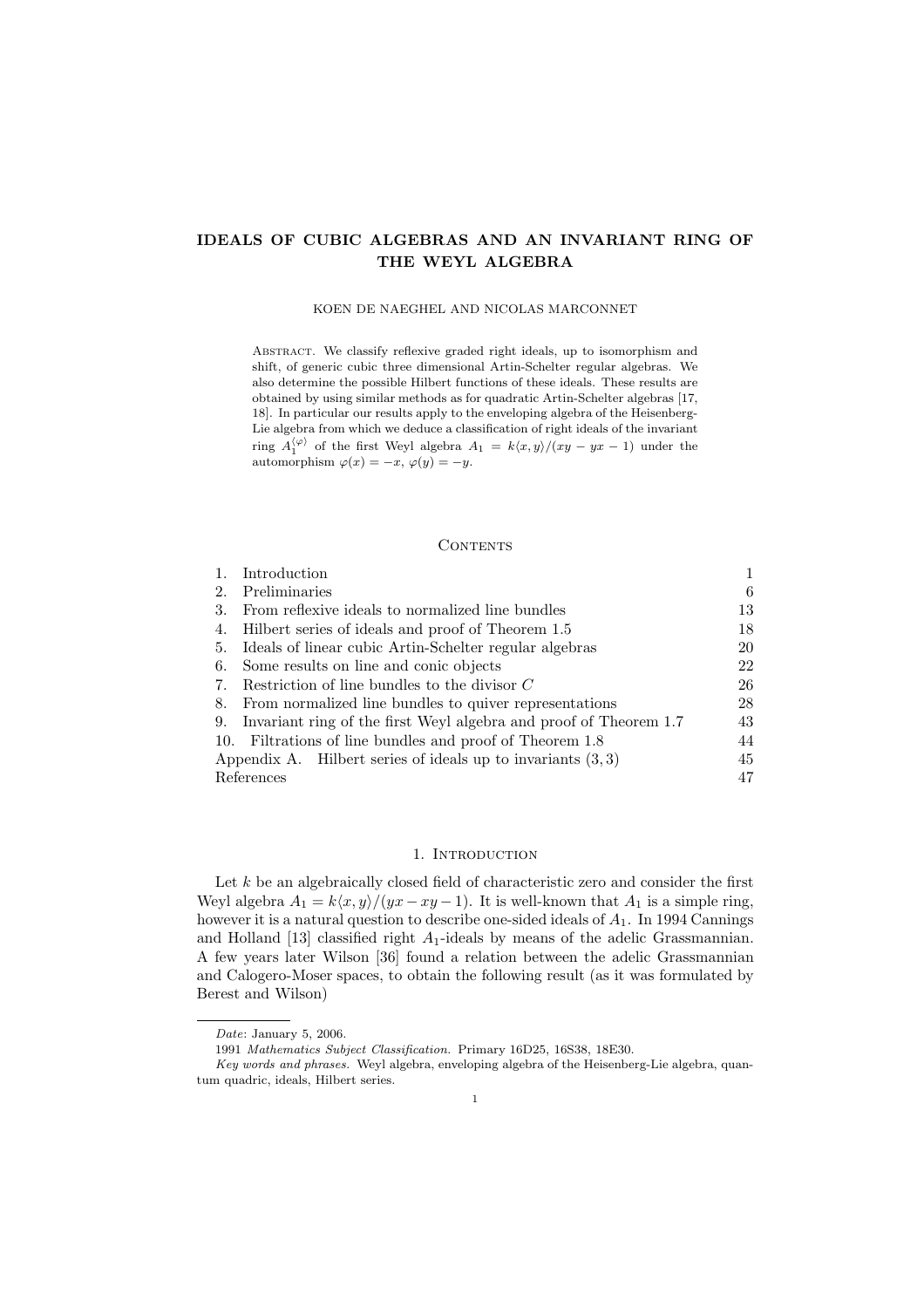**Theorem 1.1.** [10] Put  $G = Aut(A_1)$  and let  $R(A_1)$  be the set of isomorphism classes of right  $A_1$ -ideals. Then the orbits of the natural G-action on  $R(A_1)$  are indexed by the set of non-negative integers  $\mathbb N$ , and the orbit corresponding to  $n \in \mathbb N$ is in natural bijection with the n'th Calogero-Moser space

$$
C_n = \{ \mathbb{X}, \mathbb{Y} \in M_n(\mathbb{C}) \mid \text{rk}(\mathbb{Y}\mathbb{X} - \mathbb{X}\mathbb{Y} - \mathbb{I}) \le 1 \} / \operatorname{Gl}_n(\mathbb{C})
$$

where  $\text{Gl}_n(\mathbb{C})$  acts by simultaneous conjugation  $(gXg^{-1}, gYg^{-1})$ . In particular  $C_n$ is a connected smooth affine variety of dimension 2n.

In [11] Berest and Wilson gave a new proof of Theorem 1.1 using noncommutative algebraic geometry [7, 34], by picking up an idea of Le Bruyn [22]. Let us briefly recall how this is done. The idea of Le Bruyn was to relate right  $A_1$ -ideals with graded right ideals of the homogenized Weyl algebra  $H = \mathbb{C}\langle x, y, z\rangle/(zx - xz, zy - zz)$  $yz, yx - xy - z^2$ ). Describing  $R(A_1)$  then becomes equivalent to describing certain objects on a noncommutative projective scheme  $\mathbb{P}^2_q = \text{Proj } H$  in the sense of Artin and Zhang  $[7]$  i.e. Proj H is the quotient of the abelian category of finitely generated graded right H-modules by the Serre subcategory of finite dimensional modules. Objects on  $\mathbb{P}^2_q$  may be used to define moduli spaces, just as in the commutative case.

We next observe there are many more noncommutative projective schemes like Proj  $H$ . The homogenized Weyl algebra  $H$  belongs to a class of algebras which has turned out to be very fruitful: the so-called Artin-Schelter regular algebras A of global dimension d [3]. See Section 2 for preliminary definitions. For  $d \leq 3$  a complete classification is known [4, 5, 30, 31]. They are all noetherian domains of Gelfand-Kirillov dimension  $d \leq 3$  and may be considered as noncommutative analogues of the polynomial rings. In case  $d = 3$  and A is generated in degree one it turns out [3] there are two possibilities for such an algebra A. Either there are three generators  $x, y, z$  and three quadratic relations (we say A is quadratic) or two generators  $x, y$  and two cubic relations (A is cubic). If A is quadratic we may think of  $\mathbb{P}^2_{q} = \text{Proj}(A)$  as a noncommutative projective plane. In case A is cubic we think of  $(\mathbb{P} \times \mathbb{P})_q = \text{Proj } A$  as a noncommutative quadric surface. The generic class of quadratic and cubic Artin-Schelter regular algebras are usually called type A-algebras [3], in which case the relations are respectively given by

$$
\begin{cases}\nayz + bzy + cx^2 = 0 \\
azx + bxz + cy^2 = 0 \\
axy + byx + cz^2 = 0\n\end{cases}\n\text{ and }\n\begin{cases}\nay^2x + byxy + axy^2 + cx^3 = 0 \\
ax^2y + bxyx + ayx^2 + cy^3 = 0\n\end{cases}
$$

where  $a, b, c \in k$  are generic scalars. As shown in [4] a three dimensional Artin-Schelter regular algebra A generated in degree one is completely determined by a triple  $(E, \sigma, j)$  where either

- $j: E \cong \mathbb{P}^2$  if A is quadratic, resp.  $j: E \cong \mathbb{P}^1 \times \mathbb{P}^1$  if A is cubic; or
- $j: E \hookrightarrow \mathbb{P}^2$  is an embedding of a divisor E of degree three if A is quadratic, resp.  $j: E \hookrightarrow \mathbb{P}^1 \times \mathbb{P}^1$  where E is a divisor of bidegree  $(2, 2)$  if A is cubic

and  $\sigma \in \text{Aut}(E)$ . In the first case we say A is linear, otherwise A is called elliptic. If A is of type A and the divisor  $E$  is a smooth elliptic curve (this is the generic case) then we say A is of generic type A. In that case  $\sigma$  is a translation on E. Quadratic three dimensional Artin-Schelter regular algebras of generic type A are also called three dimensional Sklyanin algebras.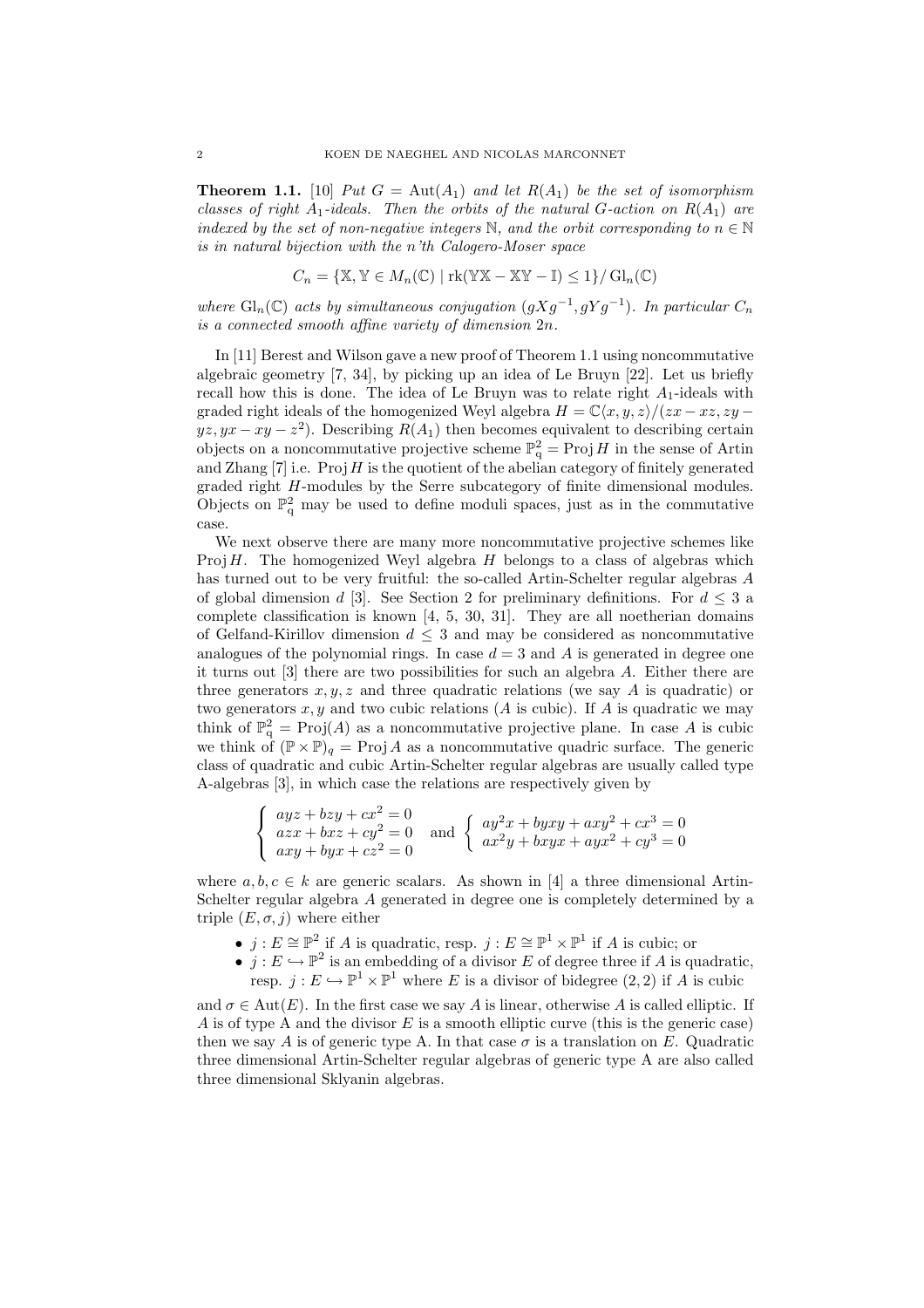In [17] Van den Bergh and the first author showed how to extend the ideas in [11, 22] to obtain a classification of reflexive graded right ideals of generic quadratic Artin-Schelter regular algebras. This has been extended in the PhD thesis of the first author.

**Theorem 1.2.** [17, 15] Assume k is uncountable. Let A be an elliptic quadratic Artin-Schelter regular algebra for which  $\sigma$  has infinite order. Let  $R(A)$  be the set of reflexive graded right A-ideals, considered up to isomorphism and shift of grading. There exist smooth quasi-projective varieties  $D_n$  of dimension 2n such that  $R(A)$ is naturally in bijection with  $\prod_{n\in\mathbb{N}} D_n$ . If in addition A is of generic type A i.e. A is a three dimensional Sklyanin algebra then the varieties  $D_n$  are affine.

In case A is a three dimensional Sklyanin algebra Theorem 1.2 holds without the hypothesis  $k$  is uncountable.

A result similar to Theorem 1.2 was proved by Nevins and Stafford [26] for all quadratic three dimensional Artin-Schelter regular algebras A. In addition they showed  $D_n$  is an open subset in a projective variety  $\mathrm{Hilb}_n(\mathbb{P}^2_q)$  of dimension  $2n$ , parameterizing graded right A-ideals of projective dimension one up to isomorphism and shift of grading. Thus  $\text{Hilb}_n(\mathbb{P}_q^2)$  is the analog of the classical Hilbert scheme of points on  $\mathbb{P}^2$ . Furthermore  $\text{Hilb}_n(\mathbb{P}^2_q)$  is connected, proved by Nevins and Stafford [26] for almost all A using deformation-theoretic methods and relying on the commutative case  $A = k[x, y, z]$ . In [18] Van den Bergh and the first author determined the Hilbert series of objects in  $\mathrm{Hilb}_{n}(\mathbb{P}_{q}^{2})$  and deduced an intrinsic proof for the connectedness of  $\mathrm{Hilb}_{n}(\mathbb{P}_{q}^{2})$  for all quadratic Artin-Schelter regular algebras.

In this paper we apply the methods used in [17, 18] to obtain similar results for cubic Artin-Schelter regular algebras. Most of these results may also be found in the PhD thesis of the first author [15].

Let A be a cubic Artin-Schelter regular algebra and let  $R(A)$  denote the set of reflexive graded right A-ideals, considered up to isomorphism and shift of grading. Define  $N = \{(n_e, n_o) \in \mathbb{N}^2 \mid n_e - (n_e - n_o)^2 \ge 0\}$ . The main result in this paper is the following analogue of Theorem 1.2.

**Theorem 1.3.** Assume  $k$  is uncountable. Let  $A$  be an elliptic cubic Artin-Schelter regular algebra for which  $\sigma$  has infinite order. Then we construct a natural bijection between  $R(A)$  and  $\prod_{(n_e,n_o)\in N} D_{(n_e,n_o)}$ , where  $D_{(n_e,n_o)}$  are smooth quasi-projective varieties of dimension  $2(n_e - (n_e - n_o)^2)$ . If in addition A is of generic type A then the varieties  $D_{(n_e,n_o)}$  are affine.

A crucial part of the proof of Theorem 1.3 consists in showing that the spaces  $D_{(n_e,n_o)}$  are actually nonempty for  $(n_e,n_o) \in N$ . We will prove this by characterizing the appearing Hilbert series for objects in  $R(A)$ . In a very similar way as in [18] for quadratic Artin-Schelter regular algebras, we show in Section 4 that the Hilbert series of graded right A-ideals of projective dimension one are characterised by socalled *Castelnuovo* polynomials [14]  $s(t) = \sum_{i=0}^{n} s_i t^i \in \mathbb{Z}[t]$  which are by definition of the form

 $s_0 = 1, s_1 = 2, \ldots, s_{\sigma-1} = \sigma$  and  $s_{\sigma-1} \geq s_{\sigma} \geq s_{\sigma+1} \geq \cdots \geq 0$ 

for some integer  $\sigma \geq 0$ . We refer to  $\sum_i s_{2i}$  as the *even weight* of  $s(t)$  and  $\sum_i s_{2i+1}$ as the *odd weight* of  $s(t)$ .

**Example 1.4.**  $s(t) = 1 + 2t + 3t^2 + 4t^3 + 5t^4 + 5t^5 + 3t^6 + 2t^7 + t^8 + t^9 + t^{10} + t^{11}$  is a Castelnuovo polynomial of even weight 14 and odd weight 15. The corresponding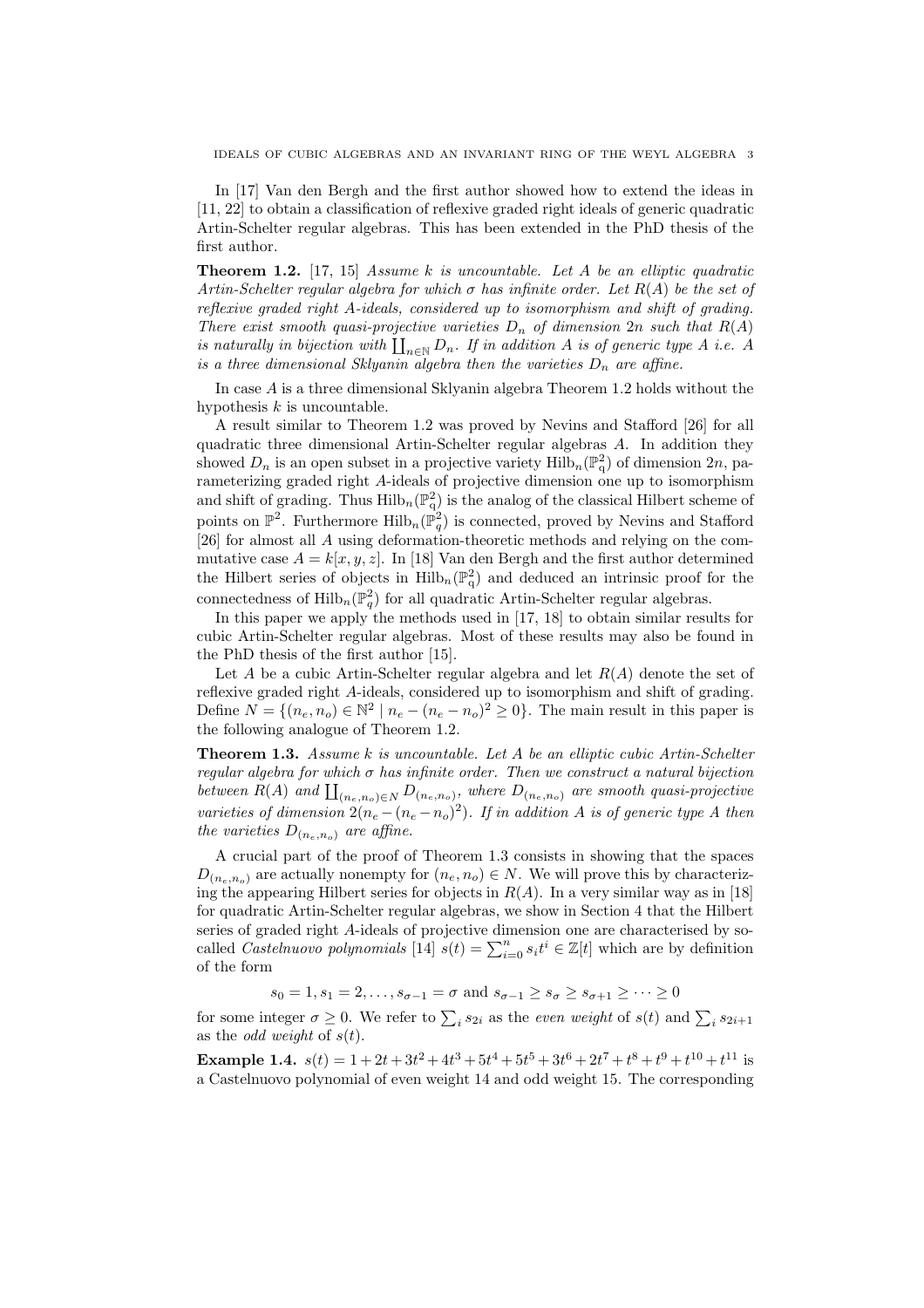Castelnuovo diagram is (where the even columns are black)



Denote  $X = \text{Proj}(A) = (\mathbb{P}^1 \times \mathbb{P}^1)_q$ . Write  $\text{Hilb}_{(n_e, n_o)}(X)$  for the groupoid of the torsion free graded right  $A$ -modules  $I$  of projective dimension one for which

$$
\dim_k A_m - \dim_k I_m = \begin{cases} n_e & \text{for } m \text{ even} \\ n_o & \text{for } m \text{ odd} \end{cases} \text{ for } m \gg 0
$$

(in particular I has rank one, see  $\S 3.3$ ). Any graded right A-ideal I of projective dimension one admits an unique shift of grading  $I(d)$  for which  $I(d) \in \text{Hilb}_{(n_e,n_o)}(X)$ . Writing  $R_{(n_e,n_o)}(A)$  for the full subcategory of  $\text{Hilb}_{(n_e,n_o)}(X)$  consisting of reflexive objects we have  $R(A) = \coprod R_{(n_e,n_o)}(A)$ , and in the setting of Theorem 1.3 the isoclasses of  $R_{(n_e,n_o)}(A)$  are in natural bijection with the points of the variety  $D_{(n_e,n_o)}$ . In Section 4 below we prove the following analog of [18, Theorem A].

Theorem 1.5. Let A be a cubic Artin-Schelter regular algebra. There is a bijective correspondence between Castelnuovo polynomials  $s(t)$  of even weight  $n_e$  and odd weight  $n_o$  and Hilbert series  $h_I(t)$  of objects I in Hilb $_{(n_e,n_o)}(X)$ , given by

$$
h_I(t) = \frac{1}{(1-t)^2(1-t^2)} - \frac{s(t)}{1-t^2}
$$

Moreover if A is elliptic for which  $\sigma$  has infinite order this correspondence restricts to Hilbert series  $h_I(t)$  of objects I in  $R_{(n_e,n_o)}(A)$ .

By shifting the rows in a Castelnuovo diagram in such a way they are left aligned one sees that the number of Castelnuovo diagrams of even weight  $n_e$  and odd weight  $n_o$  is equal to the number of partitions  $\lambda$  of  $n_e + n_o$  with distinct parts, with the additional property that by putting a chessboard pattern on the Ferrers diagram of  $\lambda$  the number of black squares is equal to  $n_e$  and the number of white squares is equal to  $n<sub>o</sub>$ . Anthony Henderson pointed out to us this number is given by the number of partitions of  $n_e - (n_e - n_o)^2$ . Alternatively, see [16]. In particular the varieties  $D_{(n_e,n_o)}$  in Theorem 1.3 are nonempty whenever  $(n_e, n_o) \in N$ .

Remark 1.6. In Appendix A we have included the list of Castelnuovo polynomials s(t) of even weight  $n_e \leq 3$  and odd weight  $n_o \leq 3$ , as well as some associated data.

As there exists no commutative cubic Artin-Schelter regular algebra A it seems difficult to compare our results with the commutative situation. However if A is a linear cubic Artin-Schelter regular algebra then  $Proj(A)$  is equivalent with the category of coherent sheaves on the quadric surface  $\mathbb{P}^1 \times \mathbb{P}^1$ . In Section 5 we discuss how the (classical) Hilbert scheme of points  $\mathrm{Hilb}(\mathbb{P}^1 \times \mathbb{P}^1)$  parameterizes the objects in  $\coprod_{(n_e,n_o)\in N} \text{Hilb}_{(n_e,n_o)}(X)$  with the groupoid  $\text{Hilb}_{(n_e,n_o)}(X)$  as defined above.

As an application, consider the enveloping algebra of the Heisenberg-Lie algebra

$$
H_c = k\langle x, y, z \rangle / (yz - zy, xz - zx, xy - yx - z) = k\langle x, y \rangle / ([y, [y, x]], [x, [x, y]])
$$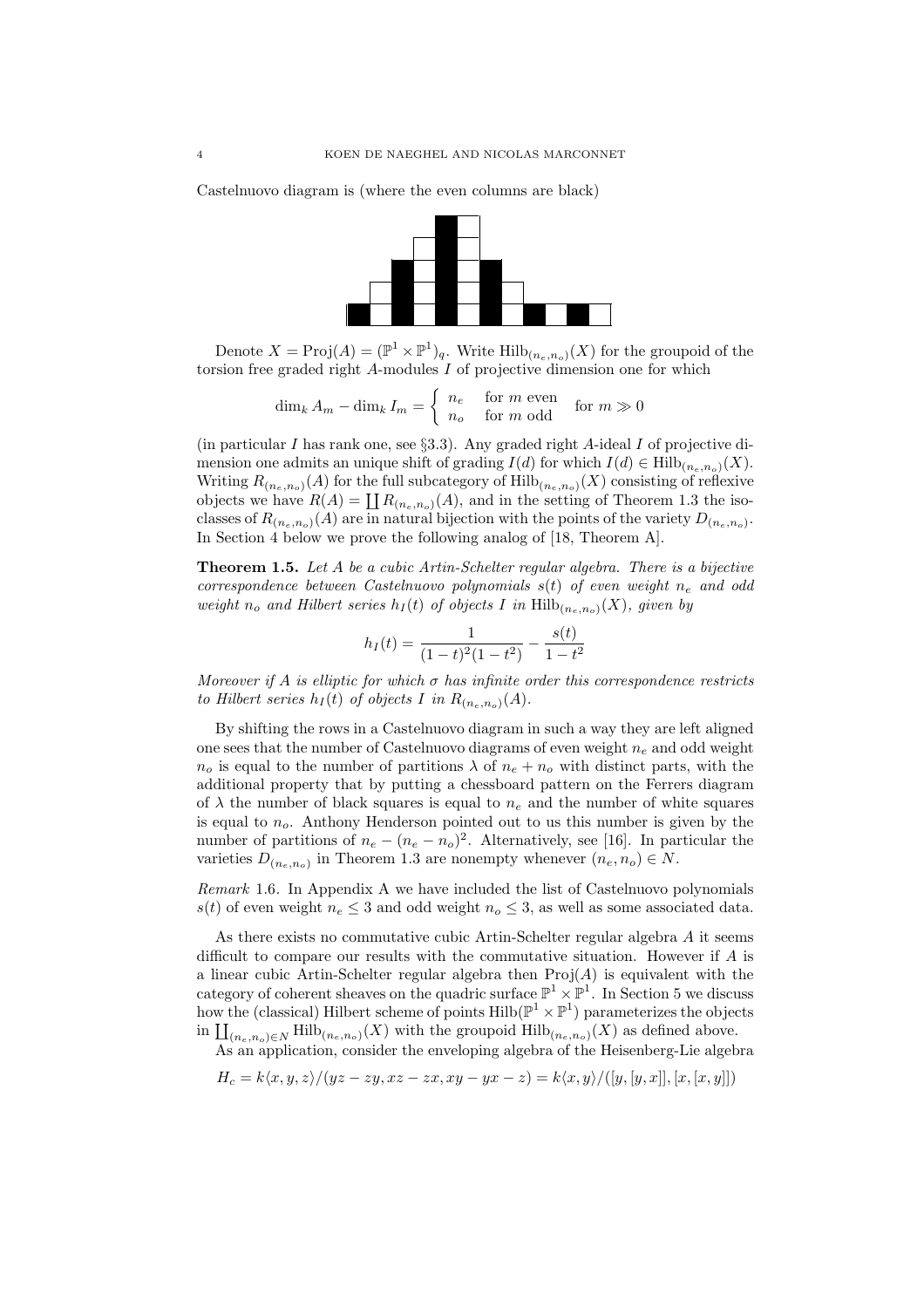where  $[a, b] = ab - ba$ . The graded algebra  $H_c$  is a cubic Artin-Schelter regular algebra. Consider the localisation  $\Lambda = H_c[z^{-1}]$  of  $H_c$  at the powers of the central element  $z = xy - yx$  and its subalgebra  $\Lambda_0$  of elements of degree zero. It was shown in [5] that  $\Lambda_0 = A_1^{\langle \varphi \rangle}$ , the algebra of invariants of the first Weyl algebra  $A_1 = k\langle x, y \rangle / (xy - yx - 1)$  under the automorphism  $\varphi$  defined by  $\varphi(x) = -x$ ,  $\varphi(y) = -y$ . In Section 9 we deduce a classification of right ideals of  $A_1^{\langle \varphi \rangle}$ .

**Theorem 1.7.** The set  $R(A_1^{(\varphi)})$  of isomorphism classes of right  $A_1^{(\varphi)}$ -ideals is in natural bijection with the points of  $\prod_{(n_e,n_o)\in N} D_{(n_e,n_o)}$  where

$$
D_{(n_e, n_o)} = \{ (\mathbb{X}, \mathbb{Y}, \mathbb{X}', \mathbb{Y}') \in M_{n_e \times n_o}(k)^2 \times M_{n_o \times n_e}(k)^2 \mid \mathbb{Y}'\mathbb{X} - \mathbb{X}'\mathbb{Y} = \mathbb{I} \text{ and}
$$
  
rank
$$
(\mathbb{Y}\mathbb{X}' - \mathbb{X}\mathbb{Y}' - \mathbb{I}) \le 1 \} / \operatorname{Gl}_{n_e}(k) \times \operatorname{Gl}_{n_o}(k)
$$

is a smooth affine variety  $D_{(n_e,n_o)}$  of dimension  $2(n_e - (n_e - n_o)^2)$ .

Note  $\mathrm{Gl}_{n_e}(k) \times \mathrm{Gl}_{n_o}(k)$  acts by conjugation  $(g \mathbb{X} h^{-1}, g \mathbb{Y} h^{-1}, h \mathbb{X}' g^{-1}, h \mathbb{Y}' g^{-1}).$ Comparing with Theorem 1.1 it would be interesting to see if the orbits of  $R(A_1^{(\varphi)})$ under the automorphism group  $\text{Aut}(A_1^{\langle \varphi \rangle})$  are in bijection to  $D_{(n_e,n_o)}$ . This theorem has been generalized recently to the case of any cyclic group acting on  $A_1$  by Eshmatov ([19], Corollary 5), using a different method.

Finally, in Section 10 we describe the elements of  $R(A)$  by means of filtrations.

**Theorem 1.8.** Assume k is uncountable. Let A be an elliptic cubic Artin-Schelter regular algebra and assume  $\sigma$  has infinite order. Let  $I \in R(A)$ . Then there exists an  $m \in \mathbb{N}$  together with a filtration of reflexive graded right A-modules of rank one

$$
I_0 \supset I_1 \supset \cdots \supset I_m = I
$$

with the property that up to finite length modules the quotients are shifted conic modules i.e. modules of the form  $A/bA$  where  $b \in A$  has degree two. Moreover  $I_0$ admits a minimal resolution of the form

(1.1) 
$$
0 \to A(-c-1)^c \to A(-c)^{c+1} \to I_0 \to 0
$$

for some integer  $c \geq 0$ , and  $I_0$  is up to isomorphism uniquely determined by c.

If A is linear it follows from Proposition 5.1 below that every reflexive graded right ideal of  $A$  admits a resolution of the form  $(1.1)$  (up to shift of grading). Hence Theorem 1.8 is trivially true for linear cubic Artin-Schelter regular algebras.

Remark 1.9. In case A is of generic type A or  $A = H_c$  is the enveloping algebra of the Heisenberg-Lie algebra, Theorems 1.3 and 4 are proved without the hypothesis  $k$  is uncountable.

Most results in this paper are obtained mutatis mutandis as for quadratic algebras in [17, 18] and to some extend [11, 22, 26]. However at some points the situation for cubic algebras is more complicated.

Acknowledgements. Both authors were supported by LIEGRITS, a Marie Curie Research Training Network funded by the European community as project MRTN-CT 2003-505078 , which made it possible for the authors to work together. We are therefore grateful to J. Alev, R. Berger, T. Levasseur, B. Keller and F. Van Oystaeyen. We thank M. Van den Bergh for showing us his preprint [32]. We would like to thank R. Berger and A. Henderson for their discussions and comments.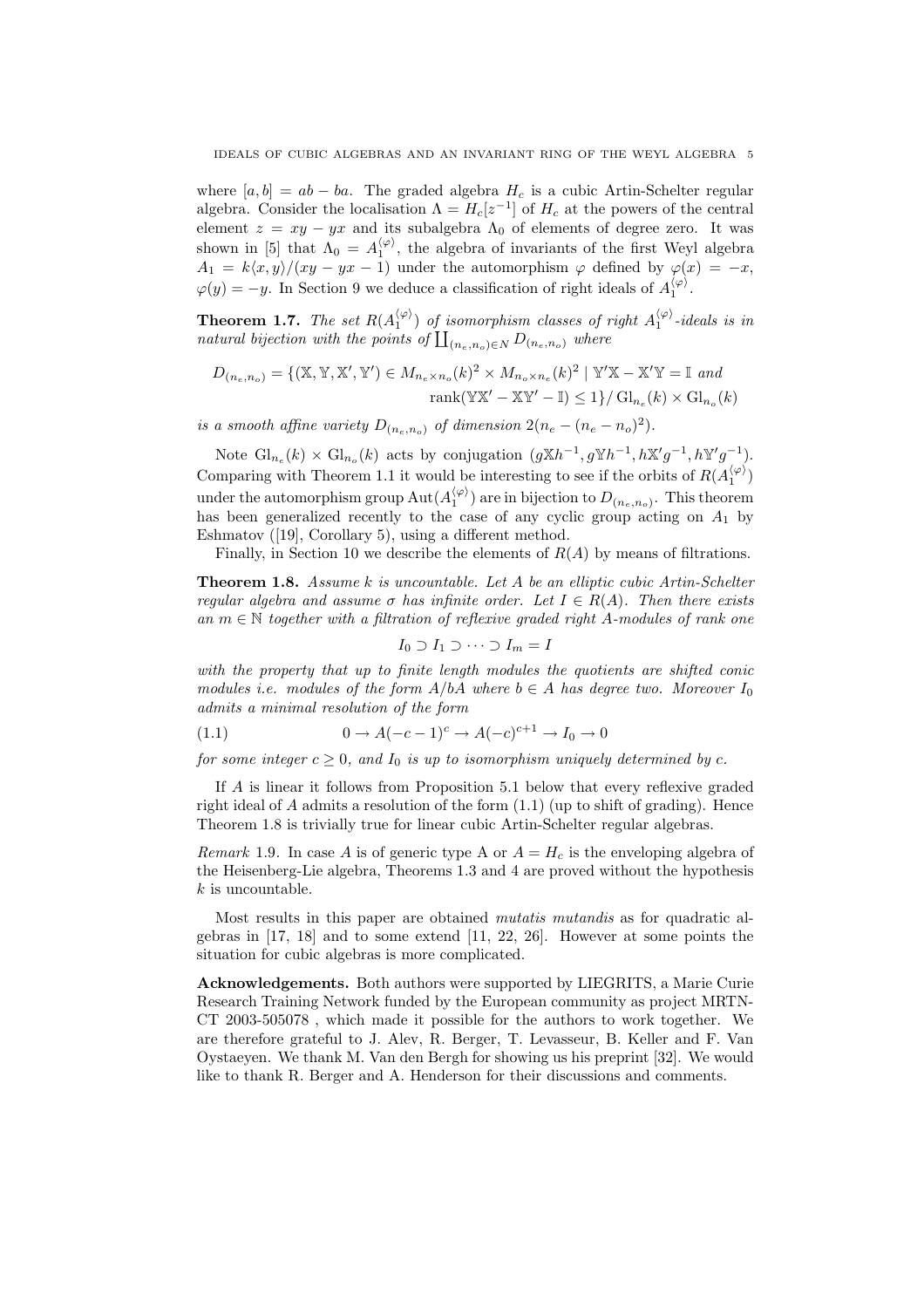#### 2. Preliminaries

In this section we give some definitions and results used in this paper. These are collected from [3, 4, 5, 6, 7, 17, 24, 25, 29]. Alternatively, see [15, Chapter 1].

Throughout we work over an algebraically closed field k of characteristic zero. We will use

**Convention 2.1.** Whenever  $XyUvw(\cdots)$  denotes an abelian category then  $xyuvw(\cdots)$  denotes the full subcategory of  $xyUvw(\cdots)$  consisting of noetherian objects.

2.1. Graded algebras and modules. Let  $A = \bigoplus_{i \in \mathbb{N}} A_i$  be a connected graded kalgebra. We write  $\mathrm{GrMod}(A)$  for the category of graded right A-modules with morphisms the A-module homomorphisms of degree zero. Since  $\mathrm{GrMod}(A)$  is an abelian category with enough injective objects we may define the functors  $\mathrm{Ext}^n_A(M,-)$  on  $\mathrm{GrMod}(A)$  as the right derived functors of  $\mathrm{Hom}_A(M, -)$ . It is convenient to write  $\underline{\mathrm{Hom}}_A(M,-) = \bigoplus_{d \in \mathbb{Z}} \mathrm{Hom}_A(M,N(d))$  and

$$
\underline{\operatorname{Ext}\nolimits}_A^n(M,N):=\bigoplus_{d\in\mathbb{Z}}\operatorname{Ext}\nolimits_A^n(M,N(d)).
$$

Let M be a graded right A-module. We use the notation  $M_{\geq n} = \bigoplus_{d>n} M_d$  and  $M_{\leq n} = \bigoplus_{d \leq n} M_d$  for all  $n \in \mathbb{Z}$ . For any integer n, define  $M(n)$  as the graded A-module equal to M with its original A action, but which is graded by  $M(n)_{i} =$  $M_{n+i}$ . We refer to the functor  $M \mapsto M(n)$  as the n-th shift functor.

The k-dual of a k-vector space V is denoted by  $V' = \text{Hom}_k(V, k)$ . The graded dual of a graded right A-module M is  $M^* = \text{Hom}_A(M, A)$  and M is said to be *reflexive* if  $M^{**} = M$ . We also write  $(-)'$  for the functor on graded k-vector spaces which sends M to its Matlis dual

$$
M' = \underline{\operatorname{Hom}}_k(M, k) = \bigoplus_n \operatorname{Hom}_k(M_{-n}, k) = \bigoplus_n (M_{-n})'
$$

2.2. Tails. Let A be a noetherian connected graded k-algebra. We denote by  $\tau$  the functor sending a graded right A-module to the sum of all its finite dimensional submodules. Denote by  $Tors(A)$  the full subcategory of  $GrMod(A)$  consisting of all modules M such that  $\tau M = M$  and write Tails(A) for the quotient category  $\mathrm{GrMod}(A)/\mathrm{Tors}(A)$ . Objects in Tails(A) will be denoted by script letters like M. The shift functor on GrMod(A) induces an automorphism sh :  $\mathcal{M} \mapsto \mathcal{M}(1)$  on  $Tails(A).$ 

We write  $\pi$ : GrMod(A)  $\rightarrow$  Tails(A) for the (exact) quotient functor and  $\mathcal{O}$  =  $\pi A$ . The functor  $\pi$  has a right adjoint  $\omega$ . It is well-known that  $\pi \circ \omega = id$  and  $\omega = \underline{\mathrm{Hom}}_{\mathrm{Tails}(A)}(\mathcal{O},-) .$ 

When there is no possible confusion we write Hom instead of  $\text{Hom}_A$  and  $Hom_{\text{Tails}(A)}$ . The context will make clear in which category we work.

If  $\mathcal{M} \in \text{Tails}(A)$  then  $\text{Hom}(\mathcal{M},-)$  is left exact and since Tails $(A)$  has enough injectives [7] we may define its right derived functors  $\text{Ext}^n(\mathcal{M},-)$ . We also use the notation

$$
\underline{\operatorname{Ext}}^n(\mathcal{M},\mathcal{N}):=\bigoplus_{d\in\mathbb{Z}}\operatorname{Ext}^n(\mathcal{M},\mathcal{N}(d))
$$

and we set  $\underline{\text{Hom}}(\mathcal{M}, \mathcal{N}) = \underline{\text{Ext}}^0(\mathcal{M}, \mathcal{N}).$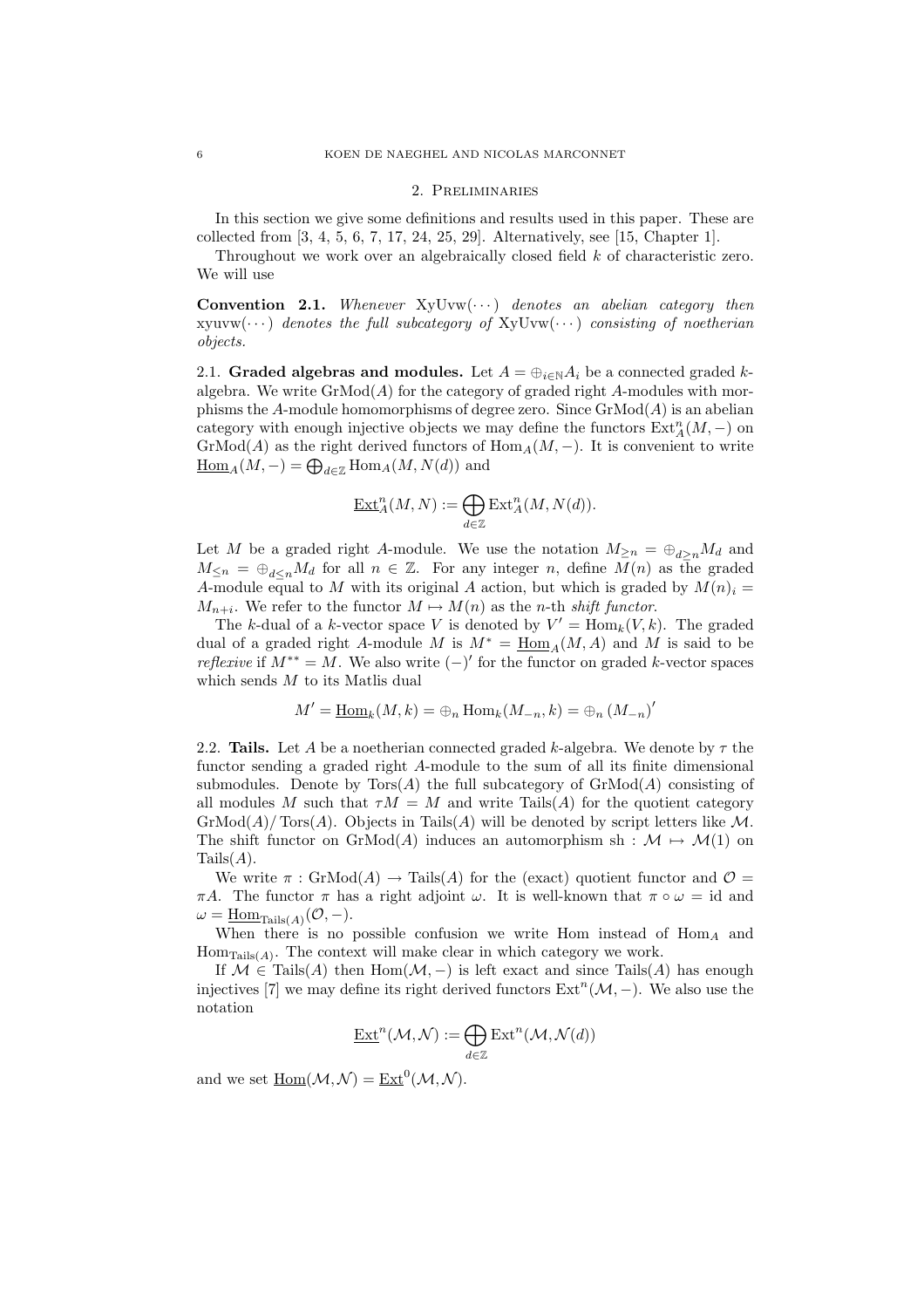Convention 2.1 fixes the meaning of  $\mathrm{grmod}(A)$ ,  $\mathrm{tors}(A)$  and  $\mathrm{tails}(A)$ . It is easy to see tors $(A)$  consists of the finite dimensional graded A-modules. Furthermore tails( $A$ ) = grmod( $A$ )/ $t$ ors( $A$ ). For  $M \in \mathrm{grmod}(A)$  we have

(2.1) 
$$
\underline{\operatorname{Ext}}^n(\pi M, \pi N) \cong \lim_{\longrightarrow} \underline{\operatorname{Ext}}^n_A(M_{\geq m}, N)
$$

for all  $N \in \text{GrMod}(A)$ . If M and N are both finitely generated, then (2.1) implies

$$
\pi M \cong \pi N \text{ in } \text{tails}(A) \iff M_{\geq n} \cong N_{\geq n} \text{ in } \text{grmod}(A) \text{ for some } n \in \mathbb{Z}
$$

explaining the word "tails". The right derived functors of  $\tau$  are given by  $R^i \tau =$  $\lim \underline{\text{Ext}}_A^i(A/A_{\geq n},-)$  and for  $M \in \text{GrMod}(A)$  there is an exact sequence

(2.2) 
$$
0 \to \tau M \to M \to \omega \pi M \to R^1 \tau M \to 0.
$$

2.3. Projective schemes. Let  $A$  be a noetherian graded  $k$ -algebra. As suggested by Artin and Zhang [7], define the (polarized) projective scheme  $\text{Proj} A$  of A as the triple  $(Tails(A), \mathcal{O}, sh)$ . In analogy with classical projective schemes we use the notation  $\text{coh}(X) := \text{tails}(A), \text{ Qcoh}(X) := \text{Tails}(A)$ . We write  $\text{Ext}^i_X(\mathcal{M}, \mathcal{N})$ for  $\mathrm{Ext}^i_{\mathrm{Tails}(A)}(\mathcal{M},\mathcal{N})$ . We define the *cohomology groups* of  $\mathcal{M} \in \mathrm{Qcoh}(X)$  by  $H^n(X, \mathcal{M}) := \text{Ext}^n_X(\mathcal{O}_X, \mathcal{M})$ . We refer to the graded right A-modules

$$
\underline{H}^n(X, \mathcal{M}):=\bigoplus_{d\in \mathbb{Z}}H^n(X, \mathcal{M}(d))
$$

as the full cohomology modules of  $M$ . The cohomological dimension of X is defined as cd  $X := \max\{n \in \mathbb{N} \mid H^n(X, -) \neq 0\}.$ 

2.4. Hilbert series and Grothendieck group. The Hilbert series of a graded  $k$ -vector space  $V$  having finite dimensional components is the formal power series

$$
h_V(t) = \sum_{i=-\infty}^{+\infty} (\dim_k V_i) t^i \in \mathbb{Z}((t)).
$$

Let A be a noetherian connected graded k-algebra. Then the Hilbert series  $h_M(t)$ of  $M \in \mathrm{grmod}(A)$  makes sense since A is right noetherian. Note  $h_k(t) = 1$  and  $h_{M(l)}(t) = t^{-l}h_M(t)$ . Assume moreover A has finite global dimension. We denote by pd M the projective dimension of  $M \in \mathrm{grmod}(A)$ . Given a projective resolution of  $M \neq 0$ 

$$
0 \to P^r \to \ldots \to P^1 \to P^0 \to M \to 0
$$

we have  $h_M(t) = \sum_{i=0}^r (-1)^i h_{P^i}(t)$ . Since A is connected, left bounded graded right A-modules are projective if and only if they are free hence isomorphic to a sum of shifts of A. So if we write  $P^i = \bigoplus_{j=0}^{r_i} A(-l_{ij})$  we obtain

(2.3) 
$$
q_M(t) := h_M(t)h_A(t)^{-1} = \sum_{i=0}^r (-1)^i \sum_{j=0}^{r_i} t^{l_{ij}} \in \mathbb{Z}[t, t^{-1}]
$$

where  $q_M(t)$  is the so-called *characteristic polynomial of* M. Note  $q_{M(l)} = t^{-l}q_M(t)$ ,  $q_A(t) = 1$  and  $q_k(t) = h_A(t)^{-1}$ .

The Grothendieck group  $K_0(\mathcal{C})$  of an abelian category  $\mathcal C$  is the abelian group generated by all objects of C (we write  $[A] \in K_0(\mathcal{C})$  for  $A \in \mathcal{C}$ ) and for which we define  $[A]-[B]+[C] = 0$  whenever there is an exact sequence  $0 \to A \to B \to C \to 0$ in C. Assume furthermore C is k-linear and Ext-finite with finite global dimension.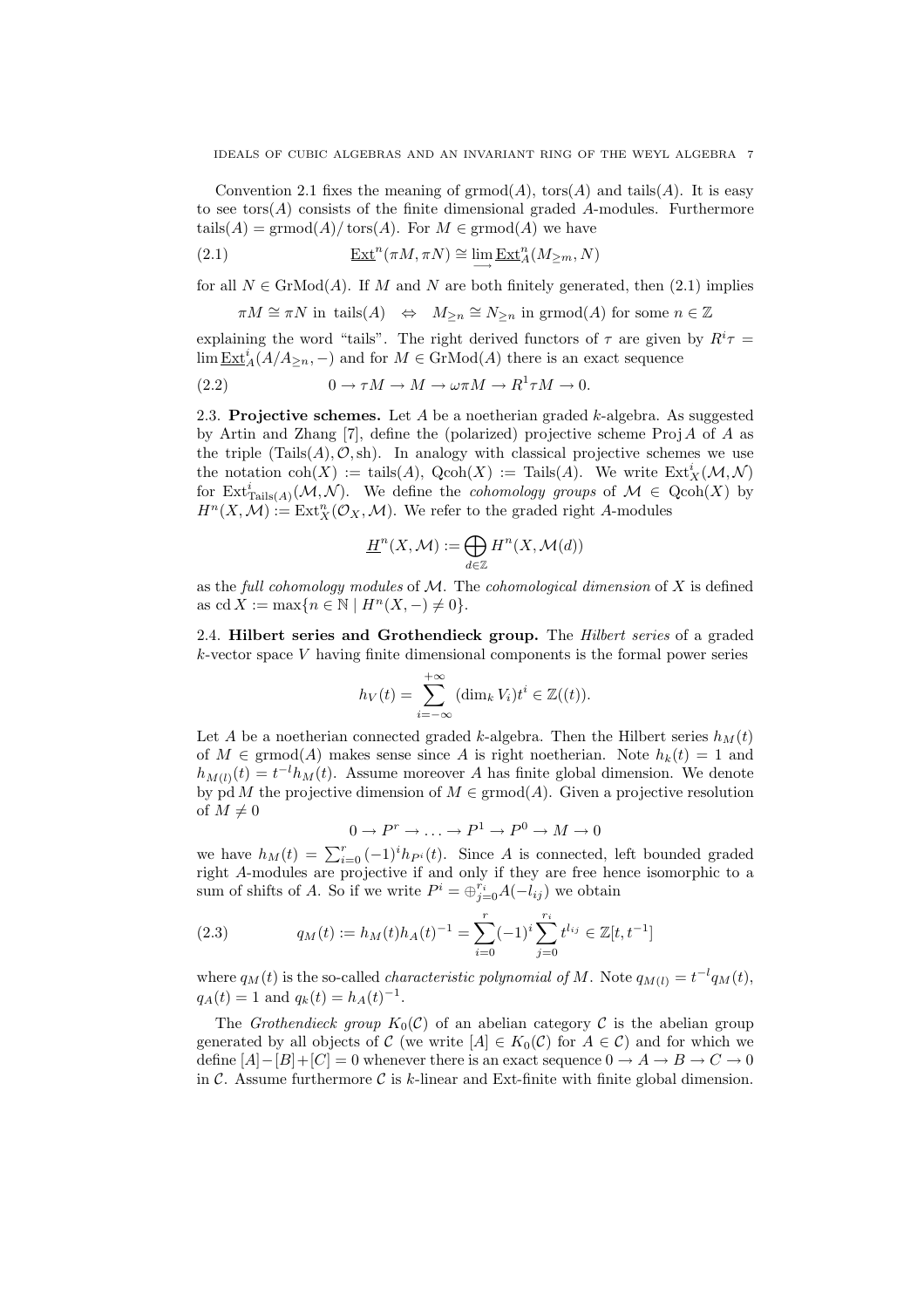Then the following map defines a bilinear form on  $K_0(\mathcal{C})$  called the Euler form for  $\mathcal{C}_{0}$ 

$$
(2.4) \ \ \chi: K_0(\mathcal{C}) \times K_0(\mathcal{C}) \to \mathbb{Z}: ([A], [B]) \mapsto \chi(A, B) = \sum_i (-1)^i \dim_k \operatorname{Ext}^i_{\mathcal{C}}(A, B).
$$

Put  $X = \text{Proj } A$ . We will write  $K_0(X)$  for the Grothendieck group  $K_0(\text{coh}(X))$  of  $\text{coh}(X)$ . The shift functor on  $\text{coh}(X)$  induces a group automorphism

sh: 
$$
K_0(X) \to K_0(X): [\mathcal{M}] \mapsto [\mathcal{M}(1)].
$$

We may view  $K_0(X)$  as a  $\mathbb{Z}[t, t^{-1}]$ -module with t acting as the shift functor sh<sup>-1</sup>. In [24] it was shown that  $K_0(X)$  may be described in terms of Hilbert series.

**Theorem 2.2.** [24, Theorem 2.3] Let A be a noetherian connected graded k-algebra of finite global dimension and set  $X = \text{Proj } A$ . Then there is an isomorphism of  $\mathbb{Z}[t,t^{-1}]$ -modules

(2.5) 
$$
\theta: K_0(X) \xrightarrow{\cong} \mathbb{Z}[t, t^{-1}] / (q_k(t))
$$

$$
[\mathcal{M}] \mapsto \overline{q_M(t)} \quad \text{where } M \in \text{grmod}(A), \ \mathcal{M} = \pi M.
$$

In particular  $[O(n)]$  is sent to  $t^{-n}$ .

2.5. Cubic three dimensional Artin-Schelter regular algebras. We now come to the definition of regular algebras, introduced by Artin and Schelter [3] in 1987. They may be considered as noncommutative analogues of polynomial rings.

**Definition 2.3.** [3] A connected graded k-algebra A is called an  $Artin-Schelter$ regular algebra (or AS-algebra for short) of dimension d if it has the following properties:

- (i)  $A$  has finite global dimension  $d$ ;
- (ii) A has polynomial growth i.e. there are positive real numbers  $c, e$  such that  $\dim_k A_n \leq cn^e$  for all positive integers *n*;
- (iii)  $A$  is Gorenstein, meaning there is an integer  $l$  for which

$$
\underline{\operatorname{Ext}}_A^i(k_A, A) \cong \begin{cases} Ak(l) & \text{if } i = d, \\ 0 & \text{otherwise} \end{cases}
$$

where *l* is called the *Gorenstein parameter* of *A*.

If A is commutative then the condition (i) already implies A is isomorphic to a polynomial ring  $k[x_1, \ldots, x_n]$  with some positive grading, if the grading is standard then  $n = l$ .

The Gorenstein property determines the full cohomology modules of O.

**Theorem 2.4.** [7] Let A be a noetherian AS-algebra of dimension  $d = n + 1$  and let  $X = \text{Proj } A$ . Let l denote the Gorenstein parameter of A. Then  $\text{cd } X = n$  and the full cohomology modules of  $\mathcal{O} = \pi A$  are given by

$$
\underline{H}^i(X, \mathcal{O}) \cong \begin{cases} A & \text{if } i = 0 \\ 0 & \text{if } i \neq 0, n \\ A'(l) & \text{if } i = n \end{cases}
$$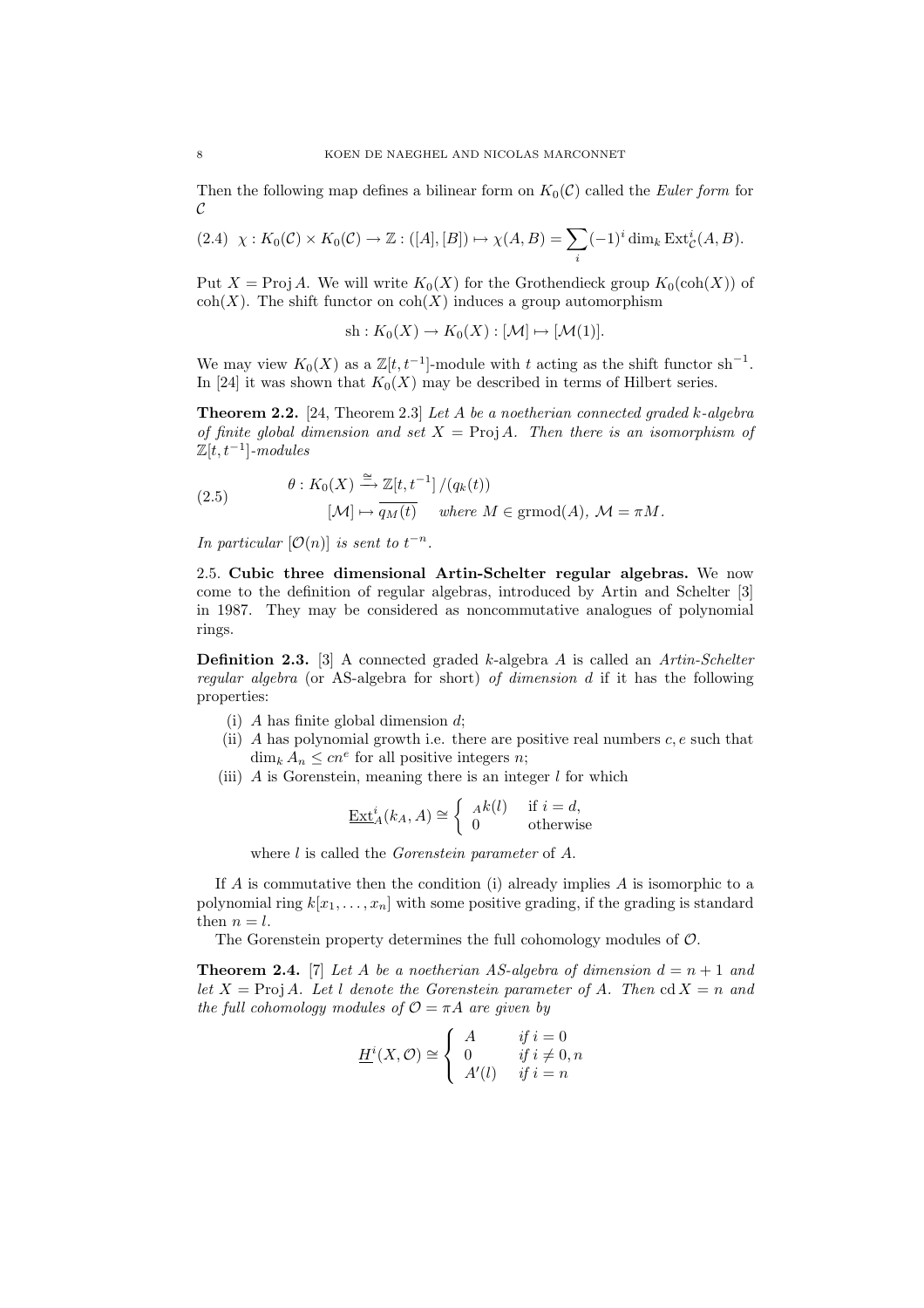There exists a complete classification for Artin-Schelter regular algebras of dimension  $d \leq 3$ , see [3, 4, 5, 30, 31]. They are all left and right noetherian domains with Hilbert series of a weighted polynomial ring  $k[x_1, \ldots, x_d]$ . We will be concerned with the case where  $d = 3$  and A is generated in degree one. Then there are two possibilities [3], either

•  $k_A$  has a minimal resolution of the form

$$
0 \to A(-3) \to A(-2)^3 \to A(-1)^3 \to A \to k_A \to 0
$$

thus A has three generators and three defining homogeneous relations in degree two. Hence A is Koszul and the Gorenstein parameter is  $l = 3$ . We then refer to A as a *quadratic* AS-algebra.

•  $k_A$  has a minimal resolution of the form

(2.6) 
$$
0 \to A(-4) \to A(-3)^2 \to A(-1)^2 \to A \to k_A \to 0
$$

thus A has two generators and two defining homogeneous relations in degree three. In this case  $l = 4$ . These algebras are called *cubic* AS-algebras.

In this article we will restrict ourselves to cubic AS-algebras A and we denote  $X = \text{Proj } A$ . From (2.6) we easily deduce the Hilbert series of A

(2.7) 
$$
h_A(t) = \frac{1}{(1-t)^2(1-t^2)}
$$

which means that for all integers  $n$ 

$$
\dim_k A_n = \begin{cases} (n+2)^2/4 & \text{if } n \ge 0 \text{ is even,} \\ (n+1)(n+3)/4 & \text{if } n \ge 0 \text{ is odd.} \end{cases}
$$

The Hilbert series of the Veronese subalgebra  $A^{(2)} = k \oplus A_2 \oplus A_4 \oplus \ldots$  of A is the same as the Hilbert series of the commutative ring  $k[x_0, x_1, x_2, x_3]/(x_0x_1 - x_2x_3)$ which is the homogeneous coordinate ring of a quadratic surface (quadric) in  $\mathbb{P}^3$ . Since [33] Tails(A) ≅ Tails(A<sup>(2)</sup>) and cd  $\overline{X} = 2$  we therefore think of ProjA as a quantum quadric, a noncommutative analogue of the quadric surface  $\mathbb{P}^1 \times \mathbb{P}^1$ . See also [24].

Example 2.5. Consider the first Weyl algebra

$$
A_1 = k \langle x, y \rangle / (xy - yx - 1)
$$

and introduce a third variable  $z$  of degree two which commutes with  $x$  and  $y$  and makes the relation  $xy - yx - 1$  homogeneous. We obtain the enveloping algebra of the Heisenberg-Lie algebra

(2.8)  
\n
$$
H_c = k \langle x, y, z \rangle / (yz - zy, xz - zx, xy - yx - z)
$$
\n
$$
= k \langle x, y \rangle / (y^2 x - 2yxy + xy^2, x^2 y - 2xyx + yx^2)
$$
\n
$$
= k \langle x, y \rangle / ([y, [y, x]], [x, [x, y]])
$$

It is easy to verify that  $H_c$  is a cubic AS-algebra. We refer to  $H_c$  as the *enveloping* algebra for short.

Example 2.6. The generic cubic AS-algebras are the so-called type A-algebras [3], they are of the form  $k\langle x, y\rangle/(f_1, f_2)$  where  $f_1, f_2$  are the cubic equations

(2.9) 
$$
\begin{cases} f_1 = ay^2x + byxy + axy^2 + cx^3 \\ f_2 = ax^2y + bxyx + ayx^2 + cy^3 \end{cases}
$$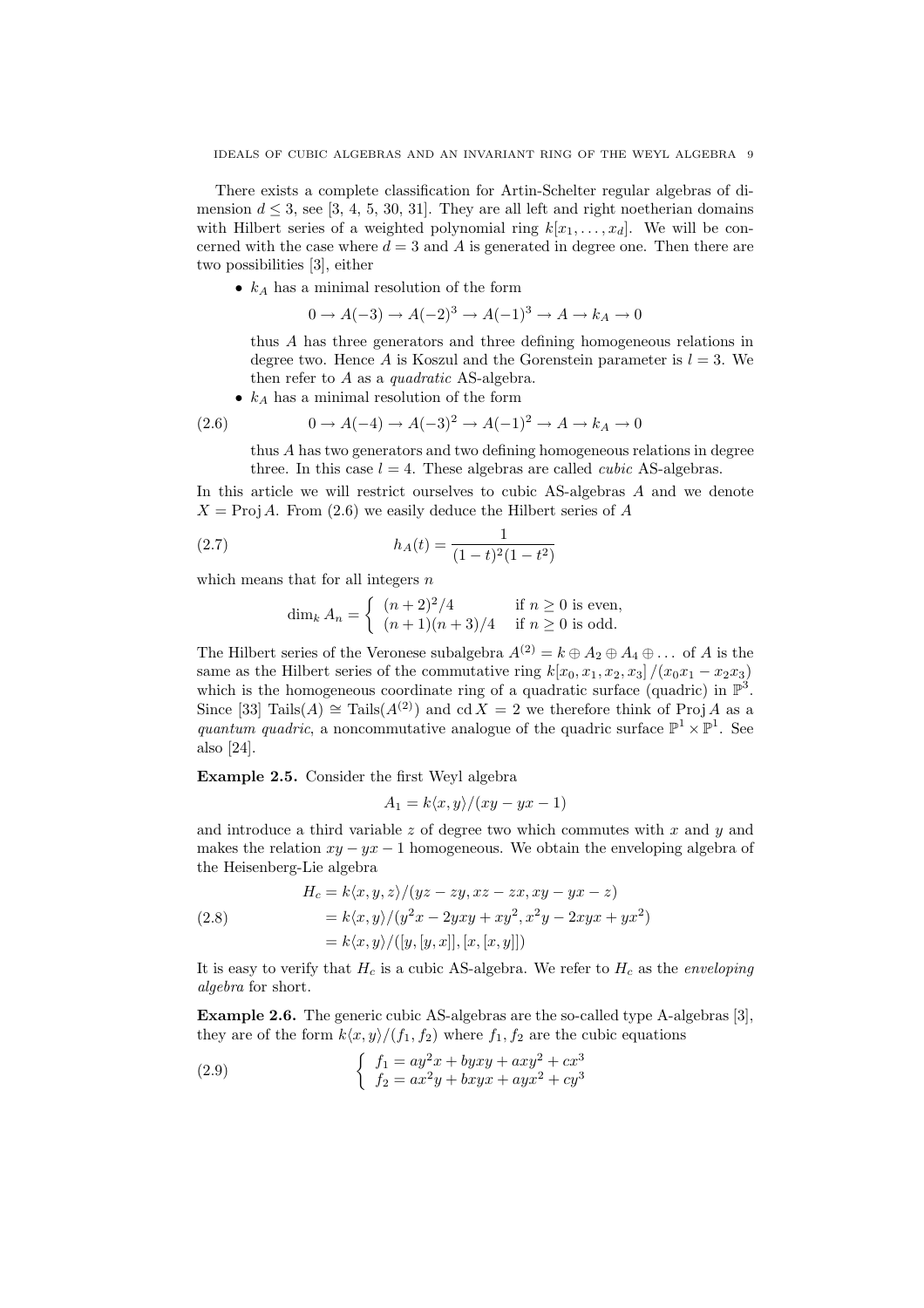with  $(a : b : c) \in \mathbb{P}^2 \backslash F$  where  $F = \{(a : b : c) \in \mathbb{P}^2 \mid a^2 = b^2 = c^2\} \cup$  $\{(0:1:0),(0:0:1)\}\$ . A generic subclass is given by the more restrictive condition  $(a:b:c) \in \mathbb{P}^2 \backslash F'$  where

$$
F' = \{(a : b : c) \in \mathbb{P}^2 \mid abc = 0 \text{ or } b^2 = c^2 \text{ or } 4b^2c^2 = (4a^2 - b^2 - c^2)^2\}.
$$

We will refer to cubic AS-algebras A of type A for which  $(a : b : c) \in \mathbb{P}^2 \backslash F'$  as *generic type* A. The particular choice of  $F'$  will become clear in Example 2.9 below.

Remark 2.7. Thus the enveloping algebra  $H_c$  from Example 2.5 is a cubic ASalgebra of type A for which  $(a : b : c) = (1 : -2 : 0)$  in (2.9). However since  $abc = 0$ ,  $H_c$  is not of generic type A.

2.6. Geometric data associated to cubic AS-algebras. As before, let  $A$  be a cubic AS-algebra. As shown in  $[4, 5]$  A is completely determined by geometric data  $(E, \sigma, \mathcal{L})$  where E is a divisor on  $\mathbb{P}^1 \times \mathbb{P}^1$ ,  $\sigma \in \text{Aut}(E)$  and  $\mathcal{L}$  is a line bundle on E. In this section we briefly recall this correspondence.

We start with writing the relations of A as

(2.10) 
$$
\begin{pmatrix} f_1 \\ f_2 \end{pmatrix} = M_A \cdot \begin{pmatrix} x \\ y \end{pmatrix}
$$

where  $M_A = (m_{ij})$  has entries  $m_{ij} \in A_2$ . We consider the multilinearizations  $\tilde{f}_1$ and  $\tilde{f}_2$  of the relations. Let  $\Gamma \subset \mathbb{P}^1 \times \mathbb{P}^1 \times \mathbb{P}^1$  be the locus of common zeroes of  $\tilde{f}_1$ and  $\tilde{f}_2$  (with its scheme structure). Define the projection

$$
\mathrm{pr}_{12} : \mathbb{P}^1 \times \mathbb{P}^1 \times \mathbb{P}^1 \to \mathbb{P}^1 \times \mathbb{P}^1 : (q_1, q_2, q_3) \mapsto (q_1, q_2).
$$

It turns out [4] that  $\Gamma$  is the graph of an automorphism  $\sigma$  of  $E = \text{pr}_{12}(\Gamma)$  and there are two distinguished cases: either  $E = \mathbb{P}^1 \times \mathbb{P}^1$  in which case we call A linear, or E is a divisor of bidegree  $(2, 2)$  in  $\mathbb{P}^1 \times \mathbb{P}^1$ . In the latter case we say A is *elliptic*. Then  $\sigma$  is of the form  $\sigma(q_1, q_2) = (q_2, f(q_1, q_2))$  for some map  $f : E \to \mathbb{P}^1$ .

**Example 2.8.** Consider the enveloping algebra  $H_c$ . Then E is given by  $((x_0 :$  $(y_0), (x_1 : y_1) \in \mathbb{P}^1 \times \mathbb{P}^1$  satisfying the relation  $(x_0y_1 - x_1y_0)^2$ , thus E is the double diagonal on  $\mathbb{P}^1 \times \mathbb{P}^1$  i.e. the points  $((x : y), (x + \epsilon : y + \epsilon))$  such that  $\epsilon^2 = 0$ . Thus  $H_c$ is elliptic. One further computes  $\sigma((x : y), (x + \epsilon : y + \epsilon)) = ((x + \epsilon : y + \epsilon), (x + 2\epsilon : y + \epsilon))$  $y + 2\epsilon$ ), whence  $\sigma \in \text{Aut}(E)$  has infinite order.

**Example 2.9.** Let  $A$  be a cubic AS-algebra of type A. Then  $E$  is given by all  $((x_0:y_0),(x_1:y_1))\in\mathbb{P}^1\times\mathbb{P}^1$  for which

$$
(c2 - b2)x0y0x1y1 + ax02(cx12 - by12) + ay02(cy12 - bx12) = 0
$$

whence A is elliptic. In particular E is smooth unless  $abc = 0$  or  $b^2 = c^2$  or  $4b^2c^2 = (4a^2 - b^2 - c^2)^2$ , i.e. E is smooth if and only if A is of generic type A. In this case  $\sigma$  is given by a translation under the group law of the elliptic curve E.

Let j be the inclusion  $E \hookrightarrow \mathbb{P}^1 \times \mathbb{P}^1$  and put  $\mathcal{O}_E(1) := j^* \mathcal{O}_{\mathbb{P}^1}(1)$ . Associated to the geometric data  $(E, \sigma, \mathcal{O}_E(1))$  is a so-called twisted homogeneous coordinate ring  $B = B(E, \sigma, O_E(1))$ , see [4, 5, 6] or the construction below. If A is linear then  $A \cong B$ . If A is elliptic then there exists a canonical normal element  $g \in A_4$  such that the quotient ring  $A/qA$  is isomorphic to the twisted homogeneous coordinate ring  $B = B(E, \sigma, \mathcal{O}_E(1)).$ 

As in  $[18]$  the fact that A may be linear or elliptic or E may be non-reduced presents notational problems and difficulties. We therefore define  $C = E_{\text{red}}$  if A is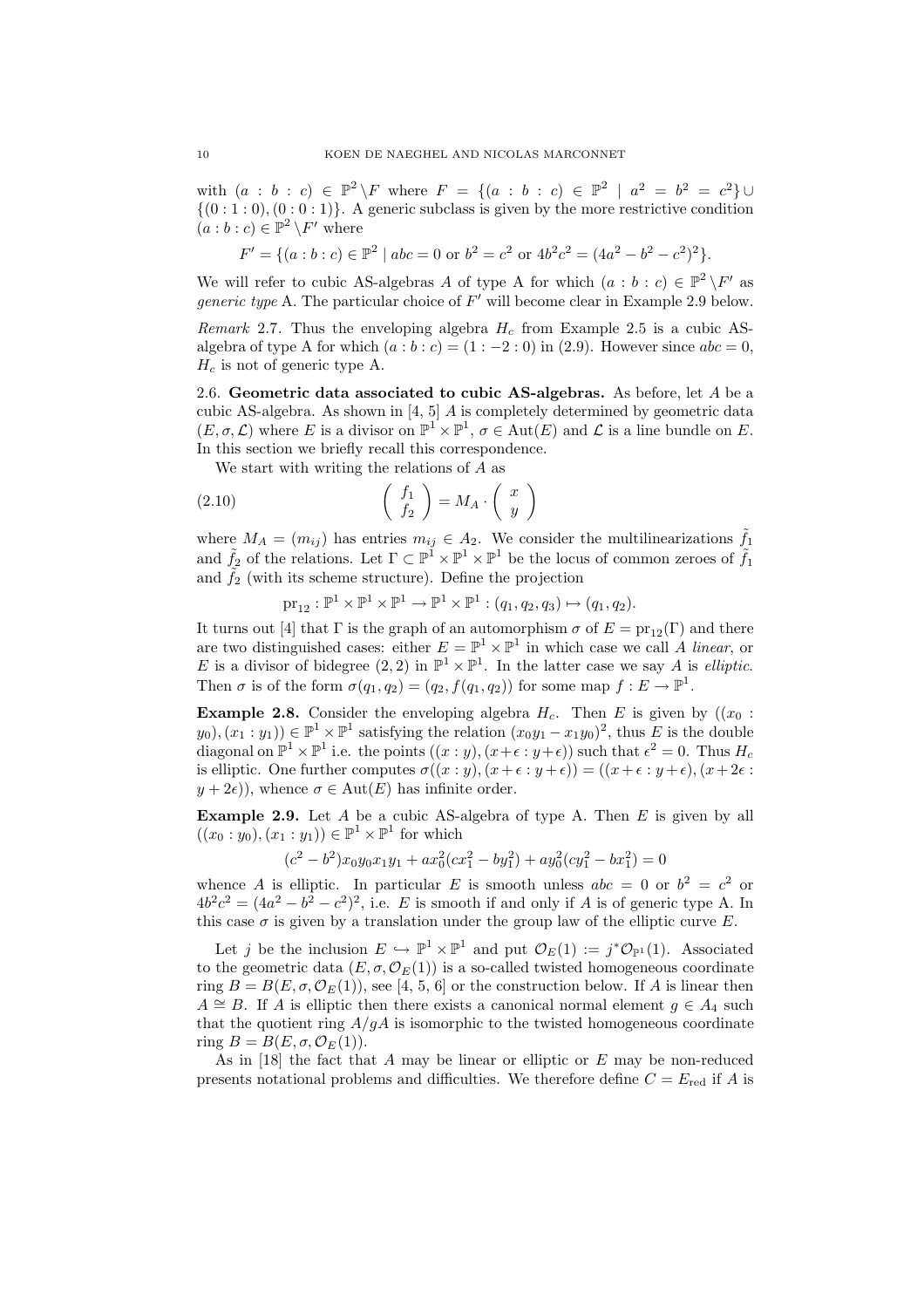elliptic and let C be a  $\sigma$  invariant line  $\{p\}\times\mathbb{P}^1$  in  $\mathbb{P}^1\times\mathbb{P}^1$  (where p is a point in  $\mathbb{P}^1$ ). The geometric data  $(E, \sigma, \mathcal{O}_E(1))$  then restricts to geometric data  $(C, \sigma_C, \mathcal{O}_C(1))$ . In the elliptic case, writing  $E = \sum_i n_i C_i$  where  $C_i$  are the irreducible components of the support of E we have  $C = E_{\text{red}} = \sum_i C_i$  and the irreducible components  $C_i$ of C form a single  $\sigma$ -orbit.

It may occur that the order of  $\sigma$  is different from the order of  $\sigma_C$ , being the restriction of  $\sigma$  to C. For instance when  $A = H_c$  is the enveloping algebra,  $\sigma$  has infinite order but  $\sigma_C$  is the identity.

**Warning.** To simplify further expressions we write  $(C, \sigma, \mathcal{O}_C(1))$  for the triple  $(C, \sigma_C, \mathcal{O}_C(1))$ . Below we will often assume  $\sigma$  has infinite order. By this we will always mean the automorphism  $\sigma$  in the geometric data  $(E, \sigma, \mathcal{O}_E(1))$  has infinite order and not the restriction of  $\sigma$  to C.

We will now recall the construction of the twisted homogeneous coordinate ring  $B(C, \sigma, \mathcal{O}_C(1))$ . To simplify notations we will write  $\mathcal{L} = \mathcal{O}_C(1)$  and we denote the auto-equivalence  $\sigma_*(- \otimes_C \mathcal{L})$  by  $-\otimes \mathcal{L}_{\sigma}$ . It is easy to check [29, (3.1)] that for  $n \geq 0$  we have  $\mathcal{M} \otimes (\mathcal{L}_{\sigma})^{\otimes n} = \sigma^n_* \mathcal{M} \otimes_C \sigma^n_* \mathcal{L} \otimes_C \sigma^{n-1}_* \mathcal{L} \otimes_C \cdots \otimes_C \sigma^* \mathcal{L}$  and since  $(-\otimes \mathcal{L}_{\sigma})^{-1} = \sigma^*(-) \otimes_{C} \mathcal{L}^{-1}$  one may compute a similar expression for  $\mathcal{M} \otimes (\mathcal{L}_{\sigma})^{\otimes n}$  for  $n < 0$ . For  $\mathcal{M} \in \mathrm{Qcoh}(X)$  put  $\Gamma_*(\mathcal{M}) = \bigoplus_{n \geq 0} \Gamma(C, \mathcal{M} \otimes (\mathcal{L}_{\sigma})^{\otimes n})$ and  $D = B(C, \sigma, \mathcal{L}) \stackrel{\text{def}}{=} \Gamma_*(\mathcal{O}_C)$ . Now D has a natural ring structure and  $\Gamma_*(\mathcal{M})$ is a right  $D$ -module. In [5, §5] it is shown that there is a surjective morphism  $A \rightarrow D : a \rightarrow \overline{a}$  of graded k-algebras whose kernel is generated by a normalizing element h. In the elliptic case h divides q and D is a prime ring. However D may not be a domain since  $C$  may have multiple components  $C_i$ .

By analogy with the commutative case we may say  $\text{Proj } A$  contains  $\text{Proj } D$  as a "closed" subscheme. Though the structure of  $Proj A$  is somewhat obscure,  $Proj D$ is well understood. Indeed, it follows from [6, 7] that the functor  $\Gamma_* : \text{Qcoh}(C) \to$  $\mathrm{GrMod}(D)$  defines an equivalence  $\mathrm{Qcoh}(C) \cong \mathrm{Tails}(D)$ . The inverse of this equivalence and its composition with  $\pi$ : GrMod $(D) \rightarrow$  Tails $(D)$  are both denoted by  $(-).$ 

*Notation.* It will be convenient below to let the shift functor  $-(n)$  on coh(C) be the one obtained from the equivalence  $\text{coh}(C) \cong \text{tails}(D)$  and not the one coming from the embedding  $j: E \hookrightarrow \mathbb{P}^1 \times \mathbb{P}^1$ .

2.7. Dimension, multiplicity and linear modules. Let  $A$  be a cubic ASalgebra and let  $0 \neq M \in \text{grmod}(A)$ . As shown in [5] we may compute the Gelfand-Kirillov dimension GKdim M as the order of the pole of  $h<sub>M</sub>(t)$  at  $t = 1$ . We sometimes refer to GKdim M as the dimension of M. Note (2.7) implies GKdim  $A = 3$ . As usual, a module  $M \in \mathrm{grmod}(A)$  is *Cohen-Macaulay* if  $\underline{\mathrm{Ext}}^i_A(M, A) = 0$  for  $i \neq 3 - \text{GKdim }M$ , or equivalently  $pd M = 3 - \text{GKdim }M$ . We then denote  $M^{\vee} = \underline{\operatorname{Ext}}_{A}^{\operatorname{pd} M}(M, A)$ . Define for  $0 \neq M \in \operatorname{grmod}(A)$ 

(2.11) 
$$
e_n(M) = \lim_{t \to 1} (1-t)^n h_M(t).
$$

We have  $e_n(M) \geq 0$  and  $e_n(M) = 0$  if and only if GKdim  $M < n$ . We define rank  $M = e_3(M)/e_3(A)$ . For  $n = GK \dim M$  we put  $e(M) = e_n(M)$  and call this the multiplicity of M. Thus  $e(M)$  is the first nonvanishing coefficient of the expansion of  $h_M(t)$  in powers of  $1-t$ . For  $0 \neq M \in \text{tails}(A)$  we put dim  $\mathcal{M} = \text{GKdim } M - 1$ ,  $e(M) = e(M)$ , rank  $M = \text{rank }M$  where  $M \in \text{grmod}(A)$ ,  $\pi M = M$ .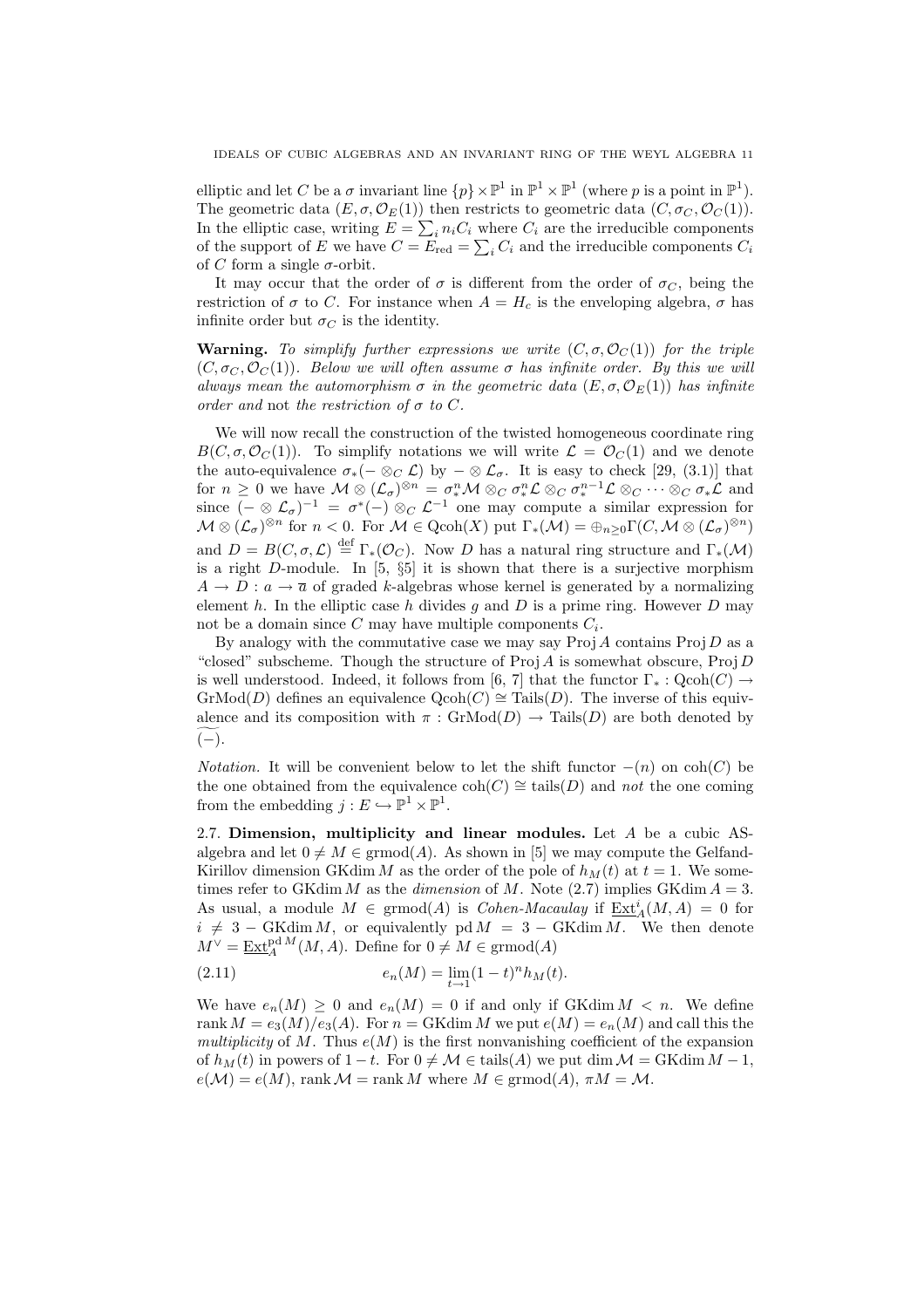An object in  $\mathrm{grmod}(A)$  or tails  $(A)$  is said to be *pure* if it contains no subobjects of strictly smaller dimension, and it is called critical if every proper quotient has lower dimension. Note  $A$  is critical and for a critical  $A$ -module  $M$  we have  $Hom_A(M, M) = k$ , see [5, Proposition 2.30]. We will often use

**Lemma 2.10.** (1) If  $M \in \text{grmod}(A)$  is pure (resp. critical) then  $\pi M \in$ tails $(A)$  is pure (resp. critical).

- (2) If  $\mathcal{M} \in \text{tails}(A)$  is pure (resp. critical) then  $\mathcal{M} = \pi M$  for some pure (resp. critical) object in  $\mathrm{grmod}(A)$ .
- (3) Let  $M, N \in \text{grmod}(A)$  (resp. tails(A)) be of the same dimension and assume M is critical and N is pure. Then every non-zero morphism in  $Hom(M, N)$  is injective.

*Proof.* Elementary, see for example [15, Lemma 1.9.3].

A linear module of dimension d over A is a cyclic graded right A-module generated in degree zero with Hilbert series  $(1-t)^{-d}$ . If  $d=1$  such a module is called a point module. Assume furthermore A is elliptic. Then the map  $p \mapsto \Gamma_*(\mathcal{O}_p)$  defines a bijection between the points of  $C$  (hence the closed points of  $E$ ) and the point modules over A. We will denote  $N_p = \Gamma_*(\mathcal{O}_p)$  and  $\mathcal{N}_p = \pi N_p$ . In particular all point modules  $N_p$  over A are D-modules i.e.  $N_p h = 0$ . We have  $N_p(1)_{\geq 0} = N_{\sigma p}$ and a minimal resolution for  $N_p$  is of the form

$$
(2.12) \qquad \qquad 0 \to A(-3) \to A(-2) \oplus A(-1) \to A \to N_p \to 0.
$$

Point modules are critical modules of GK-dimension zero. In case  $\sigma$  has infinite order the converse is also true, up to shift of grading [5].

We refer to linear modules of GK-dimension 2 as *conic modules*. They are of the form  $Q = A/vA$  where  $v \in A_2$ . A minimal resolution for Q is of the form

$$
(2.13) \t\t 0 \to A(-2) \to A \to Q \to 0.
$$

The name "conic module" is justified from the fact that the multilinearization of  $v \in A_2$  determines a curve in  $\mathbb{P}^3$  which is the intersection of an hyperplane and a quadric (the embedding of  $\mathbb{P}^1 \times \mathbb{P}^1$ ).

Finally, a *line module* over A is a quotient module  $A/uA$  with  $u \in A_1$ . There is a bijective correspondence between line modules  $A/uA$  and lines  $\{u=0\}\times\mathbb{P}^1$  in  $\mathbb{P}^1 \times \mathbb{P}^1$ . A line module  $S = A/uA$  has a minimal resolution of the form

$$
(2.14) \t\t 0 \to A(-1) \to A \to S \to 0.
$$

Clearly point, line and conic modules over A are Cohen-Macaulay modules.

2.8. Serre duality. Let  $A$  be a cubic AS-regular algebra. As shown in [17] there is a graded automorphism  $\phi$  of A, passing to an automorphism  $(-)_{\phi}$  on Tails(A), for which there are natural isomorphisms

(2.15) 
$$
\operatorname{Ext}^i_{D^b(\operatorname{coh}(X))}(\mathcal{M}, \mathcal{N}) \cong \operatorname{Ext}^{n-i}_{D^b(\operatorname{coh}(X))}(\mathcal{N}, \mathcal{M}_{\phi}(-4))'
$$

for all objects  $\mathcal{M}, \mathcal{N}$  of the bounded derived category  $D^b(\text{coh}(X))$  of  $\text{coh}(X)$ . However we will look for an algebra  $\hat{A}$  for which GrMod(A)  $\cong$  GrMod(A) and for which (2.15) takes a more simple form.

As in (2.10) we write the relations f of A as  $f = M_A x$ . With a suitable choice of the relations f we have  $x^t M_A = (Q_A f)^t$  for some invertible matrix  $Q_A$  with scalar entries, see [3, Theorem 1.5]. It now turns out there exists a Zhang-twist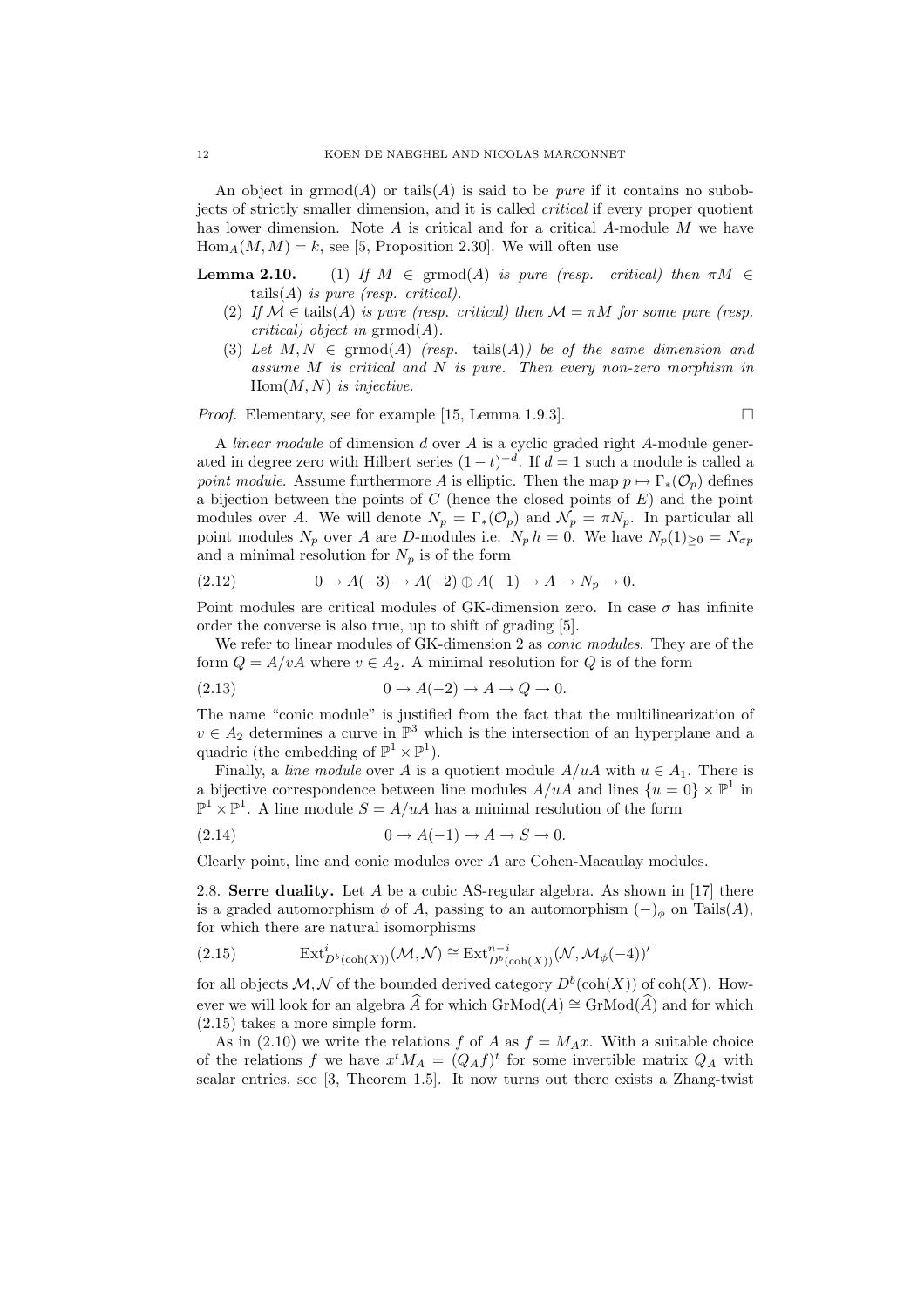[37]  $A^{\tau}$  of A for which  $Q_{A^{\tau}}$  is the identity matrix. This was pointed out to us by M. Van den Bergh, see also [32]. By [37] we have  $\mathrm{GrMod}(A) \cong \mathrm{GrMod}(A^{\tau})$  and Tails(A)  $\cong$  Tails( $A^{\tau}$ ) where  $(\pi A)(n)$  is sent to  $(\pi A^{\tau})(n)$ .

If A is of type A then writing the relations as in (2.9) yields  $Q_A = id$  whence we may put  $A = A^{\tau}$ .

Convention 2.11. Whenever A is a cubic Artin-Schelter algebra we replace A with a Zhang-twist  $A^{\tau}$  for which  $Q_{A^{\tau}}$  is the identity matrix.

Remark 2.12. We are allowed to use Convention 2.11 in this paper since we will only specify to linear or elliptic algebras for which we often require  $\sigma$  has infinite order (but these properties are invariant under Zhang-twisting) and we will not rely on the relations of A except for specific relations (2.9) for algebras of type A and in particular (2.8) for the enveloping algebra.

Using Convention 2.11 we see (2.15) takes a particularly simple form.

**Theorem 2.13.** (Serre duality) Let  $\mathcal{M}, \mathcal{N} \in D^b(\text{coh}(X))$ . Then there are natural isomorphisms

$$
\mathrm{Ext}^i_{D^b(\mathrm{coh}(X))}(\mathcal{M},\mathcal{N})\cong \mathrm{Ext}^{n-i}_{D^b(\mathrm{coh}(X))}(\mathcal{N},\mathcal{M}(-4))'.
$$

Below we refer to Theorem 2.13 as Serre duality on X.

3. From reflexive ideals to normalized line bundles

Throughout A will be a cubic AS-algebra as defined in §2.5. We will use the notations from the previous section, so we write  $X = \text{Proj } A$ ,  $\text{Qcoh}(X) = \text{Tails}(A)$ ,  $\text{coh}(X) = \text{tails}(A), \ \pi A = \mathcal{O}.$ 

In this section our first aim is to relate reflexive A-modules with certain objects on  $X$  (so-called vector bundles). Any shift of such a reflexive module remains reflexive and in the rank one case we will normalize this shift. The corresponding objects in  $\text{coh}(X)$  will be called normalized line bundles. A helpful tool will be the choice of a suitable basis of the Grothendieck group  $K_0(X)$ . At the end of this section we will compute partially the cohomology of these normalized line bundles.

3.1. Reflexive modules and vector bundles. An object  $M \in \text{grmod}(A)$  is torsion free if  $M$  is pure of maximal GK-dimension three. Recall  $M$  is called reflexive if  $M^{**} = M$ . Similarly an object  $\mathcal{M} \in \text{coh}(X)$  is torsion free if  $\mathcal M$  is pure of maximal dimension two. An object  $\mathcal{M} \in \text{coh}(X)$  is called *reflexive* (or a *vector* bundle on X) if  $\mathcal{M} = \pi M$  for some reflexive  $M \in \mathrm{grmod}(A)$ . We refer to a vector bundle of rank one as a line bundle. We will need the following lemmas, see [17, Lemma 3.4] and [18, Proposition 3.4.1 and Corollary 3.4.2].

**Lemma 3.1.** Let  $M \in \text{coh}(X)$ . Then M is a vector bundle on X if and only if M is torsion free and  $\text{Ext}^1_X(\mathcal{N},\mathcal{M})=0$  for all  $\mathcal{N} \in \text{coh}(X)$  of dimension zero.

**Lemma 3.2.** The functors  $\pi$  and  $\omega$  define inverse equivalences between the full subcategories of  $\mathrm{grmod}(A)$  and  $\mathrm{coh}(X)$  with objects

{torsion free objects in  $\operatorname{grmod}(A)$  of projective dimension one}

and

{torsion free objects in  $\text{coh}(X)$ }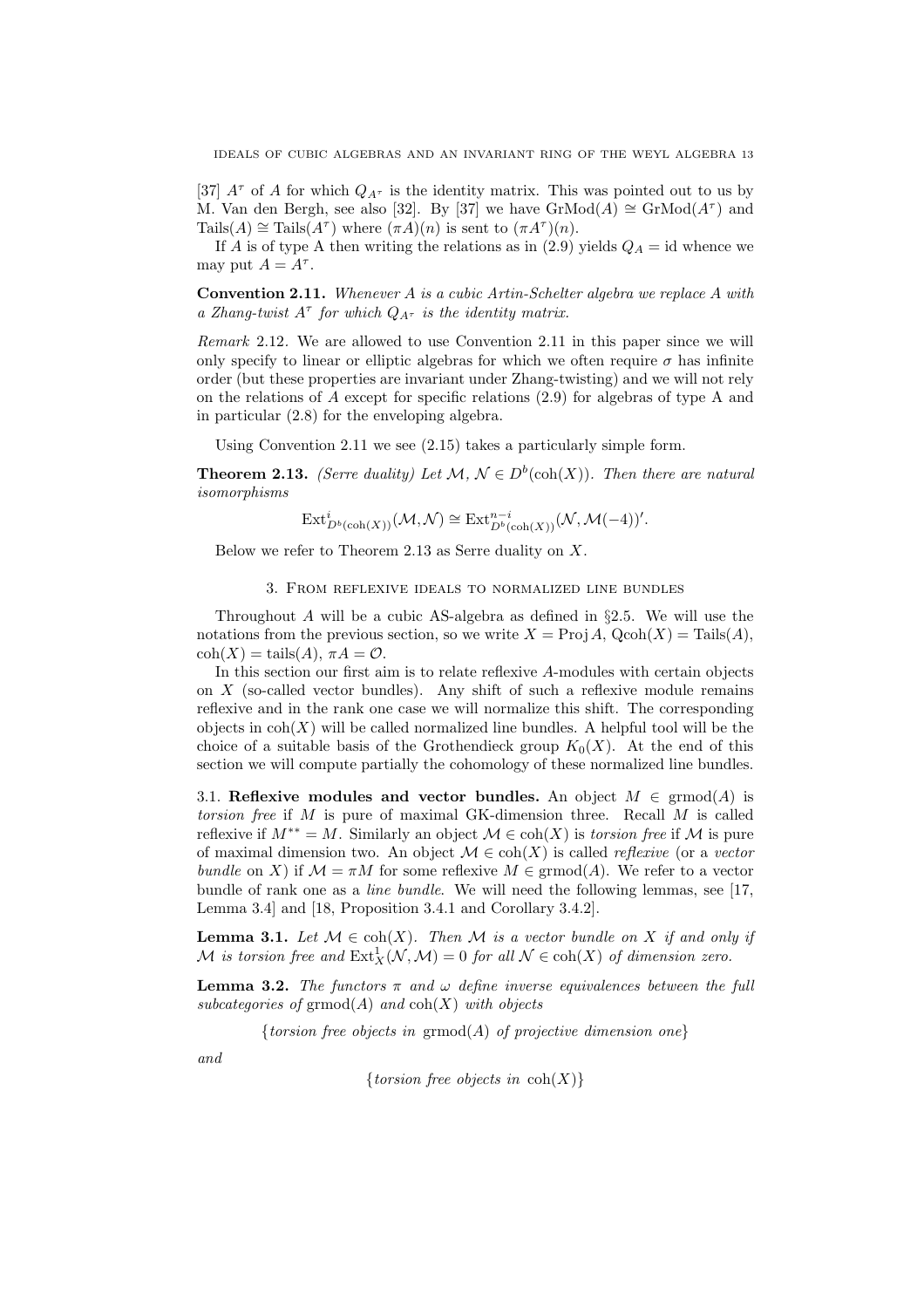Moreover this equivalence restricts to an equivalence between the full subcategories of grmod(A) and  $\text{coh}(X)$  with objects

{*reflexive objects in*  $\operatorname{grmod}(A)$ } and {*vector bundles on X*}.

In this paper we are interested in torsion free rank one modules of projective dimension one, or more restrictively, reflexive modules of rank one. Every graded right ideal of A is a torsion free rank one A-module. The following proposition shows that, up to shift of grading, the converse is also true.

**Proposition 3.3.** Let  $0 \neq I \in \mathrm{grmod}(A)$  be torsion free of rank one. Then there is an integer n such that  $I(-n)$  is isomorphic to a graded right ideal of A.

*Proof.* By GKdim  $I = 3$ , [5, Theorem 4.1] implies  $I^* = \underline{\text{Hom}}_A(I, A) \neq 0$ . Thus  $(I^*)_n = \text{Hom}_A(I(-n), A) \neq 0$  for some integer n. By Lemma 2.10 we are done.  $\square$ 

Remark 3.4. The set of all graded right ideals is probably too large to describe, as for any ideal  $I$  we may construct numerous other closely related ideals by taking the kernel of any surjective map to a module of GK-dimension zero. We will restrict to graded ideals of projective dimension one (or more restrictively reflexive rank one modules). For such modules M we have  $\underline{\operatorname{Ext}}^1_A(k,M) = 0$  and therefore M cannot appear as the kernel of such a surjective map.

3.2. The Grothendieck group of X. In this part we describe a natural  $\mathbb{Z}$ -module basis for the Grothendieck group  $K_0(X)$  and determine the matrix representation of the Euler form  $\chi$  with respect to this basis. To do so, it is convenient to start with a different basis of  $K_0(X)$ , corresponding to the standard basis of  $\mathbb{Z}[t, t^{-1}]/(q_k(t))$ under the isomorphism of Theorem 2.2, and perform a base change afterwards.

**Proposition 3.5.** The set  $\mathcal{B} = \{[\mathcal{O}], [\mathcal{O}(-1)], [\mathcal{O}(-2)], [\mathcal{O}(-3)]\}$  is a Z-module basis of  $K_0(X)$ . The matrix representations with respect to the basis B of the shift automorphism sh and the Euler form  $\chi$  for  $K_0(X)$  are given by

$$
m(\text{sh})_{\mathcal{B}} = \left( \begin{array}{rrr} 2 & 1 & 0 & 0 \\ 0 & 0 & 1 & 0 \\ -2 & 0 & 0 & 1 \\ 1 & 0 & 0 & 0 \end{array} \right), \quad m(\chi)_{\mathcal{B}} = \left( \begin{array}{rrr} 1 & 0 & 0 & 0 \\ 2 & 1 & 0 & 0 \\ 4 & 2 & 1 & 0 \\ 6 & 4 & 2 & 1 \end{array} \right).
$$

*Proof.* Let  $\theta$  denote the isomorphism (2.5) of Theorem 2.2. Since  $q_{A(-l)}(t) = t^l$ we have  $\theta[O(-l)] = t^l$  for all integers l. As  $\{\overline{1}, \overline{t}, t^2, t^3\}$  is a Z-module basis for  $\mathbb{Z}[t, t^{-1}]/(q_k(t)) = \mathbb{Z}[t, t^{-1}]/(1-t)^2(1-t^2)$  we deduce  $\mathcal{B}$  is a basis for  $K_0(X)$ .

By  $\text{sh}[\mathcal{O}(l)] = [\mathcal{O}(l+1)]$  we find the last three columns of  $m(\text{sh})_B$ . Applying the exact functor  $\pi$  to (2.6) yields the exact sequence

$$
0 \to \mathcal{O}(-4) \to \mathcal{O}(-3)^2 \to \mathcal{O}(-1)^2 \to \mathcal{O} \to 0
$$

from which we deduce  $[\mathcal{O}(1)] = 2[\mathcal{O}]-2[\mathcal{O}(-2)] + [\mathcal{O}(-3)]$ , giving the first column of  $m(\text{sh})_B$ . Finally, Theorem 2.4 implies for all integers l

$$
\chi(\mathcal{O}, \mathcal{O}(l)) = \dim_k A_l + \dim_k A_{-l-4} = \begin{cases} (l+2)^2/4 & \text{if } l \text{ is even} \\ (l+1)(l+3)/4 & \text{if } l \text{ is odd} \end{cases}
$$

which allows one to compute the matrix  $m(\chi)_{\mathcal{B}}$ . This ends the proof.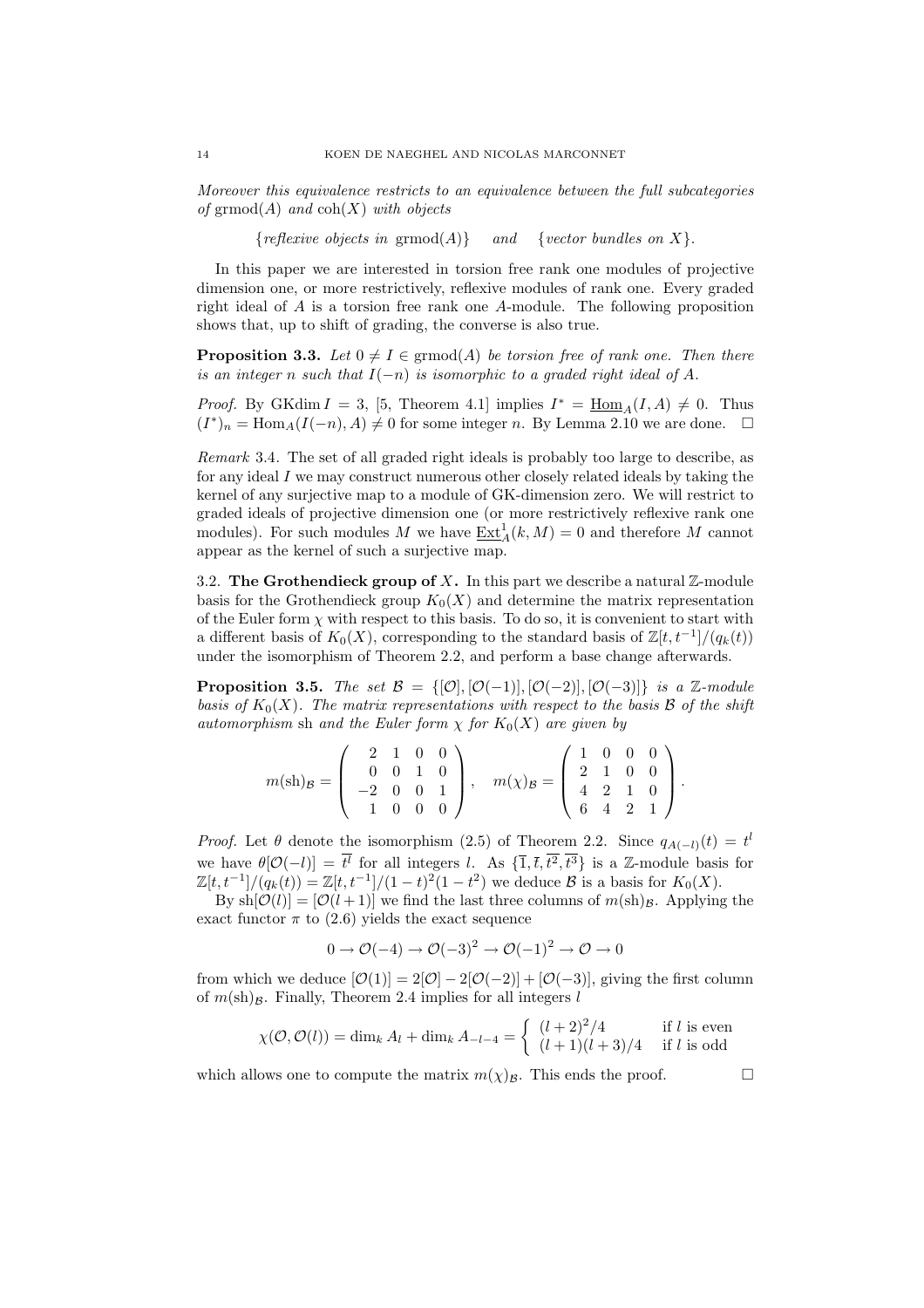**Proposition 3.6.** Let P be a point module, S a line module and Q a conic module over A. Denote the corresponding objects in  $\text{coh}(X)$  by P, S and Q. Then  $\mathcal{B}' =$  $\{[\mathcal{O}], [\mathcal{S}], [\mathcal{Q}], [\mathcal{P}]\}$  is a Z-module basis of  $K_0(X)$ , which does not depend on the particular choice of S, Q and P. The matrix representations with respect to the basis  $\mathcal{B}'$  of the shift automorphism sh and the Euler form  $\chi$  for  $K_0(X)$  are given by

$$
(3.1) \ \ m(\text{sh})_{\mathcal{B}'} = \left( \begin{array}{rrr} 1 & 0 & 0 & 0 \\ -1 & -1 & 0 & 0 \\ 1 & 1 & 1 & 0 \\ 1 & 1 & 1 & 1 \end{array} \right), \quad m(\chi)_{\mathcal{B}'} = \left( \begin{array}{rrr} 1 & 1 & 1 & 1 \\ -1 & 0 & -1 & 0 \\ -3 & -1 & -2 & 0 \\ 1 & 0 & 0 & 0 \end{array} \right).
$$

*Proof.* Easy by Proposition 3.5, change of basis and equations  $(2.12)-(2.14)$ .  $\Box$ 

From now on we fix such a Z-module basis  $\{[\mathcal{O}], [\mathcal{S}], [\mathcal{Q}], [\mathcal{P}]\}$  of  $K_0(X)$ . For any object  $\mathcal{M} \in \text{coh}(X)$  we may write

(3.2) 
$$
[\mathcal{M}] = r[\mathcal{O}] + a[\mathcal{S}] + b[\mathcal{Q}] + c[\mathcal{P}]
$$

Writing  $\mathcal{M} = \pi M$  where  $M \in \mathrm{grmod}(A)$ , equation (3.2) also follows directly from Theorem 2.2 and the fact that we may expand the characteristic polynomial  $q_M(t)$ of M as

$$
q_M(t) = r + a(1-t) + b(1-t^2) + c(1-t^2)(1-t) + f(t)(1-t^2)(1-t)^2
$$

for some integers  $a, b, c \in \mathbb{Z}$  and some Laurent polynomial  $f(t) \in \mathbb{Z}[t, t^{-1}]$ . Combining  $(2.3)$  and  $(2.7)$  yields

(3.3) 
$$
h_M(t) = \frac{r}{(1-t)^2(1-t^2)} + \frac{a}{(1-t)(1-t^2)} + \frac{b}{(1-t)^2} + \frac{c}{1-t} + f(t).
$$

Note  $r = \text{rank } M = \text{rank } M$ . By computing the powers of the matrix  $m(\text{sh})_{\mathcal{B}}$  in Proposition 3.6 we deduce for any integer  $l$ (3.4)

$$
[\mathcal{M}(2l)] = r[\mathcal{O}] + a[\mathcal{S}] + (lr + b)[\mathcal{Q}] + (l((l + 1)r + a + 2b) + c)[\mathcal{P}]
$$
  

$$
[\mathcal{M}(2l - 1)] = r[\mathcal{O}] - (r + a)[\mathcal{S}] + (lr + a + b)[\mathcal{Q}] + (l(lr + a + 2b) - b + c)[\mathcal{P}]
$$

3.3. Normalized line bundles. Any shift  $l$  of a torsion free rank one graded right A-module I gives rise to a torsion free rank one object  $\mathcal{I}(l) = \pi I(l)$  on X. We will now normalize this shift. Our choice is motivated by

**Proposition 3.7.** Let  $I \in \text{grmod}(A)$ , set  $\mathcal{I} = \pi I$  and write  $|\mathcal{I}| = r|\mathcal{O}| + a|\mathcal{S}| + d$  $b[Q] + c[P]$ . Then the following are equivalent.

(1) There exist integers  $n_e, n_o$  such that for  $l \gg 0$  we have

$$
\dim_k A_l - \dim_k I_l = \begin{cases} n_e & \text{if } l \text{ is even,} \\ n_o & \text{if } l \text{ is odd.} \end{cases}
$$

(2) The Hilbert series of I is of the form

$$
h_I(t) = h_A(t) - \frac{s(t)}{1 - t^2}
$$

for a Laurent polynomial  $s(t) \in \mathbb{Z}[t, t^{-1}]$ .

(3) I has rank one and  $a = -2b$ .

If these conditions hold then  $s(1) = b - 2c$ ,  $s(-1) = b$  and  $n_e = b - c$ ,  $n_o = -c$ .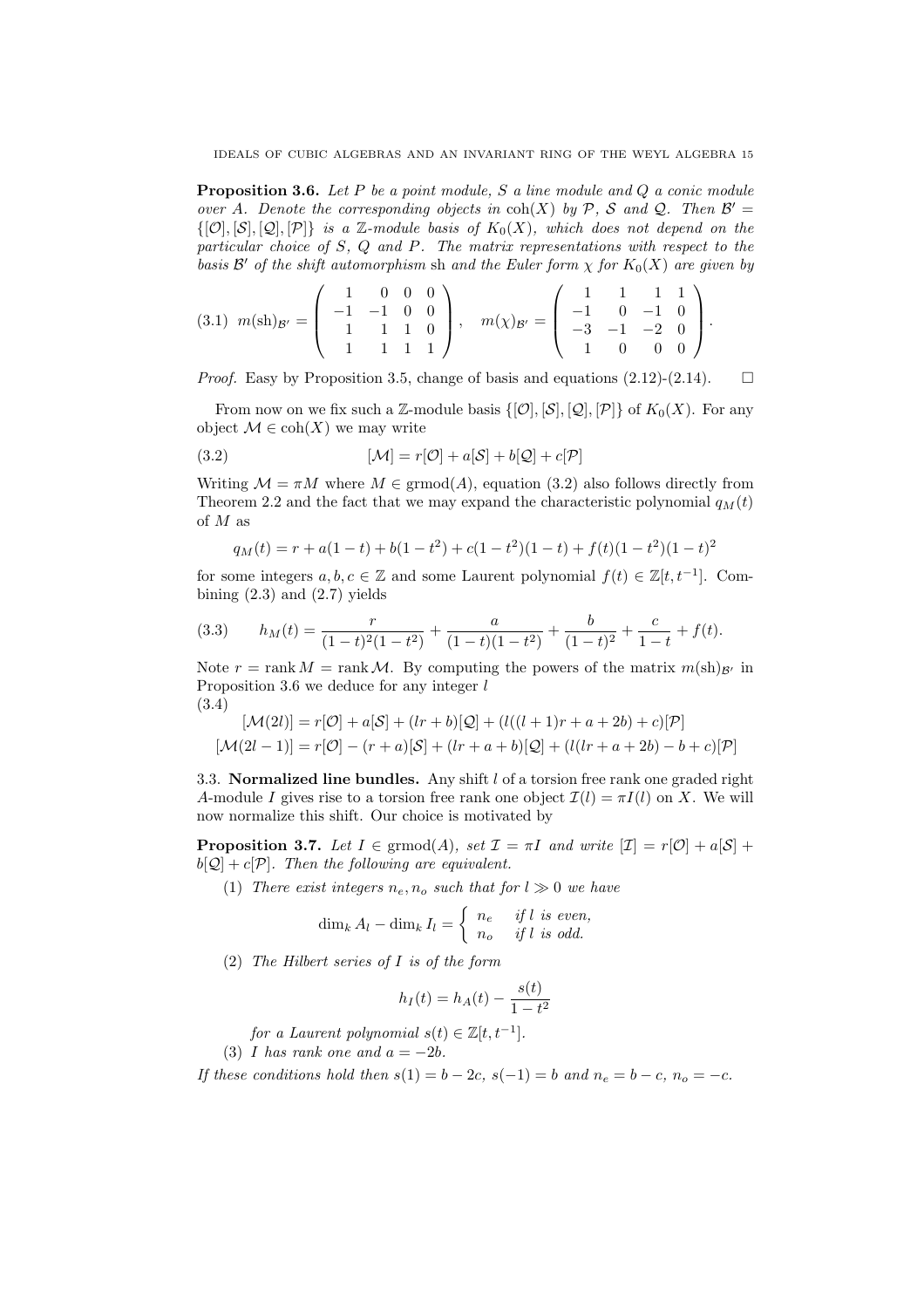Proof. By (3.3) we may write

$$
h_I(t) = \frac{r}{(1-t)^2(1-t^2)} + \frac{a+b(1+t)}{(1-t)(1-t^2)} + \frac{c(1+t) + f(t)(1-t^2)}{1-t^2}
$$

for some  $f(t) \in \mathbb{Z}[t, t^{-1}]$ . Thus the second and the third statement are equivalent, and in that case  $s(t) = b - c(1+t) - f(t)(1-t^2)$ . Moreover, for  $l \gg 0$  we obtain  $\dim_k A_l - \dim_k I_l =$  $\int (1 - r)(l + 2)^2/4 - a(l/2 + 1) - b(l + 1) - c$  for l even  $(1 - r)(l + 1)(l + 3)/4 - a(l + 1)/2 - b(l + 1) - c$  for l odd from which we deduce the equivalence of (1) and (3), proving what we want.  $\square$ 

We will call a torsion free rank one object in  $\mathrm{grmod}(A)$  normalized if it satisfies the equivalent conditions of Proposition 3.7. Similarly, a torsion free rank one object  $\mathcal I$  in  $\text{coh}(X)$  is normalized if  $[\mathcal I]$  is of the form

$$
[\mathcal{I}] = [\mathcal{O}] - 2b[\mathcal{S}] + b[\mathcal{Q}] + c[\mathcal{P}]
$$

for some integers  $b, c \in \mathbb{Z}$ . We refer to  $(n_e, n_o) = (b - c, -c)$  as the *invariants* of I and  $\mathcal I$  and call  $n_e$  the even invariant and  $n_o$  the odd invariant of I and  $\mathcal I$ . We will prove in Theorem 3.11 below that  $n_e$  and  $n_o$  are actually positive and characterize the appearing invariants  $(n_e, n_o)$  in Section 4.

**Lemma 3.8.** Let  $I \in \text{grmod}(A)$  be torsion free of rank one and set  $\mathcal{I} = \pi I$ . Then there is a unique integer d for which  $I(d)$  (and hence  $I(d)$ ) is normalized.

*Proof.* Easy by  $(3.4)$ .

By Lemma 3.2 the functors  $\pi$  and  $\omega$  define inverse equivalences between the full subcategories of  $\mathrm{grmod}(A)$  and  $\mathrm{coh}(X)$  with objects

 $Hilb_{(n_e,n_o)}(X) := \{normalized torsion free rank one objects in  $grmod(A)$$ of projective dimension one and invariants  $(n_e, n_o)$ 

and

{normalized torsion free rank one objects in  $\text{coh}(X)$  with invariants  $(n_e, n_o)$ }.

Remark 3.9. In case A is linear then  $\coprod_{(n_e,n_o)} \mathrm{Hilb}_{(n_e,n_o)}(X)$  coincides with the moduli space of finite colength ideals in  $\mathcal{O}_{\mathbb{P}^1 \times \mathbb{P}^1}$ , see §5.2 below. For general cubic AS-algebra we expect  $\coprod_{(n_e,n_o)} \mathrm{Hilb}_{(n_e,n_o)}(X)$  to be the correct generalization of this moduli space.

This equivalence restricts to an equivalence between the full subcategories of  $\mathrm{grmod}(A)$  and  $\mathrm{coh}(X)$  with objects

 $R_{(n_e,n_o)}(A) := \{$  normalized reflexive rank one objects in grmod $(A)$ 

with invariants  $(n_e, n_o)$ 

and

 $\mathcal{R}_{(n_e,n_o)}(X) := \{\text{normalized line bundles on } X \text{ with invariants } (n_e, n_o)\}.$ 

We obtain a natural bijection between the set  $R(A)$  of reflexive rank one graded right A-modules considered up to isomorphism and shift, and the isomorphism classes in the categories  $\coprod_{(n_e,n_o)} R_{(n_e,n_o)}(A)$  and  $\coprod_{(n_e,n_o)} \mathcal{R}_{(n_e,n_o)}(X)$ .

Remark 3.10. It is easy to see that the categories  $R_{(n_e,n_o)}(A)$  and  $\mathcal{R}_{(n_e,n_o)}(X)$  are groupoids, i.e. all non-zero morphisms are isomorphisms.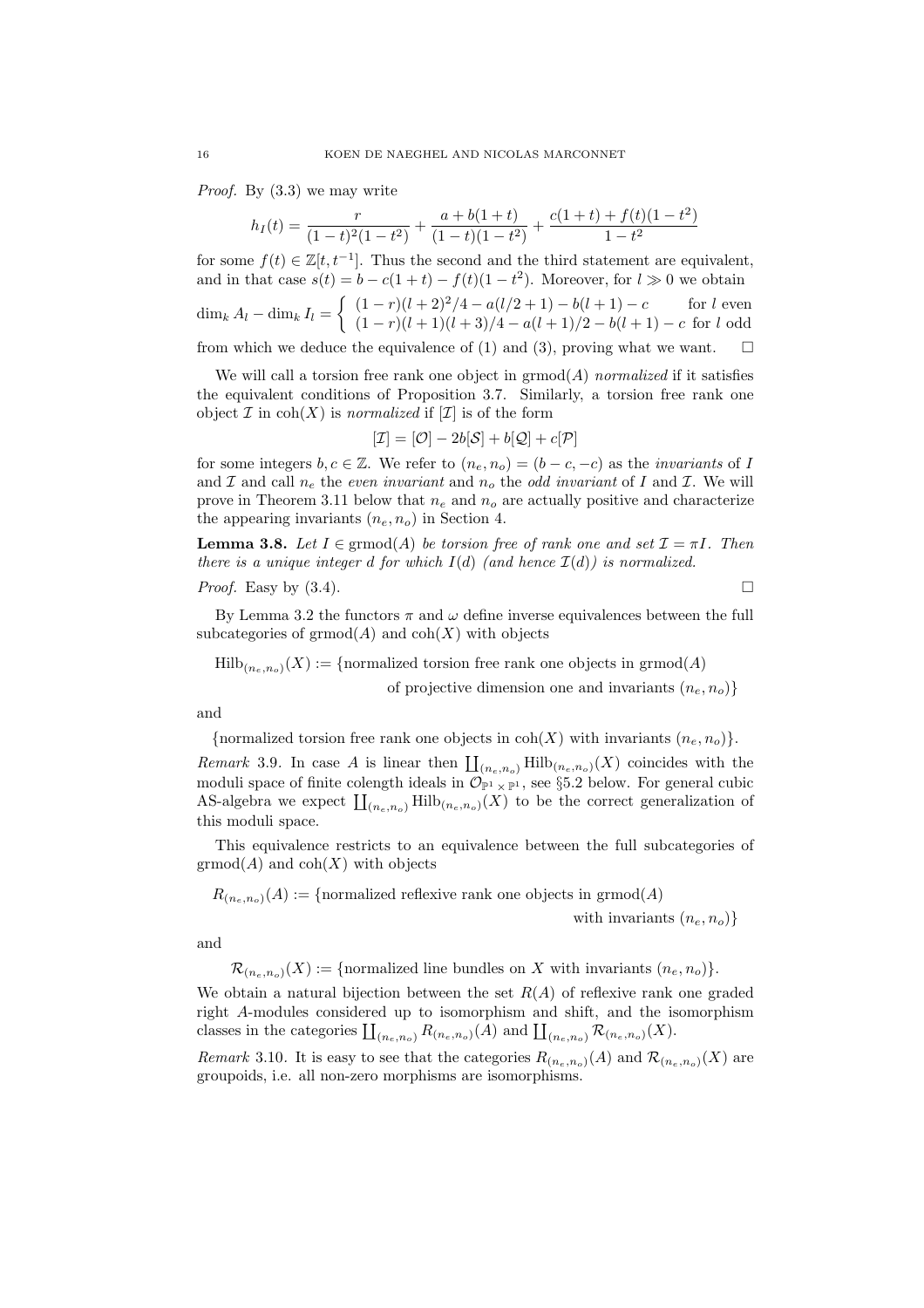3.4. Cohomology of normalized line bundles. The next theorem describes partially the cohomology of normalized line bundles.

**Theorem 3.11.** Let  $\mathcal{I} \in \text{coh}(X)$  be torsion free of rank one and normalized i.e.

$$
[\mathcal{I}] = [\mathcal{O}] - 2(n_e - n_o)[\mathcal{S}] + (n_e - n_o)[\mathcal{Q}] - n_o[\mathcal{P}]
$$

for some integers  $n_e, n_o$ . Assume  $\mathcal I$  is not isomorphic to  $\mathcal O$ . Then

- (1)  $H^0(X, \mathcal{I}(l)) = 0$  for  $l \leq 0$  $H<sup>2</sup>(X, \mathcal{I}(l)) = 0$  for  $l \ge -3$  $H<sup>j</sup>(X, \mathcal{I}(l)) = 0$  for  $j \geq 3$  and for all integers l  $(2) \ \chi(\mathcal{O}, \mathcal{I}(l)) = \begin{cases} (l+2)^2/4 - n_e & \text{if } l \in \mathbb{Z} \text{ is even} \\ (l+1)(l+2)/4 - n_e & \text{if } l \in \mathbb{Z} \text{ is odd} \end{cases}$  $(l+1)(l+3)/4-n_o$  if  $l \in \mathbb{Z}$  is odd (3) dim<sub>k</sub>  $H^1(X,\mathcal{I}) = n_e - 1$  $\dim_k H^1(X,\mathcal{I}(-1))=n_o$  $\dim_k H^1(X,\mathcal I(-2))=n_e$ 
	- dim<sub>k</sub>  $H^1(X, \mathcal{I}(-3)) = n_o$

As a consequence,  $n_e > 0$  and  $n_o \geq 0$ . If  $\mathcal I$  is a line bundle i.e.  $\mathcal I \in \mathcal R_{(n_e,n_o)}(X)$ then we have in addition

 $H^2(X, \mathcal{I}(-4)) = 0$  and  $\dim_k H^1(X, \mathcal{I}(-4)) = n_e - 1$ .

*Proof.* That  $H^j(X, \mathcal{I}(l)) = 0$  for  $j \geq 3$  and for all integers l follows from cd  $X = 2$ , see Theorem 2.4. The rest of the first statement is proved in a similar way as [18, Theorem 3.5(1)]. See also the proof of the final statement below.

For the second part, compute  $\chi(\mathcal{O}, \mathcal{I}(l))$  using (3.4) and the matrix representation  $m(\chi)_{\mathcal{B}'}$  from Proposition 3.6.

Combining the first two statements together with (2.4) yields the third part.

Finally, assume  $\mathcal I$  is reflexive. By Theorem 2.13 (Serre duality) we have  $H^2(X, \mathcal{I}(-4)) = \text{Ext}^2_X(\mathcal{O}, \mathcal{I}(-4)) \cong \text{Hom}_X(\mathcal{I}, \mathcal{O})'$ . Assume by contradiction there is a non-zero morphism  $f : \mathcal{I} \to \mathcal{O}$ . As  $\mathcal{I}$  is critical, f is injective and we compute [coker  $f$ ] = 2( $n_e - n_o$ )[S] – ( $n_e - n_o$ )[Q] +  $n_o$ [P]. By (2.11) and (3.2)-(3.3) we deduce  $e_1(\text{coker } f) = 0$  hence dim coker  $f = 0$ . Note coker  $f \neq 0$  by the assumption  $\mathcal{I} \not\cong \mathcal{O}$ . Since  $\mathcal{I}$  is reflexive,  $\text{Ext}^1_X(\text{coker } f, \mathcal{I}) = 0$  thus the exact sequence  $0 \to \mathcal{I} \to \mathcal{O} \to \text{coker } f \to 0$  splits, contradicting the fact that  $\mathcal{O}$  is torsion free.  $\Box$ 

Corollary 3.12. Let  $I \in \text{grmod}(A)$  be torsion free of rank one with invariants  $(n_e, n_o)$ . Then  $(n_e, n_o) = (0, 0)$  if and only if  $\mathcal{I} \cong \mathcal{O}(d)$  for some integer d.

*Proof.* If  $\mathcal{I} \cong \mathcal{O}(d)$  then  $[\mathcal{I}(-d)] = [\mathcal{O}]$  hence  $n_e = n_o = 0$ . Assume conversely  $(n_e, n_o) = (0, 0)$ . We may assume *I* is normalized. If  $\mathcal{I} \not\cong \mathcal{O}$  then Theorem 3.11 implies  $n_e > 0$ . Since  $n_e = 0$  we obtain  $\mathcal{I} \cong \mathcal{O}$  by contraposition.

At this point one may be tempted to think there are two independent parameters  $n_e, n_o \in \mathbb{N}$  associated to an object in  $\text{Hilb}_{(n_e,n_o)}(X)$ . However

**Lemma 3.13.** Let  $I \in \text{grmod}(A)$  be torsion free of rank one with invariants  $(n_e, n_o)$ and write  $\mathcal{I} = \pi I$ . Then  $\dim_k \operatorname{Ext}^1_X(\mathcal{I}, \mathcal{I}) = 2(n_e - (n_e - n_o)^2) \geq 0$ .

*Proof.* We may clearly assume  $\mathcal I$  is normalized and by Proposition 3.6 we easily find  $\chi(\mathcal{I},\mathcal{I}) = 1 - 2(n_e - (n_e - n_o)^2)$ . As  $\mathcal{I}$  is critical we have  $\text{Hom}_X(\mathcal{I},\mathcal{I}) =$ k. Hence it will be sufficient to prove  $\text{Ext}^2_X(\mathcal{I},\mathcal{I}) = 0$ . Serre duality implies  $\text{Ext}^2_X(\mathcal{I},\mathcal{I}) \cong \text{Hom}_X(\mathcal{I},\mathcal{I}(-4))'$ . Thus assume by contradiction there is a non-zero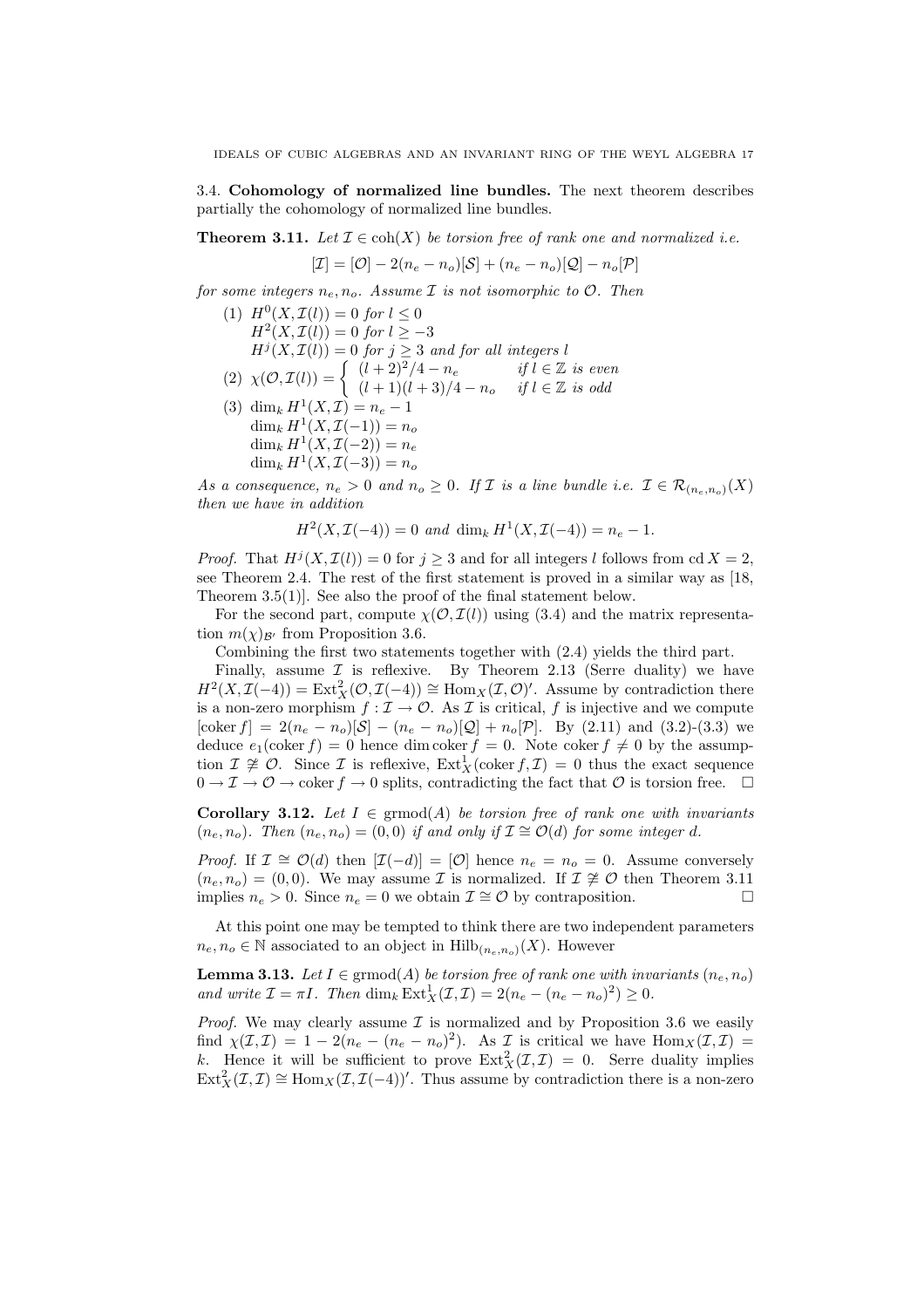morphism  $f : \mathcal{I} \to \mathcal{I}(-4)$ . Then f is injective and using (3.4) we have  $|\mathcal{I}(-4)| =$  $[O] - 2(n_e - n_o)[S] + (n_e - n_o - 2)[Q] + (2 - n_o)[P]$  hence  $[\text{coker } f] = -2[Q] + 2[P]$ . By  $(2.11)$  and  $(3.2)-(3.3)$  we deduce  $e_2(\text{coker } f) < 0$  which is absurd.

As a consequence if  $\text{Hilb}_{(n_e,n_o)}(X) \neq \emptyset$  for some integers  $n_e, n_o$  then  $n_e \geq 0$ ,  $n_o \geq 0$  and  $n_e - (n_e - n_o)^2 \geq 0$ . The converse will be proved in the next section.

# 4. Hilbert series of ideals and proof of Theorem 1.5

Let A be a quadratic or cubic AS-algebra and let M be a torsion free graded right A-module of projective dimension one (so we do not require M to have rank one). Thus  $M$  has a minimal resolution of the form

$$
0 \to \bigoplus_i A(-i)^{b_i} \to \bigoplus_i A(-i)^{a_i} \to M \to 0
$$

where  $(a_i), (b_i)$  are finitely supported sequences of non-negative integers. These numbers are called the *Betti numbers* of  $M$ . It is easy to see that the characteristic polynomial of M is given by  $q_M(t) = \sum_i (a_i - b_i)t^i$ . So by (2.3) the Betti numbers determine the Hilbert series of  $M$ , but the converse is not true.

For quadratic A the appearing Betti numbers were characterised in [18, Corollary 1.5]. The same technique as in [18] may be used to obtain the same characterisation for cubic A. The result is

**Proposition 4.1.** Let  $(a_i)$ ,  $(b_i)$  be finitely supported sequences of non-negative integers. Let  $a_{\sigma}$  be the lowest non-zero  $a_i$  and put  $r = \sum_i (a_i - b_i)$ . Then the following are equivalent.

- (1)  $(a_i)$ ,  $(b_i)$  are the Betti numbers of a torsion free graded right module of projective dimension one and rank r over a quadratic AS-algebra,
- (2)  $(a_i)$ ,  $(b_i)$  are the Betti numbers of a torsion free graded right module of projective dimension one and rank r over a cubic AS-algebra,
- (3)  $b_i = 0$  for  $i \leq \sigma$  and  $\sum_{i \leq l} b_i < \sum_{i < l} a_i$  for  $l > \sigma$ .

Moreover if A is elliptic and  $\sigma$  has infinite order, these modules can be chosen to be reflexive.

Assume for the rest of Section 4 A is a cubic AS-algebra. The previous proposition allows us to describe the Hilbert series of objects in  $\mathrm{Hilb}_{(n_e,n_o)}(X)$ . Recall from the introduction a Castelnuovo polynomial [14]  $s(t) = \sum_{i=0}^{n} s_i t^i \in \mathbb{Z}[t]$  is by definition of the form

(4.1) 
$$
s_0 = 1, s_1 = 2, ..., s_{\sigma-1} = \sigma \text{ and } s_{\sigma-1} \ge s_{\sigma} \ge s_{\sigma+1} \ge ... \ge 0
$$

for some integer  $\sigma \geq 0$ . We refer to  $\sum_i s_{2i}$  as the *even weight* of s and  $\sum_i s_{2i+1}$  as the *odd weight* of  $s(t)$ . We may now prove Theorem 1.5.

*Proof of Theorem 1.5.* First, let us assume  $I \in Hilb_{(n_e,n_o)}(X)$  for some integers  $n_e, n_o$ . By Proposition 3.7 we may assume that the Hilbert series of I has the form

$$
h_I(t) = \frac{1}{(1-t)^2(1-t^2)} - \frac{s(t)}{1-t^2}
$$

for a Laurent polynomial  $s(t) \in \mathbb{Z}[t, t^{-1}]$ . We deduce  $q_I(t)/(1-t) = h_I(t)(1-t)(1-t)$  $t^2$ ) = 1/(1 - t) – s(t)(1 - t). Writing  $q_I(t) = \sum_i q_i t^i$  it is easy to see Proposition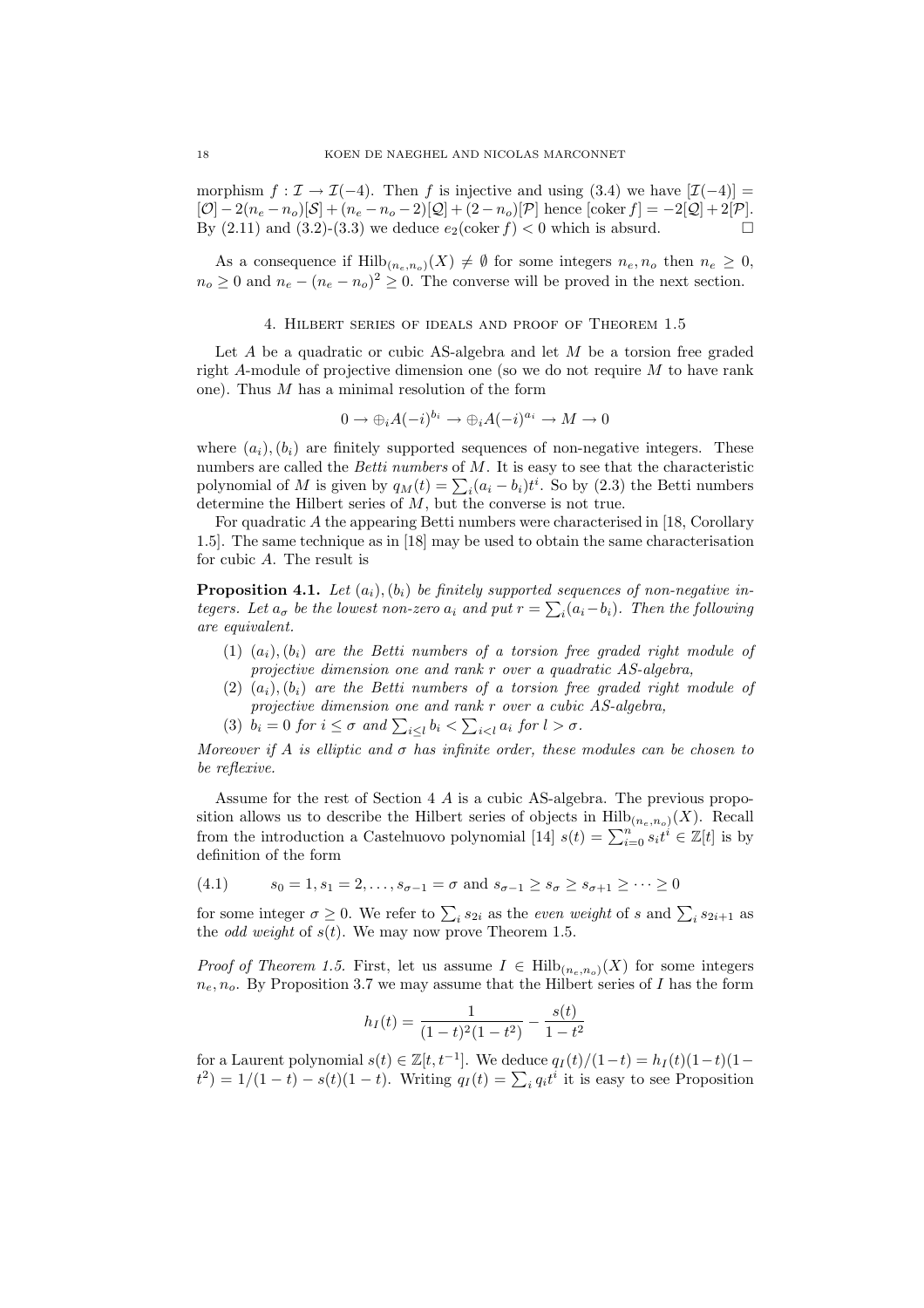4.1(3) is equivalent with

$$
\sum_{i \le l} q_i \begin{cases} = 0 & \text{for } l < \sigma \\ > 0 & \text{for } l \ge \sigma \end{cases}
$$

from which we deduce  $s(t)(1-t)$  is of the form

$$
s(t)(1-t) = 1 + t + t^2 + \dots + t^{\sigma-1} + d_{\sigma}t^{\sigma} + d_{\sigma+1}t^{\sigma+1} + \dots
$$

where  $d_i \leq 0$  for  $i \geq \sigma$ . Multiplying by  $1/(1-t) = 1 + t + t^2 + ...$  shows this is equivalent to  $s(t)$  being a Castelnuovo polynomial. According to Proposition 3.7,  $(s(1) + s(-1))/2 = n_e$  and  $(s(1) - s(-1))/2 = n_o$  thus  $s(t)$  has even weight  $n_e$  and odd weight  $n_o$ .

The converse statement is easily checked.

As an application we may now prove nonemptyness for  $R_{(n_e,n_o)}(A)$ . As in the introduction we define

(4.2) 
$$
N = \{(n_e, n_o) \in \mathbb{N}^2 \mid n_e - (n_e - n_o)^2 \ge 0\}.
$$

It is a simple exercise to check

$$
(4.3) N = \{(k^2 + l, k(k+1) + l) | k, l \in \mathbb{N}\} \cup \{((k+1)^2 + l, k(k+1) + l) | k, l \in \mathbb{N}\}.
$$

**Proposition 4.2.** Let  $n_e, n_o$  be any integers. Then  $\text{Hilb}(n_e, n_o)(X)$  is nonempty if and only if  $(n_e, n_o) \in N$ .

If A is elliptic and  $\sigma$  has infinite order then  $R_{(n_e,n_o)}(A)$  whence  $\mathcal{R}_{(n_e,n_o)}(X)$  is nonempty if and only if  $(n_e, n_o) \in N$ .

*Proof.* Assume  $(n_e, n_o) \in N$ . Due to Theorem 1.5 it will be sufficient to show there exists a Castelnuovo polynomial  $s(t)$  for which the even resp. odd weight of  $s(t)$ is equal to  $n_e$  resp.  $n_o$ . Shifting the rows in any Castelnuovo diagram in such a way they are left aligned induces a bijective correspondence between Castelnuovo functions s and partitions  $\lambda$  of  $n = s(1)$  with distinct parts. For any partition  $\lambda$  we put a chess colouring on the Ferrers graph of  $\lambda$ , and write  $b(\lambda)$  resp.  $w(\lambda)$  for the number of black resp. white unit squares. The result follows from the known fact that there exists a partition  $\lambda$  in distinct parts for which  $b(\lambda) = n_e$  and  $w(\lambda) = n_o$ if and only if  $(n_e, n_o) \in N$ . See for example [16]. □

For  $(n_e, n_o) \in N$  there is an unique integer  $l \geq 0$  with the property (see (4.3))

(4.4) 
$$
(n_e - l, n_o - l) \in N
$$
 and  $(n_e - l - 1, n_o - l - 1) \notin N$ .

One verifies  $(n_e - l', n_o - l') \notin N$  for all  $l' > l$ . By (4.3) we distinguish [16]

**Case 1.**  $(n_e - l, n_o - l) = (k^2, k(k + 1))$  for  $k \in \mathbb{N}$ . The Castelnuovo polynomial of an object in  $\mathrm{Hilb}_{(n_e-l,n_o-l)}(X)$  is  $s(t) = 1 + 2t + 3t^2 + \cdots + (v-1)t^v + vt^{v+1}$ where  $v$  is even. Thus the Castelnuovo diagram is triangular and ends with a white column.

**Case 2.**  $(n_e - l, n_o - l) = ((k + 1)^2, k(k + 1))$  for  $k \in \mathbb{N}$ . Then the Castelnuovo polynomial of an object in  $\mathrm{Hilb}_{(n_e-l,n_o-l)}(X)$  is  $s(t) = 1 + 2t + 3t^2 + \cdots + (v 1)t^{v} + vt^{v+1}$  where v is odd. The Castelnuovo diagram is triangular and ends with a black column.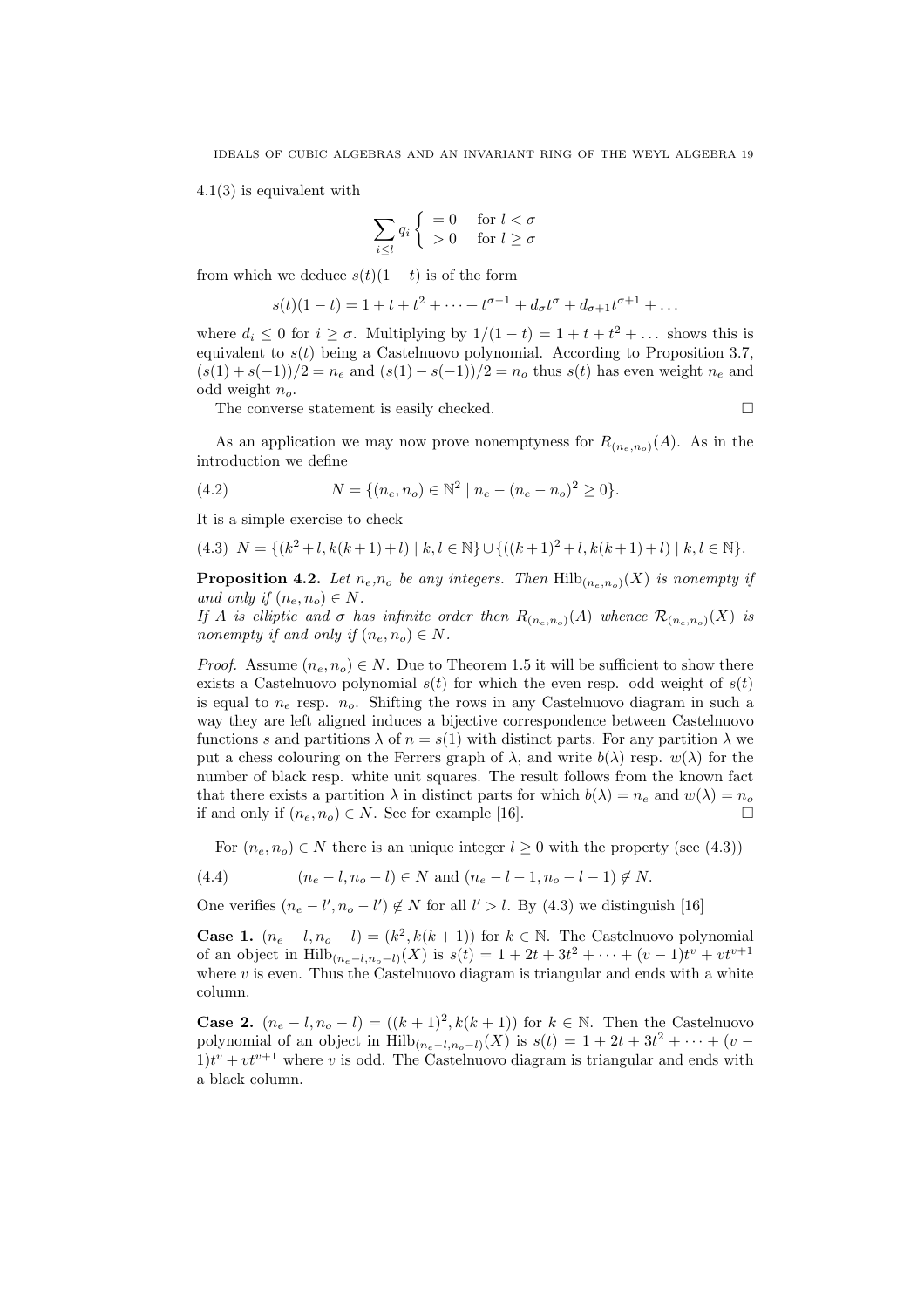

The next proposition shows that not only the Hilbert series but also the Betti numbers of an object in Hilb<sub>(ne−l,no</sub>−l)(X) are fully determined.

**Proposition 4.3.** Let  $(n_e, n_o) \in N$  and let  $l \geq 0$  be as in (4.4). Let  $I_0 \in$  $\mathrm{Hilb}_{(n_e-l,n_o-l)}(X)$ . Then  $I_0$  has a minimal resolution of the form

$$
0 \to A(-c-1)^c \to A(-c)^{c+1} \to I_0 \to 0
$$

where

$$
c = \begin{cases} 2k & \text{if } (n_e - l, n_o - l) = (k^2, k(k + 1)) \\ 2k + 1 & \text{if } (n_e - l, n_o - l) = ((k + 1)^2, k(k + 1)) \end{cases}
$$

*Proof.* By Proposition 4.1 and same arguments as in the proof of Theorem 1.5.  $\Box$ 

Remark 4.4. In the notations of the previous proposition one may compute  $\dim_k \text{Ext}^1_A(I_0, I_0) = 0$  which indicates that up to isomorphism  $\text{Hilb}_{(n_e - l, n_o - l)}(X) =$  $R_{(n_e-l,n_o-l)}(A)$  consist of only one object. See also §5.1 below for linear A and the proof of Theorem 1.8 in Section 10 for generic elliptic A.

# 5. Ideals of linear cubic Artin-Schelter regular algebras

In this section we let  $A$  be a linear cubic AS-algebra. As  $\text{Tails}(A)$  is equivalent to  $Qcoh(\mathbb{P}^1 \times \mathbb{P}^1)$  line bundles on  $X = Proj A$  are determined by line bundles on  $\mathbb{P}^1 \times \mathbb{P}^1$ . We will briefly recall the description of these objects which will lead to a characterisation of the set  $R(A)$  of reflexive rank one modules over A, see Proposition 5.1. We will end with a discussion on the Hilbert scheme of points.

Let  $Y = \mathbb{P}^1 \times \mathbb{P}^1$  denote the quadric surface. Consider for any integers  $m, n$  the canonical line bundle  $\mathcal{O}_Y(m,n) = \mathcal{O}_{\mathbb{P}^1}(m) \boxtimes \mathcal{O}_{\mathbb{P}^1}(n)$ . It is well-known that the map  $Pic(Y) \to \mathbb{Z} \oplus \mathbb{Z} : \mathcal{O}_Y(m,n) \to (m,n)$  is a group isomorphism i.e. the objects  $\mathcal{O}_Y(m,n)$  are the only reflexive rank one sheaves on  $\mathbb{P}^1 \times \mathbb{P}^1$ . Note there are short exact sequences on  $\text{coh}(Y)$ 

(5.1) 
$$
0 \to \mathcal{O}_Y(m, n-1) \to \mathcal{O}_Y(m, n)^2 \to \mathcal{O}_Y(m, n+1) \to 0
$$

$$
0 \to \mathcal{O}_Y(m-1, n) \to \mathcal{O}_Y(m, n)^2 \to \mathcal{O}_Y(m+1, n) \to 0
$$

for all integers  $m, n$ .

5.1. Line bundles. As usual we put  $X = \text{Proj } A$  and  $\mathcal{O}_X = \mathcal{O}$ . In [32] it is shown there is an equivalence of categories  $Qcoh(Y) \cong Qcoh(X)$  such that  $\mathcal{O}_Y(k, k)$ corresponds to  $\mathcal{O}_X(2k)$  and  $\mathcal{O}_Y(k, k+1)$  corresponds to  $\mathcal{O}_X(2k+1)$ . See also [29, §11.3. Further, for any integers m, n we denote the image of  $\mathcal{O}_Y(m,n)$  under the equivalence Qcoh(Y)  $\cong$  Qcoh(X) as  $\mathcal{O}(m,n)$ . Clearly these objects  $\mathcal{O}(m,n) \in$  $\text{coh}(X)$  are the only line bundles on X.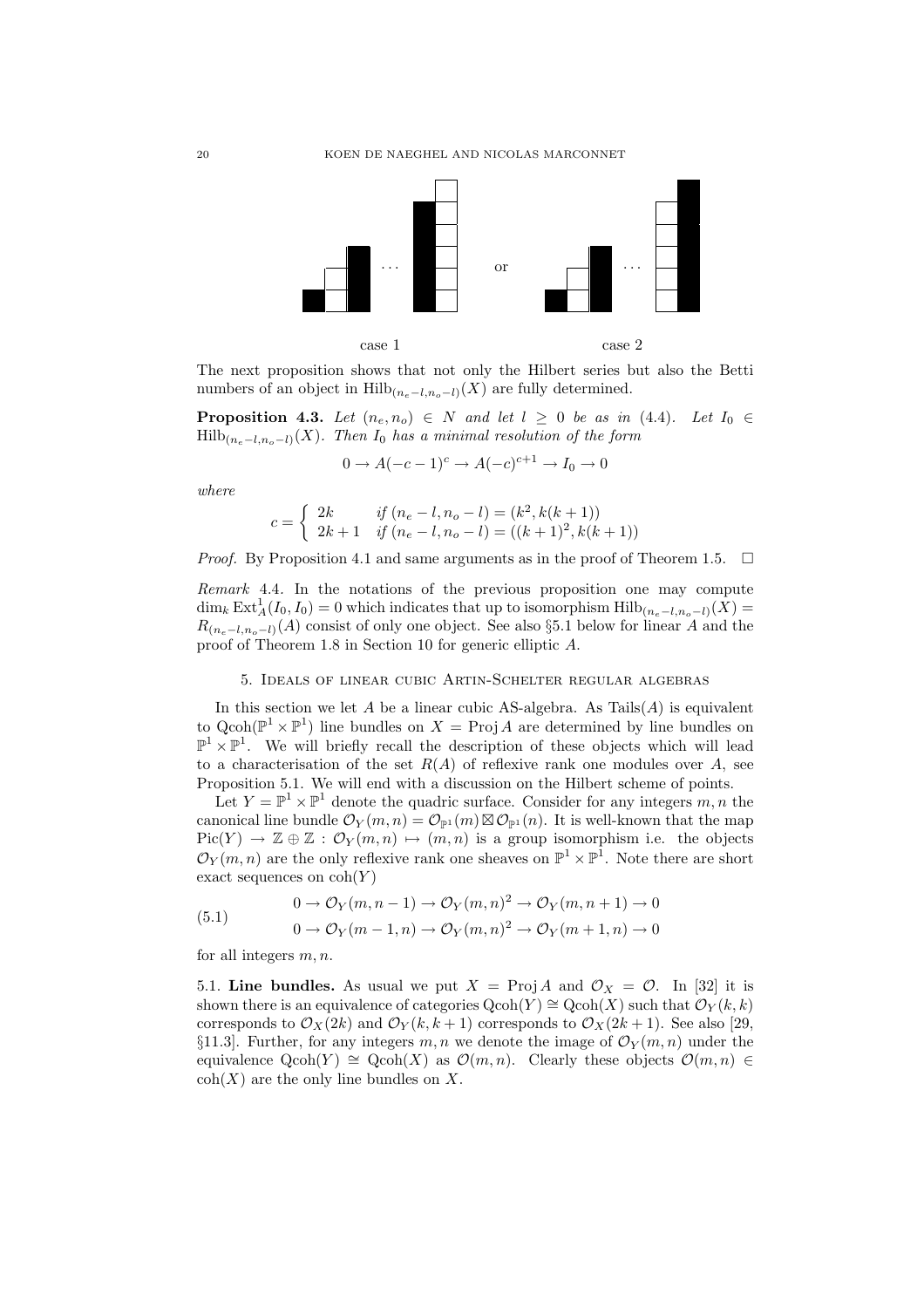From (5.1) we compute the class of  $\mathcal{O}(m, n)$  in  $K_0(X)$ 

$$
[\mathcal{O}(m,n)] = [\mathcal{O}] + (m-n)[\mathcal{S}] + n[\mathcal{Q}] + n(m+1)[\mathcal{P}]
$$

for all  $m, n \in \mathbb{Z}$ . Using (3.4) we obtain

 $\mathcal{O}(m, n)(2k) = \mathcal{O}(m + k, n + k), \quad \mathcal{O}(m, n)(2k + 1) = \mathcal{O}(n + k, m + k + 1)$ 

for all  $m, n, k \in \mathbb{Z}$ . By (3.4) it is easy to see  $\mathcal{O}(m, n)(-m - n) = \mathcal{O}(u, -u)$  is a normalized line bundle where

$$
u = \begin{cases} (m-n)/2 & \text{if } m-n \text{ is even} \\ (n-m-1)/2 & \text{if } m-n \text{ is odd} \end{cases}
$$

Since  $[\mathcal{O}(u,-u)] = [\mathcal{O}] + 2u[\mathcal{S}] - u[\mathcal{Q}] - u(u+1)[\mathcal{P}]$  the invariants  $(n_e, n_o)$  of  $\mathcal{O}(u, -u)$  are given by  $(n_e, n_o) = (u^2, u(u+1))$ . Either  $k = u \geq 0$  or  $k =$  $-u-1 \geq 0$ . These two possibilities correspond to Cases 1 and 2 of Section 4. In particular  $\mathcal{R}_{(n_e,n_o)}(X)$  is nonempty if and only if  $(n_e,n_o)$  is  $(k^2, k(k+1))$ or  $((k+1)^2, k(k+1))$  for some integer  $k \geq 0$  and in that case  $\mathcal{R}_{(n_e,n_o)}(X)$  $\{O(n_o - n_e, n_e - n_o)\}.$ 

Proposition 4.3 implies that a minimal resolution for  $\mathcal{O}(m, n)$  is of the form

$$
0 \to \mathcal{O}(2n-1)^{m-n} \to \mathcal{O}(2n)^{m-n+1} \to \mathcal{O}(m,n) \to 0 \quad \text{if } m \ge n,
$$
  

$$
0 \to \mathcal{O}(2m)^{n-m-1} \to \mathcal{O}(2m+1)^{n-m} \to \mathcal{O}(m,n) \to 0 \quad \text{if } m < n.
$$

We have shown

**Proposition 5.1.** Assume A is linear and let  $I \in \mathrm{grmod}(A)$  be a reflexive graded right ideal of A. Then I has a minimal resolution of the form

(5.2) 
$$
0 \to A(-c-1)^c \to A(-c)^{c+1} \to I(d) \to 0
$$

for some integers d and c. As a consequence  $R_{(n_e,n_o)}(A) = \emptyset = \mathcal{R}_{(n_e,n_0)}(X)$  unless  $n_e = (n_e - n_o)^2$  i.e.  $(n_e, n_o) = ((k+1)^2, k(k+1))$  or  $(n_e, n_o) = (k^2, k(k+1))$  for some  $k \in \mathbb{N}$ .

5.2. Hilbert scheme of points. Let  $Y = \mathbb{P}^1 \times \mathbb{P}^1$ . We denote by  $Hilb(Y)$  the moduli space of finite colength ideals in  $\mathcal{O}_Y$ . This space parameterizes the torsion free rank one sheaves on Y up to shifting. By the category equivalence  $Qcoh(Y) \cong$  $\text{Qcoh}(X)$  where  $X = \text{Proj } A$  we see Hilb(Y) also parameterizes the torsion free rank one objects on X up to shifting. Let  $\mathcal{I} \in \text{coh}(X)$  be such an object. Put  $\mathcal{I} = \pi I$  where  $I \in \text{grmod}(A)$ . Thus  $\mathcal{I}^{**} := \pi I^{**}$  is a line bundle on X of rank one hence  $\mathcal{I}^{**} \cong \mathcal{O}(m,n)$  for some integers  $m, n$ . By [5, Corollary 4.2] there is an exact sequence

$$
0\to \mathcal{I}\to \mathcal{I}^{**}\to \mathcal{N}\to 0
$$

where  $\mathcal{N} \in \text{coh}(X)$  is a zero dimensional object of some degree  $l \geq 0$ . Since N admits a filtration by point objects on X we have  $[\mathcal{N}] = \mathcal{I}[\mathcal{P}]$ . Also  $\mathcal{I}^{**}(d) \cong$  $O(u, -u)$  for some  $d, u \in \mathbb{Z}$ . Computing the class of  $\mathcal{I}(d)$  in  $K_0(X)$  we find

$$
[\mathcal{I}(d)] = [\mathcal{O}] + 2u[\mathcal{S}] - u[\mathcal{Q}] - (u(u+1) - l)[\mathcal{P}]
$$

from which we deduce  $\mathcal{I}(d) \in \mathrm{Hilb}_{(n_e,n_o)}(X)$ , as defined in §3.3, where  $(n_e, n_o)$  $(u^2 + l, u(u+1) + l)$ . Again we separate

**Case 1.**  $u \ge 0$ . Put  $k = u$ . Then  $(n_e, n_o) = (k^2 + l, k(k+1) + l)$  where  $k, l \in \mathbb{N}$ .

**Case 2.**  $u < 0$ . Put  $k = -u - 1$ . Then  $(n_e, n_o) = ((k+1)^2 + l, k(k+1) + l)$  where  $k, l \in \mathbb{N}$ .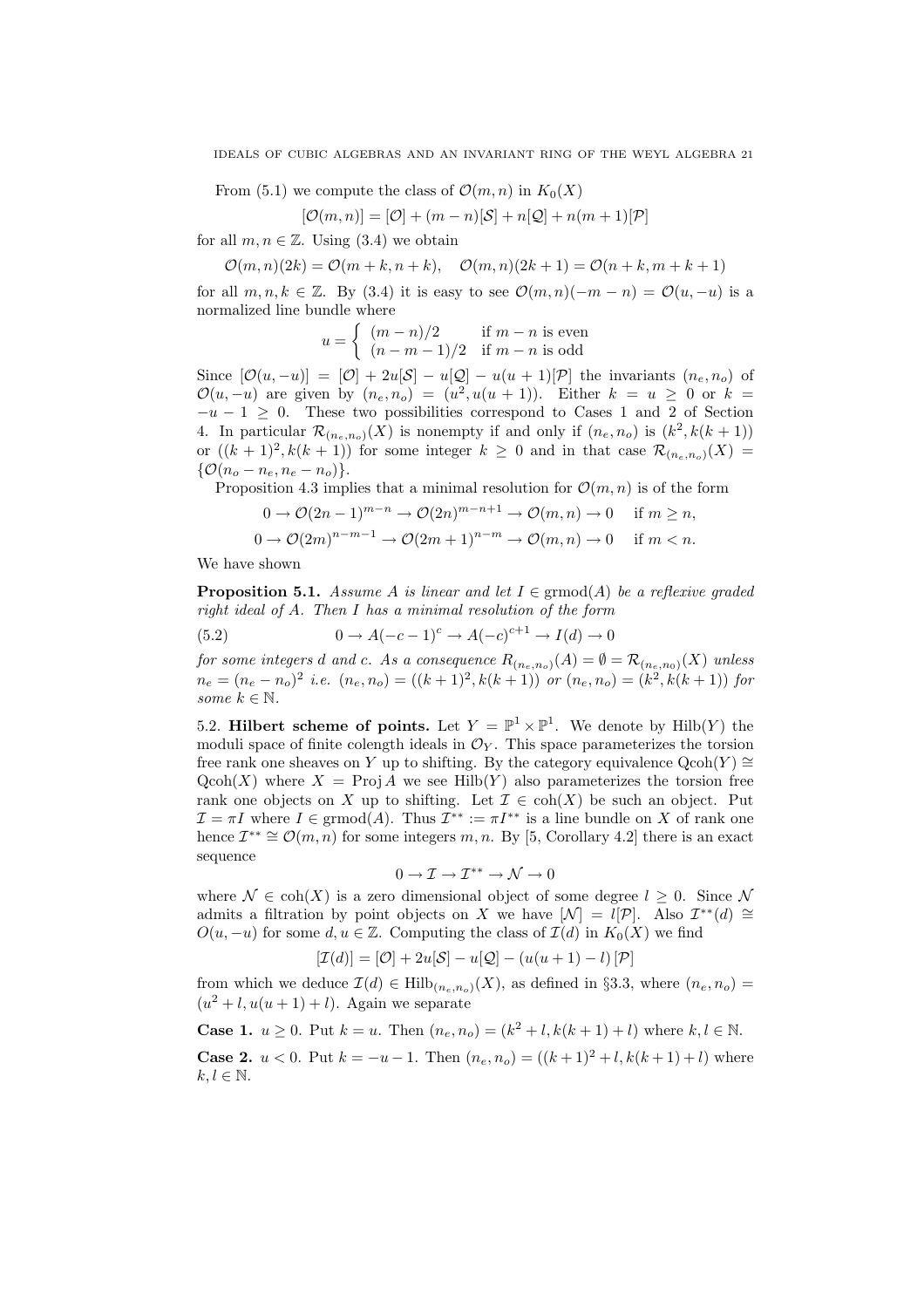Remark 5.2. By the above discussion we may associate invariants  $(n_e, n_o) \in N =$  $\{(n_e, n_o) \in \mathbb{N}^2 \mid n_e - (n_e - n_o)^2 \ge 0\}$  to any object in  $\text{Hilb}(Y)$ . Let  $\text{Hilb}(n_{e}, n_o)(Y)$ denote the associated parameter space. The dimension of  $Hilb_{(n_e,n_o)}(Y)$  may be deduced as follows. Given  $(n_e, n_o) \in N$  fixes  $l \in \mathbb{N}$  and  $u \in \mathbb{Z}$  as above. The number of parameters to choose  $\mathcal{O}(u, -u)$  is zero. On the other hand, to choose a point in  $\mathbb{P}^1 \times \mathbb{P}^1$  we have two parameters. Thus to pick a zero-dimensional subsheaf N of degree l we have 2l parameters since such N admits a filtration of length l in points of  $\mathbb{P}^1 \times \mathbb{P}^1$ . Hence the freedom of choice in a normalized torsion free rank one sheaf I is 2l. Hence dim  $\text{Hilb}_{(n_e,n_o)}(Y) = 2l$ . Since  $l = n_e - (n_e - n_o)^2$  we have dim  $\mathrm{Hilb}_{(n_e,n_o)}(Y) = 2\left(n_e - (n_e - n_o)^2\right).$ 

# 6. Some results on line and conic objects

In this section we gather some additional results on line objects and conic objects on quantum quadrics which will be used later on. These results are obtained by using similar techniques as in [1, 5].

Let A be a cubic AS-algebra. We use the notations of  $\S 2.6$ . In particular  $(E, \sigma, \mathcal{O}_E(1)), B = B(E, \sigma, \mathcal{O}_E(1)), (C, \sigma, \mathcal{O}_C(1)), D = B(C, \sigma, \mathcal{O}_C(1)) = \Gamma_*(\mathcal{O}_C),$ g and h will have their usual meaning. Recall the isomorphism of  $k$ -algebras  $A/hA \stackrel{\cong}{\rightarrow} D: a \mapsto \overline{a}$ . The dimension of objects in grmod(B), grmod(D) or tails(B), tails(D) will be computed in  $\mathrm{grmod}(A)$  or tails(A). We begin with

**Lemma 6.1.** Let  $w \in A_d$  for some integer  $d \geq 1$  and put  $W = A/wA$ ,  $W = \pi W$ .

- (1) Let  $p \in C$ . Then  $\text{Hom}_X(\mathcal{W}, \mathcal{N}_p) \neq 0$  if and only if  $\overline{w}(p) = 0$ .
- (2) dim<sub>k</sub> Hom<sub>X</sub>( $W, \mathcal{N}_p$ )  $\leq 1$  for all  $p \in C$ .

*Proof.* Firstly, if  $f: W \to N_p$  is non-zero then  $\pi f: W \to N_p$  is non-zero since  $N_p$  is socle-free i.e.  $\underline{\text{Hom}}_A(k, N_p) = 0$ . Conversely,  $\text{Hom}_X(\mathcal{W}, \mathcal{N}_p) \neq 0$  implies  $\text{Hom}_A(W, N_p) \neq 0$ . Indeed, a non-zero map  $g: W \to N_p$  yields a surjective map  $\omega g: W \to (\omega \mathcal{N}_p)_{\geq n}$  for  $n \gg 0$ . Now  $(\omega \mathcal{N}_p)_{\geq n} = N_{\sigma^n p}(-n) \subset N_p$ , which yields a non-zero map  $W \to N_p$ .

So to prove the first statement it is sufficient to show  $\text{Hom}_A(W, N_p) \neq 0$  if and only if  $\overline{w}(p) = 0$ . This is proved in a similar way as [1]. For convenience we shortly repeat the arguments. Writing down resolutions for  $W, N_p$  we see there is a nonzero map  $f: W \to N_p$  if and only if we may find (non-zero) maps  $f_0, f_1$  making the following diagram commutative

$$
0 \longrightarrow A(-d) \longrightarrow M \longrightarrow A \longrightarrow W \longrightarrow 0
$$
  

$$
f_1 \downarrow \qquad f_0 \downarrow
$$
  

$$
0 \longrightarrow A(-3) \longrightarrow A(-1) \oplus A(-2) \longrightarrow A \longrightarrow N_p \longrightarrow 0
$$

The resolutions being projective, this is equivalent with saying there is a non-zero map  $f_0$  such that  $\theta \circ f_0 \circ w = 0$ , i.e.  $\overline{w}(p) = 0$ .

The second part is shown by applying  $\text{Hom}_X(-, \mathcal{N}_p)$  to the short exact sequence  $0 \to \mathcal{O}(-d) \to \mathcal{O} \to \mathcal{W} \to 0$  and bearing in mind  $\text{Hom}_X(\mathcal{O}, \mathcal{N}_p) = k.$ 

Remark 6.2. It follows from the first part of the previous lemma there exists at least one  $p \in C$  for which  $\text{Hom}_X(\mathcal{W}, \mathcal{N}_p) \neq 0$ . Moreover any such non-zero morphism is surjective since point objects are simple objects in  $\text{coh}(X)$ .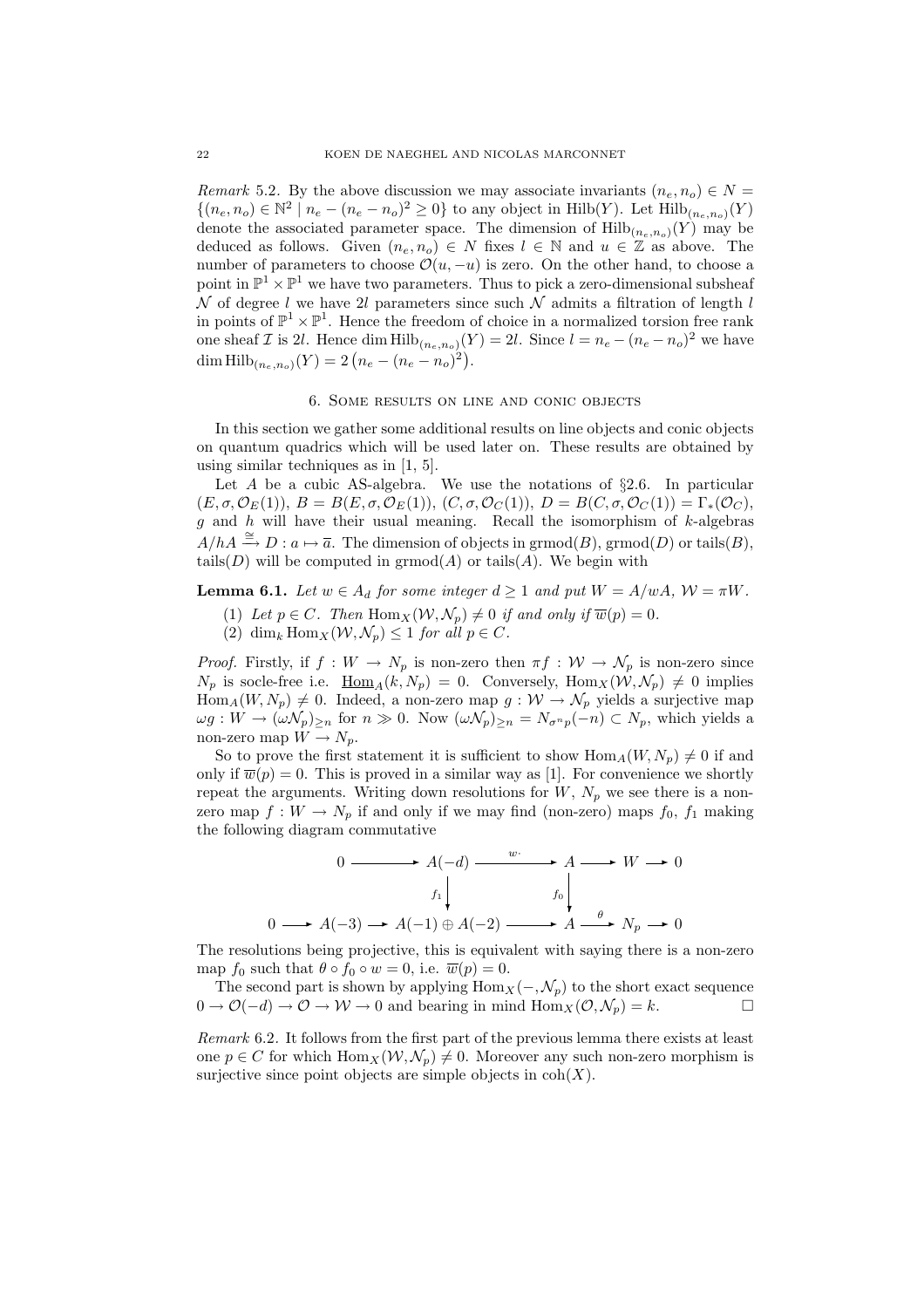6.1. Line objects. Let  $u = \lambda x + \mu y \in A_1$ . Then  $\overline{u} \in D_1 = H^0(C, \mathcal{O}_C(1))$  and a point  $p = (p_1, p_2) \in C$  vanishes at  $\overline{u}$  i.e.  $\overline{u}(p) = 0$  if and only if  $p_1 = (-\mu : \lambda) \in \mathbb{P}^1$ . We have shown

**Lemma 6.3.** Let  $p \in C$ . There exists, up to isomorphism, a unique line object S on X for which  $\text{Hom}_X(\mathcal{S}, \mathcal{N}_p) \neq 0$ .

In case A is elliptic then E is a divisor of bidegree  $(2, 2)$  which means that for generic  $u \in A_1$  the line  $\{u = 0\} \times \mathbb{P}^1$  meets C in at most two different points p, q.

For general A we call two different points  $p, q \in C$  collinear if  $\overline{l}(p) = \overline{l}(q) = 0$ for some global section in  $\bar{l} \in H^0(C, \mathcal{O}_C(1)) = D_1$ . It follows from the previous discussion that  $pr_1 p = pr_1 q$ .

6.2. Conic objects. We now deduce

**Lemma 6.4.** Let  $p, q, r$  be three distinct points in C. There exists, up to isomorphism, a unique conic object Q on X for which  $\text{Hom}_X(\mathcal{Q}, \mathcal{N}_n) \neq 0$ ,  $\text{Hom}_X(\mathcal{Q}, \mathcal{N}_q) \neq 0$ 0 and Hom  $_X(\mathcal{Q}, \mathcal{N}_r) \neq 0$ .

Proof. Due to Lemma 6.1 it will be sufficient to prove there exists, up to scalar multiplication, a unique quadratic form  $v \in A_2$  for which  $\overline{v}(p) = \overline{v}(q) = \overline{v}(r) = 0$ .

Writing  $v = \lambda_1 x^2 + \lambda_2 xy + \lambda_3 yx + \lambda_4 y^2$  where  $\lambda_i \in k$  and  $p = ((\alpha : \beta), (\alpha' : \beta')) \in$  $C \subset \mathbb{P}^1 \times \mathbb{P}^1$ , we see  $\overline{v}(p) = 0$  if and only if  $\lambda_1 \alpha \alpha' + \lambda_2 \alpha \beta' + \lambda_3 \beta \alpha' + \lambda_4 \beta \beta' = 0$ . The condition  $\overline{v}(p) = \overline{v}(q) = \overline{v}(r) = 0$  then translates to a system of three linear equations in  $\lambda_1, \ldots, \lambda_4$ , which admits a non-trivial solution. Moreover, this solution is unique (up to scalar multiplication) unless all maximal minors are zero, which implies that at least two points of  $p, q, r$  coincide.

Subobjects of line objects on  $X$  are shifted line objects [5]. We may prove a similar result for conic objects.

**Lemma 6.5.** Let Q be a conic object and  $p \in C$ . Assume Hom  $_X(Q, \mathcal{N}_p) \neq 0$ .

- (1) The kernel of a non-zero map  $\mathcal{Q} \to \mathcal{N}_p$  is a shifted conic object  $\mathcal{Q}'(-1)$ .
- (2) Assume A is elliptic and  $\sigma$  has infinite order. If in addition  $\mathcal{Q}$  is critical then all subobjects  $Q$  are shifted critical conic objects.

*Proof.* Firstly, let f denote such a non-zero map  $\mathcal{Q} \to \mathcal{N}_p$ . Since  $\mathcal{N}_p$  is simple, f is surjective. Putting  $Q = \pi Q$  where Q is a conic module over A it is sufficient to show that the kernel of a surjective map  $Q \to (N_p)_{\geq n}$  is of the form  $Q'(-1)$  for some conic object  $Q'$ . This is done by taking the cone of the induced map between resolutions of Q and  $(N_p)_{\geq n}$ .

Secondly, as  $\mathcal Q$  is critical, any quotient of  $\mathcal Q$  has dimension zero and since  $\sigma$  has infinite order such a quotient admits a filtration by shifted point objects on  $X$ , see [5]. By the first part this completes the proof.

We will also need the dual statement of the previous result.

**Lemma 6.6.** Let Q be a conic object and  $p \in C$ . Assume  $\text{Ext}^1_X(\mathcal{N}_p, \mathcal{Q}) \neq 0$ .

- (1) The middle term of a non-zero extension in  $\text{Ext}^1_X(\mathcal{N}_p, \mathcal{Q})$  is a shifted conic object  $Q'(1)$ .
- (2) Assume A is elliptic and  $\sigma$  has infinite order. Then any extension of Q by a zero dimensional object is a shifted conic object.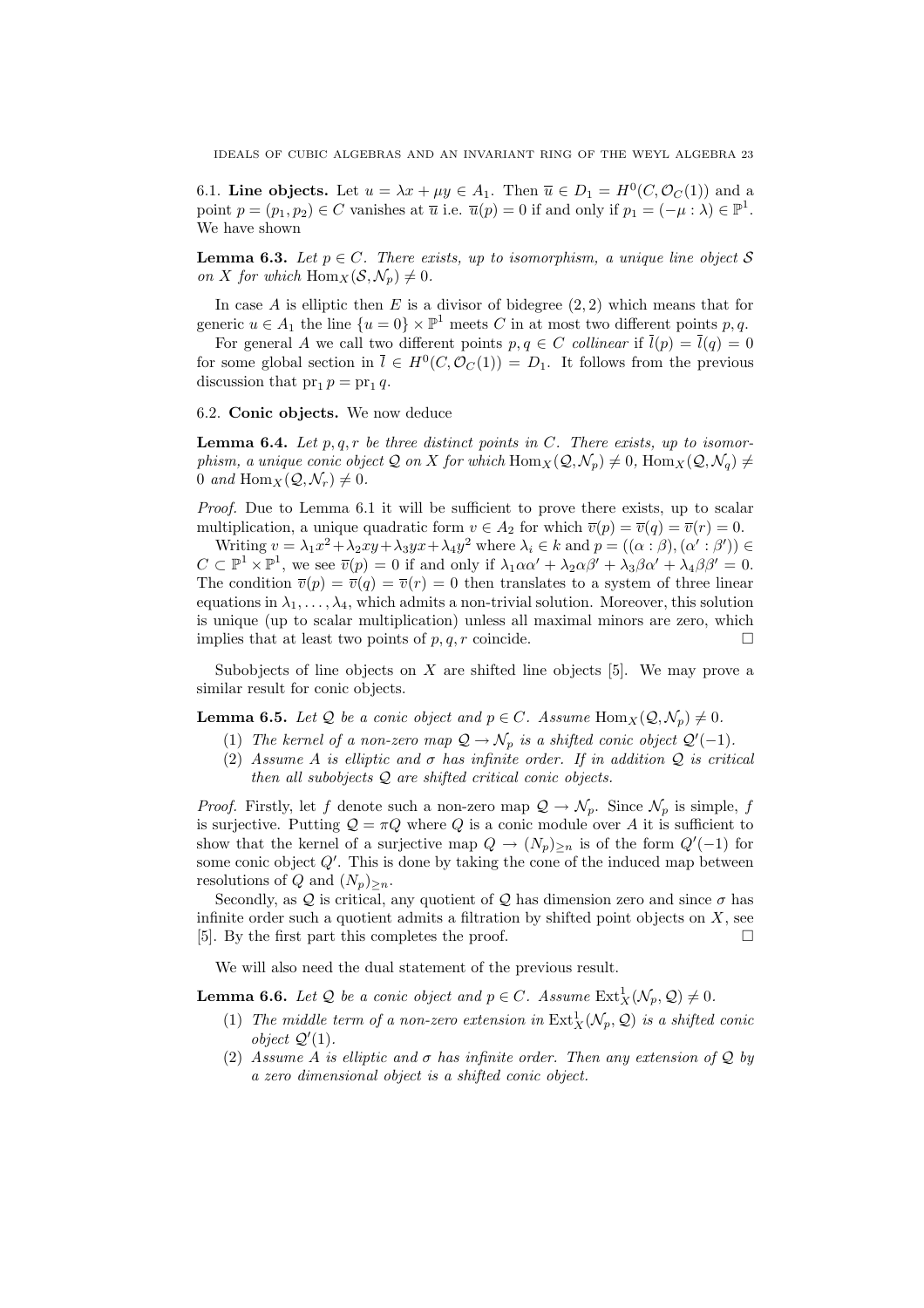Proof. Again the second statement is clear from the first one thus it suffices to prove the first part. Put  $\mathcal{Q} = \pi Q$  where Q is a conic module over A. Let  $\mathcal J$  denote the middle term of a non-trivial extension i.e.  $0 \to \mathcal{Q} \to \mathcal{J} \to \mathcal{N}_p \to 0$ . It is easy to see J is pure and  $\omega J \in \text{coh}(X)$  has projective dimension one, see for example (the proof of) [18, Proposition 3.4.1]. Put  $J = \omega \mathcal{J}$ . Application of  $\omega$  gives a short exact sequence

(6.1) 
$$
0 \to Q \to J \to (N_p)_{\geq n} \to 0.
$$

Applying  $\underline{\text{Hom}}_A(-,A)$  on (6.1) yields  $0 \to J^{\vee} \to Q^{\vee} \to ((N_p)_{\geq n})^{\vee} \to 0$ . As  $((N_p)_{\geq n})^{\vee}$  is a shifted point module and  $Q^{\vee}$  is a shifted conic module it follows from Lemma 6.5 that  $J^{\vee}$  is also a shifted conic module. Hence the same is true for  $J^{\vee\vee}$ . Consideration of Hilbert series shows  $J^{\vee\vee} = Q'(1)$  for some conic module  $Q'$ over A. Since  $\omega \mathcal{J}$  is Cohen-Macaulay, [5, Corollary 4.2] implies  $\pi J^{\vee \vee} = \pi J = \mathcal{J}$ . This finishes the proof.  $\Box$ 

Remark 6.7. Lemmas 6.5 and 6.6 are in contrast with the situation for quadratic AS-algebras [1, §4] where a non-zero map  $A/vA \to N_p$  (where  $v \in A_2$  and  $p \in C$ ) will yield an exact sequence  $0 \to Q'(-1) \to A/vA \to N_p \to 0$  for which  $Q'$  has a resolution of the form  $0 \to A(-1)^2 \to A^2 \to Q' \to 0$ .

Let  $\mathcal Z$  denote the full subcategory of  $\text{coh}(X)$  whose objects consist of zero dimensional objects of coh(X).  $\mathcal Z$  is a Serre subcategory of coh(X), see for example [35]. We say  $\mathcal{M}, \mathcal{N} \in \text{coh}(X)$  are equivalent up to zero dimensional objects if their images in the quotient category  $\text{coh}(X)/\mathcal{Z}$  are isomorphic. We say M and N are different modulo zero dimensional objects if they are not equivalent up to zero dimensional objects. Using Lemmas 6.5 and 6.6 one proves

**Lemma 6.8.** Assume A is elliptic and  $\sigma$  has infinite order. Then two critical conic objects on X are equivalent up to zero dimensional objects if and only if they have a common subobject.

We now come to a key result which we will need in §8.6 below.

**Lemma 6.9.** Assume k is uncountable, A is elliptic and  $\sigma$  has infinite order. Let  $p, p' \in C$  for which  $p, p', \sigma p, \sigma p'$  are pairwise different and non-collinear. Then, modulo zero dimensional objects, there exist infinitely many critical conic objects Q for which  $\text{Hom}_X(\mathcal{Q}, \mathcal{N}_p) \neq 0$  and  $\text{Hom}_X(\mathcal{Q}, \mathcal{N}_{p'}) \neq 0$ .

*Proof.* Write  $p = ((\alpha_0 : \beta_0), (\alpha_1 : \beta_1)) \in C$ . We prove the lemma in seven steps.

**Step 1.** Let  $d \in \mathbb{N}$  and let  $\mathcal{Q}, \mathcal{Q}'$  be two critical objects for which  $\mathcal{Q}'(-d) \subset \mathcal{Q}$ . Then there is a filtration  $\mathcal{Q}'(-d) = \mathcal{Q}_d(-d) \subset \mathcal{Q}_{d-1}(-d+1) \subset \cdots \subset \mathcal{Q}_1(-1) \subset \mathcal{Q}_0 = \mathcal{Q}$ where the  $\mathcal{Q}_i$  are critical conic objects and the successive quotients are point objects on X. This follows from the proof of Lemma 6.5.

**Step 2.** Up to isomorphism there are uncountably many conic objects  $Q$  on X for which  $\text{Hom}_X(\mathcal{Q}, \mathcal{N}_p) \neq 0$ ,  $\text{Hom}_X(\mathcal{Q}, \mathcal{N}_{p'}) \neq 0$ . See the proof of Lemma 6.4.

**Step 3.** Let A denote the set of isoclasses of critical conic objects  $Q$  for which  $\text{Hom}_X(\mathcal{Q}, \mathcal{N}_p) \neq 0$ ,  $\text{Hom}_X(\mathcal{Q}, \mathcal{N}_{p'}) \neq 0$ . Then A is an uncountable set. By the previous step it is sufficient to show there are only finitely many non-critical conic objects Q on X for which  $\text{Hom}_X(\mathcal{Q}, \mathcal{N}_p) \neq 0$ ,  $\text{Hom}_X(\mathcal{Q}, \mathcal{N}_{p'}) \neq 0$ . For such an object  $Q$  it is easy to see there exists an exact sequence

(6.2) 
$$
0 \to \mathcal{S}'(-1) \to \mathcal{Q} \to \mathcal{S} \to 0
$$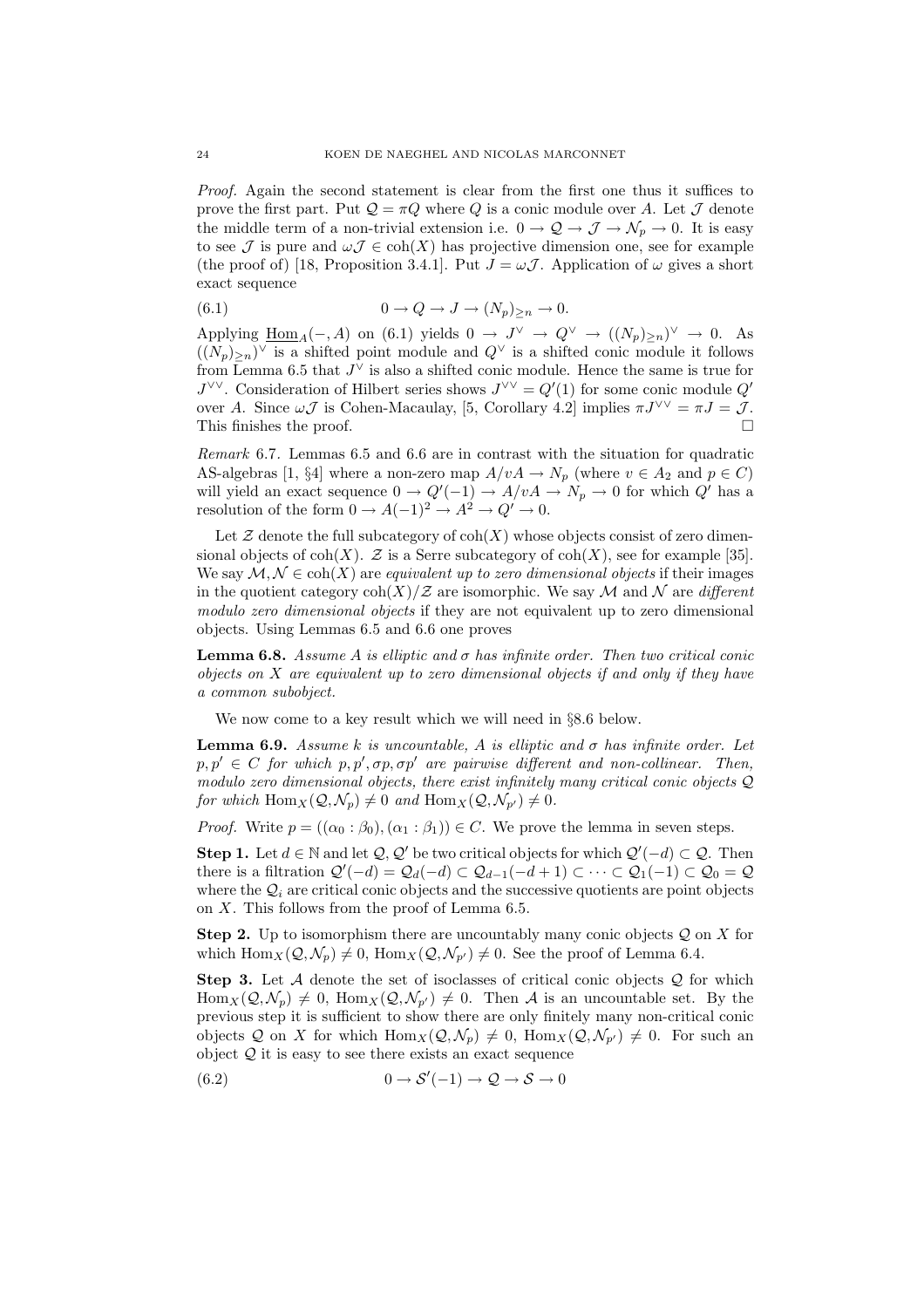for some line objects  $S, S'$  on X. Also,  $\dim_k \text{Ext}^1_X(S, S'(-1)) \leq 1$  hence  $\mathcal Q$  is, up to isomorphism, fully determined by  $S$  and  $S'$ . We deduce from  $(6.2)$  that either  $\text{Hom}_X(\mathcal{S}, \mathcal{N}_p) \neq 0$ ,  $\text{Hom}_X(\mathcal{S}', \mathcal{N}_{\sigma p}) \neq 0$  or  $\text{Hom}_X(\mathcal{S}, \mathcal{N}_{p'}) \neq 0$ ,  $\text{Hom}_X(\mathcal{S}', \mathcal{N}_{\sigma p'}) \neq 0$ 0. By Lemma 6.3 this means there are at most two non-critical conic objects for which  $\text{Hom}_X(\mathcal{Q}, \mathcal{N}_n) \neq 0$  and  $\text{Hom}_X(\mathcal{Q}, \mathcal{N}_{n'}) \neq 0$ .

**Step 4.** Let  $\mathcal{B} \subset \mathcal{A}$  denote the set of conic objects  $\mathcal{Q} = \pi Q$  for which Q is h-torsion free. Then B is uncountable. Indeed, writing  $Q = A/vA$  we find Q is h-torsion free (meaning multiplication by h is injective) unless  $\overline{v}$  :  $\mathcal{O}_C(-2) \to \mathcal{O}_C$  is not injective. Hence  $\overline{v} = 0$  which means that v and h have a common divisor. As v is not a product of linear forms,  $v$  divides  $h$ . Up to scalar multiplication there are only finitely many possibilities for such  $v$ .

**Step 5.** For any  $\mathcal{Q} \in \mathcal{B}$  there are, up to isomorphism, only finitely many points objects  $\mathcal{N}_p$  for which  $\text{Hom}_X(\mathcal{Q}, \mathcal{N}_p) \neq 0$  or  $\text{Ext}^1_X(\mathcal{N}_p, \mathcal{Q}(-1)) \neq 0$ . To show this, write  $\mathcal{Q} = \pi(A/vA)$  and  $Q = A/vA$ . Since v does not divide h, it does not divide g thus Q is also g-torsion free. Thus  $Q/gQ$  is a B-module of GK-dimension one so  $(Q/gQ)$ <sup> $\sim$ </sup> is a finite dimensional  $\mathcal{O}_E$ -module. Writing  $\overline{v}_g$  for the image of v in B this implies there are only finitely many points  $p \in E$  such that  $\overline{v}_q(p) = 0$ . By the same methods used in the proof of Lemma 6.1 one may show there are finitely many point objects  $\mathcal{N}_p$  on X for which  $\text{Hom}_X(\mathcal{Q}, \mathcal{N}_p) \neq 0$ .

For the second part, Serre duality implies  $\text{Ext}^i_X(\mathcal{N}_p, \mathcal{Q}(-1)) \cong \text{Ext}^{2-i}_X(\mathcal{Q}, \hat{\mathcal{N}}_p)$ ' for  $i = 0, 1, 2$  and a suitable point object  $\hat{\mathcal{N}}_p$  on X. By  $\chi(\mathcal{Q}, \hat{\mathcal{N}}_p) = 0$ , Lemma 6.1(2) and the first part of Step 5 we are done.

Step 6. For any  $\mathcal{Q}_i \in \mathcal{B}$  and any integer  $d \geq 0$  the following subset of  $\mathcal{B}$  is finite

 $V_d(\mathcal{Q}_i) = \{ \mathcal{Q} \in \mathcal{B} \mid \mathcal{Q}'(-d) \subset \mathcal{Q} \text{ for a conic object } \mathcal{Q}' \text{ for which } \mathcal{Q}'(-d) \subset \mathcal{Q}_i \}$ 

We will prove this for  $d = 1$ , for general d the same arguments may be used combined with Step 1. Let  $\mathcal{Q}'(-1) \subset \mathcal{Q}_i$ . Note  $\mathcal{Q}' \in \mathcal{B}$ . Clearly any conic object  $\mathcal Q$  on X for which  $\mathcal{Q}'(-1) \subset \mathcal{Q}$  holds is represented by an element of  $\text{Ext}^1_X(\mathcal{N}_p, \mathcal{Q}'(-1))$  for some point object  $\mathcal{N}_p$ , and two such conic objects Q are isomorphic if and only if the corresponding extensions only differ by a scalar. By Step 5 and its proof there are only finitely many such  $Q$ , up to isomorphism.

**Step 7.** There exist infinitely many critical conic objects  $Q_0, Q_1, Q_2, \ldots$  for which  $\text{Hom}_X(\mathcal{Q}_i, \mathcal{N}_p) \neq 0$ ,  $\text{Hom}_X(\mathcal{Q}_i, \mathcal{N}_{p'}) \neq 0$  and  $\mathcal{Q}_i$ ,  $\mathcal{Q}_j$  do not have a common subobject for all  $j < i$ . Indeed, choose  $\mathcal{Q}_0 \in \mathcal{B}$  arbitrary and having  $\mathcal{Q}_0, \mathcal{Q}_1, \ldots, \mathcal{Q}_{i-1}$ we pick  $\mathcal{Q}_i$  as an element of B which does not appear in the countable subset  $\bigcup_{d \in \mathbb{N}, j < i} \mathcal{V}_d(\mathcal{Q}_j)$ . By Lemma 6.5 subobjects of critical conic objects are shifted critical conic objects hence Step 7 follows.

Combining Step 7 with Lemma 6.8 completes the proof.

$$
\Box
$$

Remark 6.10. If A is of generic type A for which  $\sigma$  has infinite order then Lemma 6.9 may be proved alternatively by observing that for any conic object  $\mathcal{Q} = \pi(A/vA)$ containing a shifted conic object  $\mathcal{Q}' = \pi(A/v'A)$  we have

$$
\operatorname{div}(\overline{v'}) = (\sigma^a p) + (\sigma^b q) + (\sigma^c r) + (\sigma^{-a-b-c} r) \quad \text{for some } a, b, c \in \mathbb{Z}
$$

where we have written  $\text{div}(\overline{v}) = (p) + (q) + (r) + (s)$  for the divisor of zeroes of  $\overline{v} \in D_2$ . This observation is proved by using similar methods as in [1], see also [2, Theorem 3.2. Thus if A is of generic type A we do not need the hypothesis  $k$  is uncountable in Lemma 6.9.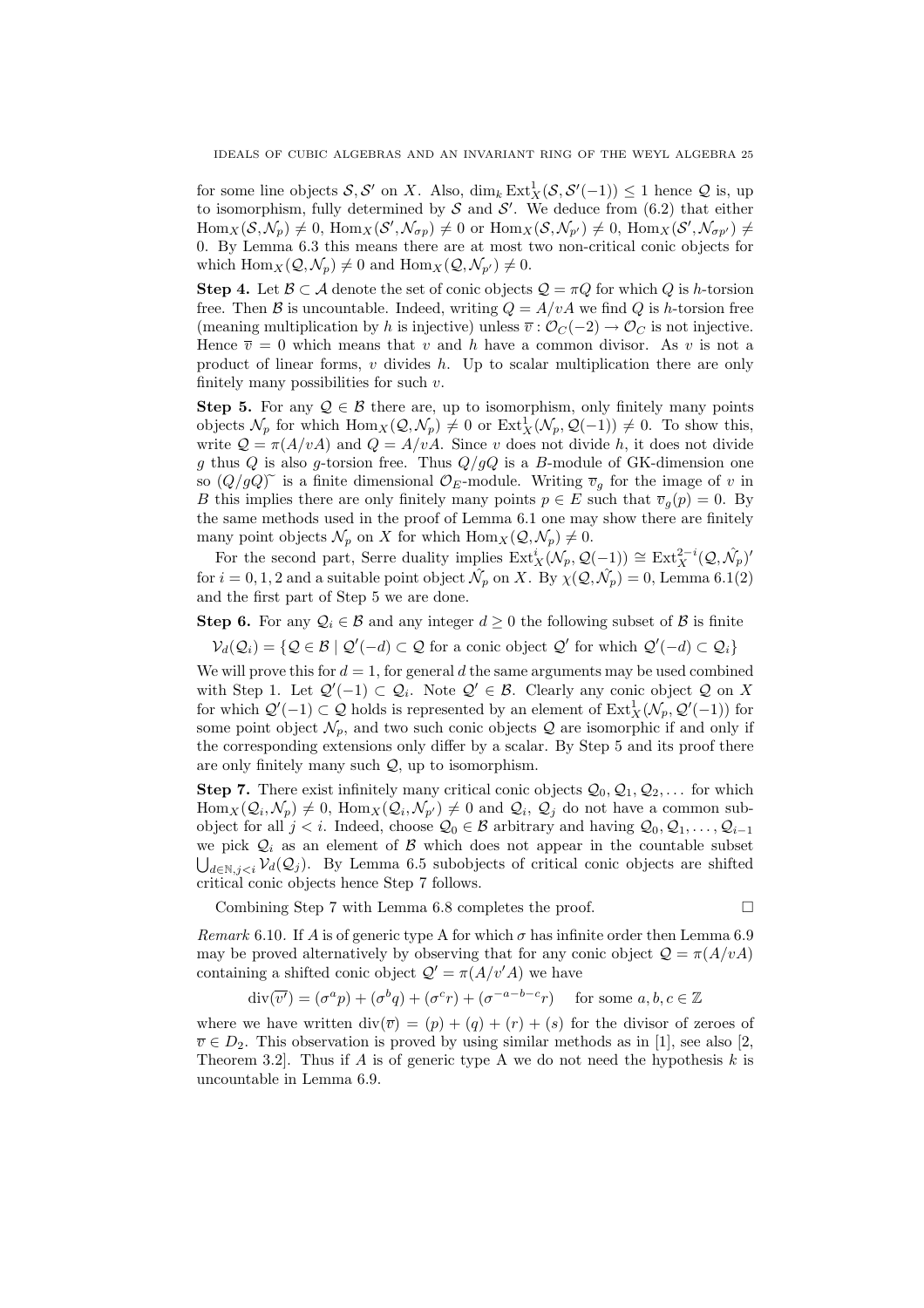#### 7. Restriction of line bundles to the divisor C

In this section A is an elliptic cubic AS-regular algebra and  $X = \text{Proj } A$ . We will need the following lemma which extends [17, Lemma 2.8.2] to  $C = E_{\text{red}}$ .

**Lemma 7.1.** Assume A is elliptic. Let  $M \in \text{grmod}(A)$  be such that  $M/Mh \in$ tors(A). Then GKdim  $M \leq 1$ . If  $\sigma$  has infinite order then  $M \in \text{tors}(A)$ .

*Proof.* Let  $c = \deg h$ . Multiplication by h induces an isomorphism  $M_n \cong M_{n+c}$  for large *n*. Hence GKdim  $M \leq 1$ .

For the second part it suffices to prove  $Mh = 0$ . Assume by contradiction  $Mh \neq 0$ . Write  $T \subset M$  for the submodule of h-torsion elements of M. Then  $M' = M/T$  is a non-zero h-torsion free module of GK-dimension  $\leq 1$ . Write  $(M'_h)_0$ for the degree zero part of the localization of  $M'$  at the powers of h. We find that  $(M'_h)_0$  is a finite dimensional representation of  $(A_h)_0$ . By [5, Proposition 5.18] it is not difficult to see  $(A_h)_0 = (A_q)_0$ . If  $\sigma$  has infinite order then  $(A_q)_0$  is a simple ring [5]. In particular it has no finite dimensional representations. Thus  $(M'_h)_0 = 0$  i.e. there is a positive integer i for which  $M'h^i = 0$ . For such a minimal i this implies  $0 \neq M'' = M'h^{i-1} \subset M'$  satisfies  $M''h = 0$ , a contradiction.

Define a map of noncommutative schemes  $u: C \to X$  by

$$
u^*\pi M = (M \otimes_A D)^{\sim} \quad \text{for } M \in \text{GrMod}(A),
$$
  

$$
u_*\mathcal{M} = \pi(\Gamma_*(\mathcal{M})_A) \quad \text{for } \mathcal{M} \in \text{Qcoh}(C)
$$

We refer to  $u^*(\pi M)$  as the restriction of  $\pi M$  to C. Note  $u_*$  is an exact functor. The following result is proved as in [17, Propositions 4.3, 4.4] using Lemma 7.1. See also [26].

Proposition 7.2. Let A be an elliptic cubic AS-regular algebra.

- (1) If M is a vector bundle in X then  $L_j u^* \mathcal{M} = 0$  for  $j > 0$  and  $u^* \mathcal{M}$  is a vector bundle on C.
- (2) Assume  $\sigma$  has infinite order and let  $\mathcal{M} \in D^b(\text{coh}(X))$  for which  $Lu^*\mathcal{M}$  is a vector bundle on C. Then M is a vector bundle on X.

We will now assume for the rest of Section 7 A is of generic type A (see Example 2.6). Recall from Example 2.9 E is a smooth divisor of bidegree  $(2, 2)$  on  $\mathbb{P}^1 \times \mathbb{P}^1$ . Since  $E$  has arithmetic genus 1 it is a smooth elliptic curve [20]. In particular the canonical sheaf  $\omega_E$  is isomorphic to  $\mathcal{O}_E$ . Fixing a group law on E the automorphism σ is a translation by some element  $\xi \in E$ . Thus  $\sigma p = p + \xi$ . As E is reduced the geometric data  $(E, \sigma, \mathcal{O}_E(1))$  and  $(C, \sigma, \mathcal{O}_C(1))$  coincide.

We write o for the origin of the group law of C. For p, q,  $r \in C$  we have  $p+q = r$ if and only if the divisors  $(p) + (q)$  and  $(r) + (o)$  on C are linearly equivalent [20, Chapter IV §4. We will use the notations  $\det(\mathcal{E}) := \Lambda^{\text{rank}(\mathcal{E})} \mathcal{E}$  and  $\deg(\mathcal{E}) :=$  $deg(det(\mathcal{E}))$  for vector bundles  $\mathcal{E} \in coh(C)$ . The Riemann-Roch theorem states  $\chi(\mathcal{O}_C, \mathcal{E}) = \dim_k \text{Hom}_C(\mathcal{O}_C, \mathcal{E}) - \dim_k \text{Ext}^1_C(\mathcal{O}_C, \mathcal{E}) = \text{deg }\mathcal{E}$  and Serre duality on C is given by  $\text{Ext}^1_C(\mathcal{O}_C, \mathcal{E}) \cong \text{Hom}_C(\mathcal{E}, \mathcal{O}_C)^{\gamma}$ . According to [20, Ex II. 6.11] we have a group isomorphism

$$
\mathrm{Pic}(C) \oplus \mathbb{Z} \to K_0(C) : (\mathcal{O}(D), r) \mapsto r[\mathcal{O}_C] + \sum_i n_i[\mathcal{O}_{p_i}]
$$

where we have written  $D = \sum_i n_i(p_i) \in \mathrm{Cl}(C)$ . The projection  $K_0(C) \to \mathbb{Z}$  is given by the rank and the projection  $K_0(C) \to Pic(C)$  is given by the first Chern class  $c_1$ .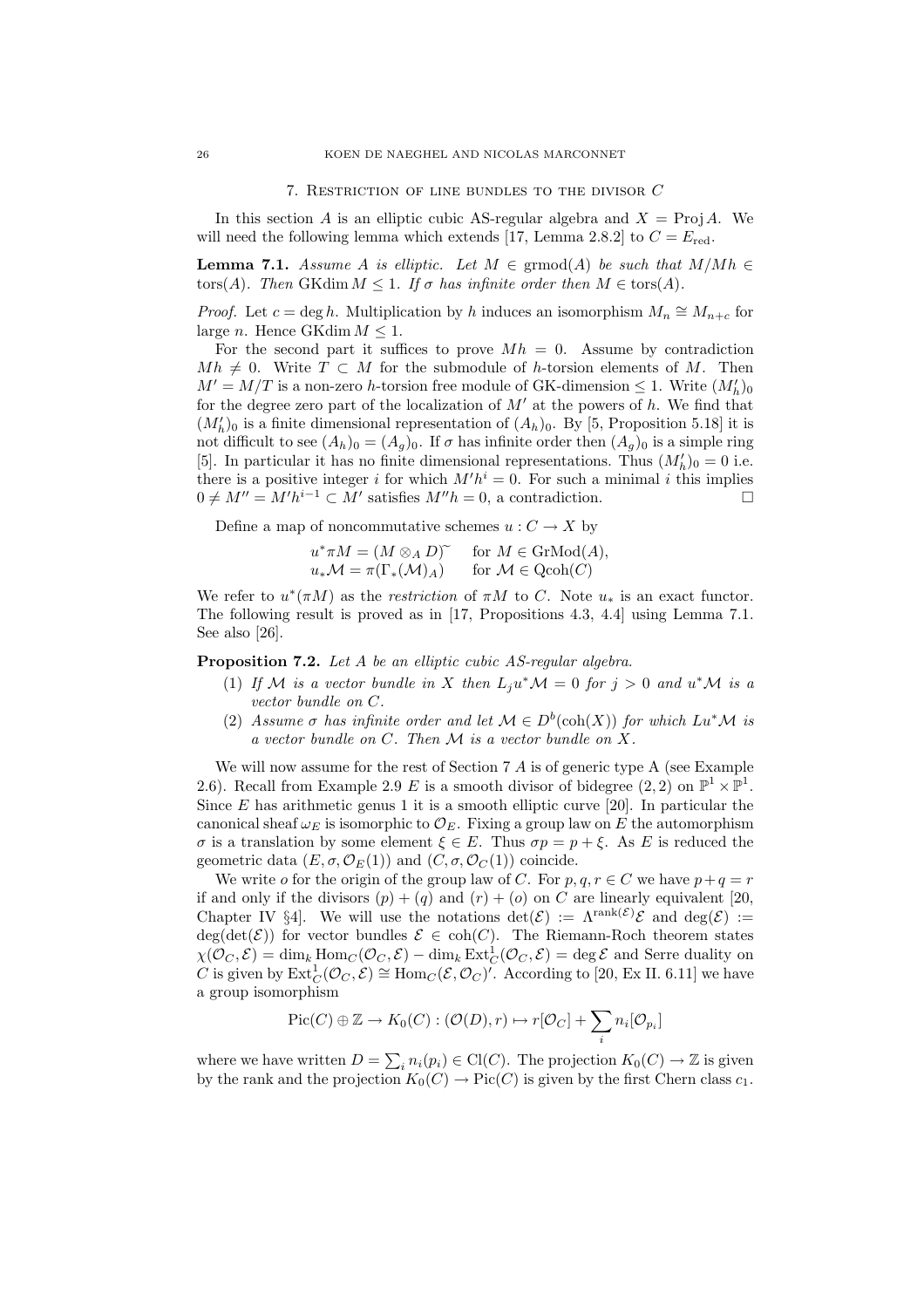If  $\mathcal E$  is a vector bundle on C then  $c_1(\mathcal E) = \det \mathcal E$ . We also have  $c_1(\mathcal O_q) = \mathcal O_C(q)$  for  $q \in C$ . The homomorphism deg : Pic $(C) \to \mathbb{Z}$  assigns to a line bundle its degree. We will denote the composition deg  $\circ c_1$  also by deg. If U is a line bundle then  $deg[\mathcal{U}] := deg \mathcal{U}$ . If  $F \in coh(C)$  has finite length then  $deg[F] = length F [20, Ex II$ . 6.12].

The functor  $u^*$  induces a group homomorphism

$$
u^*: K_0(X) \to K_0(C): [\mathcal{M}] \mapsto \sum_j (-1)^j [L_j u^* \mathcal{M}] = [u^* \mathcal{M}] - [L_1 u^* \mathcal{M}]
$$

Recall the basis  $\mathcal{B}' = \{[\mathcal{O}], [\mathcal{S}], [\mathcal{Q}], [\mathcal{P}]\}\$ for  $K_0(X)$  from §3.2. The image of  $\mathcal{B}'$ under  $u^*$  is computed in the following analogue of [17, Proposition 4.3].

**Proposition 7.3.** Assume A is a cubic AS-algebra of generic type A. We have

$$
u^*[\mathcal{O}] = [\mathcal{O}_C]
$$
  
\n
$$
u^*[\mathcal{S}] = [\mathcal{O}_p] + [\mathcal{O}_q]
$$
  
\n
$$
u^*[\mathcal{S}] = [\mathcal{O}_p] + [\mathcal{O}_q] + [\mathcal{O}_r] + [\mathcal{O}_s]
$$
  
\n
$$
p, q \in C \text{ arbitrary but collinear}
$$
  
\n
$$
p, q, r, s \in C \text{ arbitrary but } p + q + r + s = 2(p' + q' - \xi)
$$
  
\n
$$
v^*[\mathcal{P}] = [\mathcal{O}_p] - [\mathcal{O}_{\sigma^{-4}p}]
$$
  
\n
$$
p \in C \text{ arbitrary}
$$
  
\n
$$
p \in C \text{ arbitrary}
$$

*Proof.* Since A is h-torsion free we have  $L_1 u^* \mathcal{O} = 0$  hence  $u^* [\mathcal{O}] = [u^* \mathcal{O}] = [\mathcal{O}_C]$ . Second, write  $S = A/aA$  for some  $a \in A_1$  and  $S = \pi S$ . Application of  $-\otimes_A D$  on the exact sequence  $0 \to A(-1) \xrightarrow{a^*} A \to S \to 0$  gives

$$
0 \to \operatorname{Tor}^A_1(S, D) \to D(-1) \xrightarrow{\overline{a}} D \to S \otimes_A D \to 0
$$

Since D is a domain the middle map is injective. Hence  $\text{Tor}_{1}^{A}(S, D) = 0$  (thus S is h-torsionfree) and therefore  $L_1 u^* S = 0$ . Thus  $u^* [S] = [u^* S]$ . From [5] it follows that  $u^*S = \mathcal{O}_L$  where L is the scheme-theoretic intersection of C and the line  ${a=0} \times \mathbb{P}^1$ . Since L consists of two points p, q we obtain  $[\mathcal{O}_L] = [\mathcal{O}_p] + [\mathcal{O}_q]$ . By definition  $p$  and  $q$  are collinear points. This proves the second equality.

Third, same reasoning as above yields  $u^*\mathcal{Q}$  is a finite dimensional  $\mathcal{O}_C$ -module which corresponds to a divisor of degree four on C. Thus we may write  $[u^*\mathcal{Q}] =$  $[\mathcal{O}_p] + [\mathcal{O}_q] + [\mathcal{O}_r] + [\mathcal{O}_s]$  for some  $p, q, r, s \in C$ . It is easy to see that  $\mathcal{O}_C(-2)$  $\sigma^* \mathcal{O}_C(-1) \otimes_C \mathcal{O}_C(-1)$ . Since  $\mathcal{O}_C(-1) = \mathcal{O}_C(-1)$  (from the previous part) we find that its pullback via  $\sigma$  is equal to  $\sigma^* \mathcal{O}_C(-1) = \mathcal{O}_C(-\sigma^{-1}L)$  hence  $\mathcal{O}_C(-2) =$  $\mathcal{O}_C(-L-\sigma^{-1}L)$ . This means the divisor of  $u^*\mathcal{Q}$  is linearly equivalent to  $L+\sigma^{-1}L$ , which means they have the same sum under the group law of C.

Finally we prove the fourth equation. Put  $\mathcal{P} = \mathcal{N}_p$ . Now  $N_p \otimes_A D \cong N_p/N_p h =$  $N_p$  thus  $u^*\mathcal{N}_p = \tilde{N}_p = \mathcal{O}_p$ . Applying  $N_p \otimes_A -$  to the short exact sequence of A-bimodules  $0 \to A(-4) \stackrel{\cdot h}{\longrightarrow} A \to D \to 0$  we get the exact sequence

$$
0 \to \operatorname{Tor}\nolimits_1^A(N_p, D) \to N_p(-4) \xrightarrow{\cdot \overline{h}} N_p \to N_p \otimes_A D \to 0
$$

As  $\bar{h} = 0$  we find  $\text{Tor}_{1}^{A}(N_{p}, D) = N_{p}(-4) = (N_{\sigma^{-4}p})_{\geq 4}$ . Thus  $L_{1}u^{*}\mathcal{N}_{p} =$  $Tor_1^A(N_p, D)^\sim = (N_{\sigma^{-4}p})^\sim = \mathcal{O}_{\sigma^{-4}p}$ . This ends the proof of the lemma.

Let  $\mathcal{M} \in \text{coh}(X)$  and write  $|\mathcal{M}| = r[\mathcal{O}] + a[\mathcal{S}] + b[\mathcal{Q}] + c[\mathcal{P}]$ . By the previous proposition

(7.1) rank  $u^*[\mathcal{M}] = r = \text{rank }\mathcal{M}$  and  $\deg u^*[\mathcal{M}] = 2a + 4b$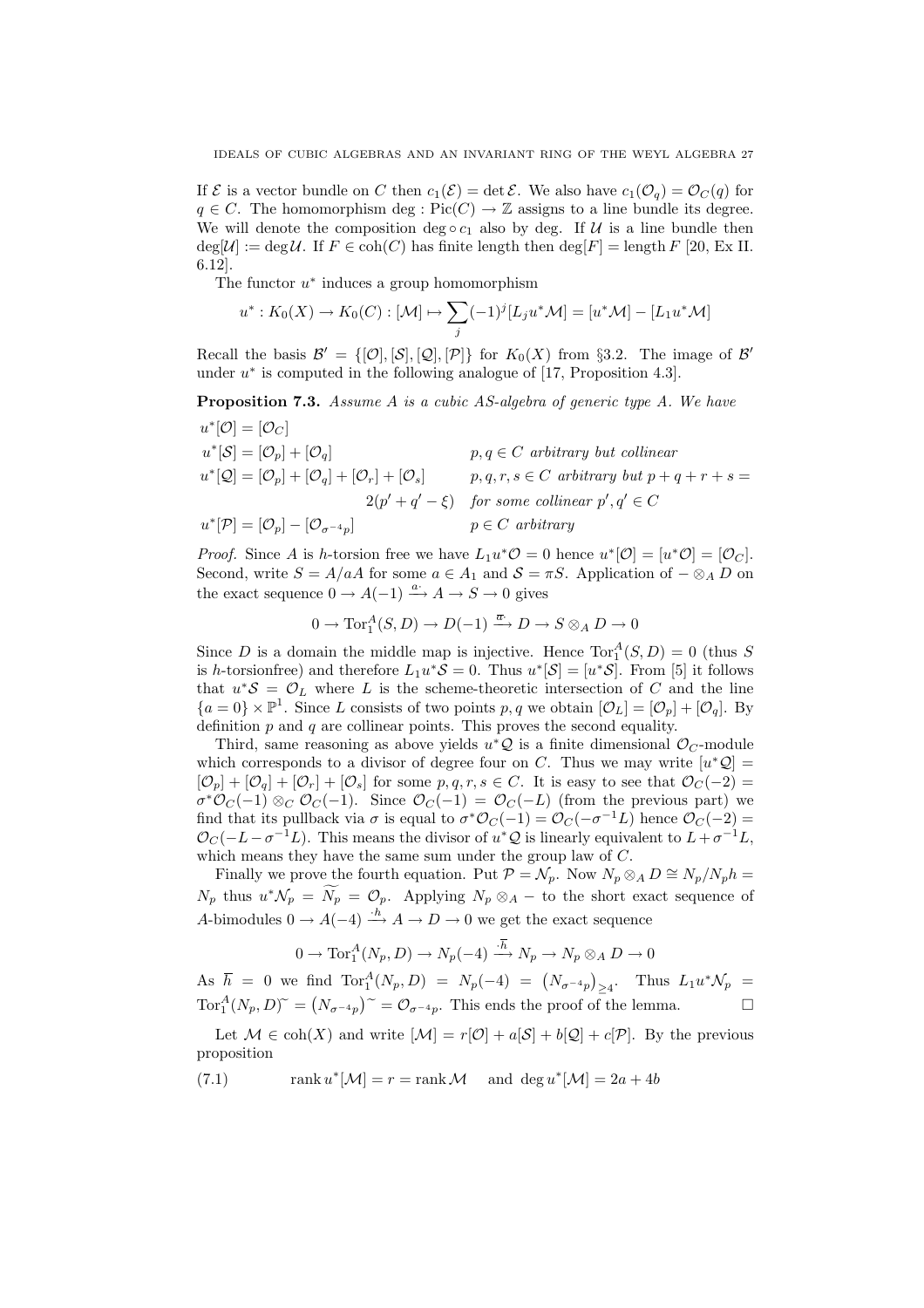We deduce

Proposition 7.4. Let A be a cubic AS-algebra of generic type A.

- (1) If  $\mathcal I$  is a line bundle on  $X$  then  $u^*\mathcal I$  is a line bundle on  $C$ , and  $\mathcal I$  is normalized if and only if  $\deg u^* \mathcal{I} = 0$ .
- (2) If I is a normalized line bundle on X with invariants  $(n_e, n_o)$  then

$$
c_1(u^*\mathcal{I}) = \mathcal{O}_C((o) - (2(n_e + n_o)\xi))
$$

Proof. The first statement is immediate from the definition of a normalized line bundle on X. The second part results from a straightforward computation.  $\square$ 

Corollary 7.5. Let A be a cubic AS-regular algebra of generic type A and assume  $\sigma$  has infinite order. Then the category

$$
\mathcal{R}(X) = \coprod_{(n_e, n_o) \in N} \mathcal{R}_{(n_e, n_o)}(X) = \{normalized\ line\ bundles\ on\ X\}
$$

is equivalent to the full subcategory of  $\text{coh}(X)$  with objects

 ${M \in \text{coh}(X) \mid u^*M$  is a line bundle on C of degree zero}.

*Proof.* Due to Proposition 7.4 it is sufficient to prove that if  $M \in \text{coh}(X)$  for which  $u^*\mathcal{M} \in \text{coh}(C)$  is a line bundle of degree zero, then M is a normalized line bundle on X. Pick  $M \in \mathrm{grmod}(A)$  for which  $\pi M = \mathcal{M}$ . We may assume M contains no subobject in  $tors(A)$ . By Proposition 7.2 and (7.1) it suffices to prove  $Lu^*\mathcal{M} = u^*\mathcal{M}$  i.e.  $L_1u^*\mathcal{M} = 0$ .

It is sufficient to prove  $M$  is torsion free, since it then follows that  $M$  is h-torsion free whence  $L_1 u^* \mathcal{M} = \ker(M(-4) \stackrel{h}{\longrightarrow} M)^* = 0$ . So let us assume by contradiction M is not torsion free. Let  $T \subset M$  the maximal torsion submodule of M. Thus  $0 \neq M/T$  is torsion free. Applying  $u^*$  to  $0 \to \pi T \to M \to \pi (M/T) \to 0$  then gives the exact sequence  $0 \to u^* \pi T \to u^* \mathcal{M} \to u^* \pi (M/T) \to 0$  on C. Since  $u^* \mathcal{M}$  is a line bundle on C, it is pure hence either  $u^* \pi T$  is a line bundle or  $u^* \pi T = 0$ .

If  $u^* \pi T$  would be a line bundle then  $u^* \pi (M/T) = (M/T \otimes_A D)^{\sim}$  has rank zero. Thus  $M/T \otimes_A D \in \mathrm{grmod}(D)$  has GK-dimension  $\leq 1$ . But then GKdim  $M/T \leq 2$ , a contradiction with the fact that  $M/T \in \mathrm{grmod}(A)$  is non-zero and torsion free. Thus  $u^* \pi T = 0$  i.e.  $(T/hT)^{\sim} = 0$ . This means  $\pi (T/hT) = 0$  hence  $T/hT \in \text{tors}(A)$ . By Lemma 7.1 we deduce  $T \in \text{tors}(A)$  thus  $T = 0$  since M contains no subobjects in tors(A). This ends the proof.  $\square$ 

Remark 7.6. Some of the results above may be generalized to other elliptic cubic ASalgebras. For example, if we consider the situation where  $A = H_c$  is the enveloping algebra then one obtains the similar results

- If *I* is a line bundle on *X* then  $u^*$ *I* is a line bundle on  $C = \Delta$  (the diagonal on  $\mathbb{P}^1 \times \mathbb{P}^1$  and  $L_1 u^* \mathcal{I} = 0$ . In addition  $\mathcal I$  is normalized if and only if  $u^* \mathcal{I}$ has degree zero, i.e. if and only if  $u^*\mathcal{I} \cong \mathcal{O}_{\Delta}$  (since Pic( $\Delta$ ) ≃ Z).
- The category  $\mathcal{R}(X) = \coprod_{(n_e,n_o)\in N} \mathcal{R}_{(n_e,n_o)}(X)$  is equivalent to the full subcategory of  $\text{coh}(X)$  with objects  $\{M \in \text{coh}(X) \mid u^*\mathcal{M} \cong \mathcal{O}_\Delta\}.$

# 8. From normalized line bundles to quiver representations

Throughout Section 8, A will be a cubic AS-algebra. From §8.3 onwards we will furthermore assume A is elliptic (and often restrict to the case where  $\sigma$  has infinite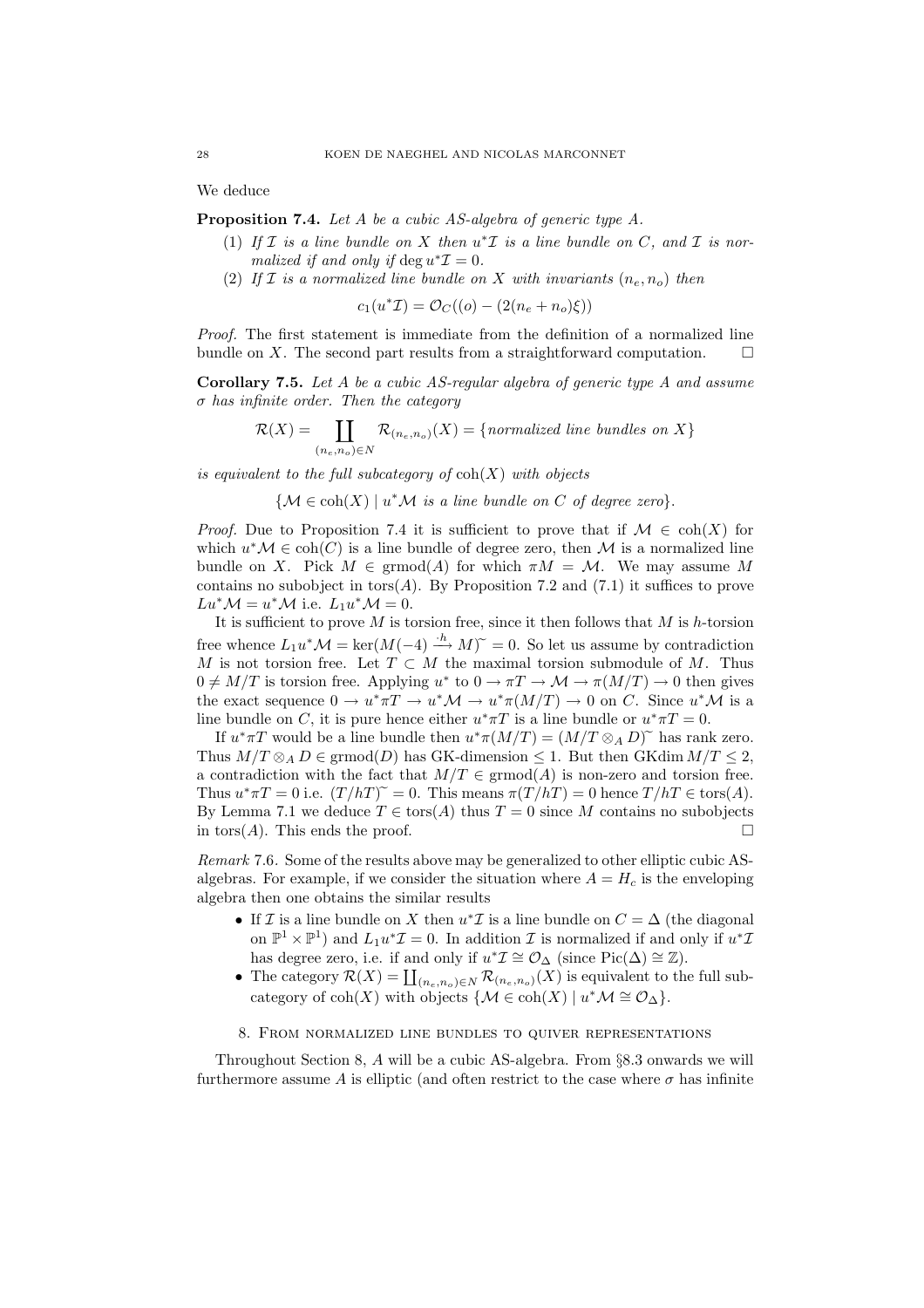order). We recycle the notations of Section 2.6 and write  $u: C \to X$  for the map of noncommutative schemes as defined in Section 7.

8.1. Generalized Beilinson equivalence. We set  $\mathcal{E} = \mathcal{O}(3) \oplus \mathcal{O}(2) \oplus \mathcal{O}(1) \oplus \mathcal{O}(2)$  $\mathcal O$  and  $U = \text{Hom}_X(\mathcal E, \mathcal E) = \bigoplus_{i,j=0}^3 \text{Hom}_X(\mathcal O(i), \mathcal O(j)).$  The functor  $\text{Hom}_X(\mathcal E, -)$ from  $\text{coh}(X)$  to the category  $\text{mod}(U)$  of right U-modules extends to an equivalence RHom $_X(\mathcal{E},-)$  of bounded derived categories [12]

(8.1) 
$$
D^{b}(\text{coh}(X)) \xrightarrow{\text{RHom}_X(\mathcal{E},-)} D^{b}(\text{mod}(U))
$$

where the inverse functor is given by  $-\otimes_U \mathcal{E}$ . For the classical case  $X = \mathbb{P}^n$  such an equivalence was found by Beilinson [9]. We refer to (8.1) as generalized Beilinson *equivalence*. For a non-negative integer  $i$  this equivalence restricts to an equivalence [8] between the full subcategories  $\mathcal{X}_i = \{ \mathcal{M} \in \text{coh}(X) \mid \text{Ext}^j_X(\mathcal{E}, \mathcal{M}) = 0 \text{ for } j \neq i \}$ and  $\mathcal{Y}_i = \{ M \in \text{mod}(U) \mid \text{Tor}_j^U(M, \mathcal{E}) = 0 \text{ for } j \neq i \}.$  The inverse equivalences are given by  $\mathrm{Ext}^i_X(\mathcal{E},-)$  and  $\mathrm{Tor}_i^U(-,\mathcal{E})$ .

It is easy to see that  $U \cong k\Gamma/(R)$  where  $k\Gamma$  is the path algebra of the quiver  $\Gamma$ 

(8.2) 
$$
-3 \frac{X_{-3}}{Y_{-3}} - 2 \frac{X_{-2}}{Y_{-2}} - 1 \frac{X_{-1}}{Y_{-1}} 0
$$

with relations R reflecting the relations of A. If we write the relations of A as  $(2.10)$ then the relations  $R$  are given by

(8.3) 
$$
(X_{-1} Y_{-1}) \cdot M_A^t(X_{-2}, Y_{-2}, X_{-3}, Y_{-3}) = 0
$$

where  $M_A^t(X_{-2}, Y_{-2}, X_{-3}, Y_{-3})$  is obtained from the matrix  $M_A^t$  by replacing  $x^2$ ,  $xy, yx$  and  $y^2$  by  $X_{-2}X_{-3}$ ,  $Y_{-2}X_{-3}$ ,  $X_{-2}Y_{-3}$  and  $Y_{-2}Y_{-3}$ .

We write  $Mod(\Gamma)$  for the category of representations of the quiver  $\Gamma$ , where representations are assumed to satisfy the relations. For  $M \in Mod(\Gamma)$  we write  $M_i$ for the k-linear space located at vertex i of Γ and  $M(X_i)$ ,  $M(Y_i)$  for the linear maps corresponding to arrows  $X_i$ ,  $Y_i$  of  $\Gamma$   $(i = -3, \ldots, 0)$ . We denote  $S_i$  for the simple representation corresponding to i. Since the category  $Mod(\Gamma)$  of representations of Γ is equivalent to the category of right  $k\Gamma/(R)$ -modules we deduce Mod(Γ)  $\cong$  $Mod(U)$ . From now on we write  $Mod(\Gamma)$  instead of  $Mod(U)$ . One verifies that the matrix representation of the Euler form  $\chi: K_0(\Gamma) \times K_0(\Gamma) \to \mathbb{Z}$  with respect to the basis  $\{S_{-3}, S_{-2}, S_{-1}, S_0\}$  of  $K_0(\Gamma)$  is given by

(8.4) 
$$
\begin{pmatrix} 1 & -2 & 0 & 2 \ 0 & 1 & -2 & 0 \ 0 & 0 & 1 & -2 \ 0 & 0 & 0 & 1 \end{pmatrix}.
$$

8.2. Point, line and conic representations. For further use we determine the representations of  $\Gamma$  corresponding to point, line and conic objects on X. The following lemmas are proved in the same spirit as [17, Lemmas 5.1.3 and 5.6.1].

**Lemma 8.1.** Let  $p \in C$  and put  $(\alpha_i : \beta_i) = pr_1(\sigma^i p) \in \mathbb{P}^1$ .

- (1)  $H^{j}(X, \mathcal{N}_p(m)) = 0$  for all integers m and  $j > 0$ . In particular  $\mathcal{N}_p \in \mathcal{X}_0$ .
- (2)  $\dim_k (\omega \hat{N}_p)_m = 1$  for all m and  $(\omega \hat{N}_p)_{\geq m}$  is a shifted point module for all integers m. In particular  $(\omega \mathcal{N}_p)_{\geq 0} = N_p$ .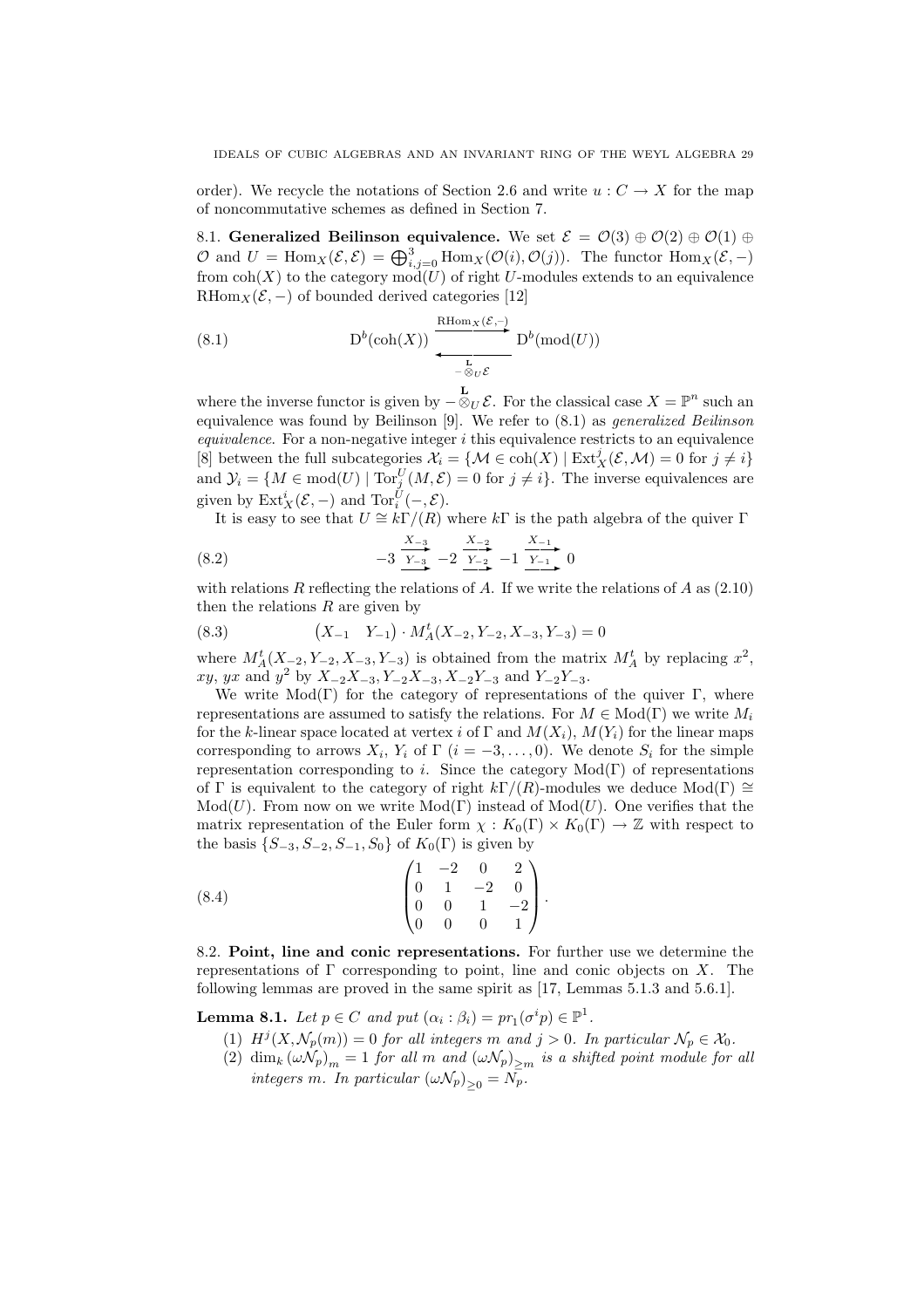- (3)  $H^0(X, \mathcal{N}_p(m)) = (\omega \mathcal{N}_p)_m$  for all integers m.
- (4) Write RHom $_X(\mathcal{E}, \mathcal{N}_p) = p$ . Then  $\underline{\dim} p = (1, 1, 1, 1)$  and  $p \in \text{mod}(\Gamma)$  corresponds to the representation

$$
k \xrightarrow{\alpha_{-3}} k \xrightarrow{\alpha_{-2}} k \xrightarrow{\alpha_{-1}} k
$$

**Lemma 8.2.** Let  $n \ge 1$  be an integer,  $w \in A_n$  and put  $\mathcal{W} = \pi(A/wA)$ .

- (1)  $H^1(X, \mathcal{W}(m)) \cong (A/Aw)'_{-m-2}$  for  $m \leq -1$
- (2)  $H^j(X, \mathcal{W}(m)) = 0$  for  $m \leq -1$  and  $j \neq 1$ . In particular  $\mathcal{W}(-1) \in \mathcal{X}_1$ .
- (3) If  $\eta \in A_1$  then the induced linear map  $H^1(X, \mathcal{W}(m)) \stackrel{\cdot \eta}{\longrightarrow} H^1(X, \mathcal{W}(m+1))$ corresponds to  $(\eta \cdot)'$  on  $(A/Aw)'$ .
- (4) Write RHom $_X(\mathcal{E}, \mathcal{W}(-1)) = W[-1]$ . Then

$$
\underline{\dim} W = \left\{ \begin{array}{ll} (2,1,1,0) & \textit{if } n=1 \\ (3,2,1,0) & \textit{if } n=2 \\ (4,2,1,0) & \textit{if } n>2 \end{array} \right.
$$

and  $W \in \text{mod}(\Gamma)$  corresponds to the representation

(8.5) 
$$
(A/Aw)'_2 \xrightarrow{(x \cdot)' } (A/Aw)'_1 \xrightarrow{(y \cdot)'} k \longrightarrow 0
$$

8.3. First description of  $\mathcal{R}_{(n_e,n_o)}(X)$ . From now on we assume in Section 8 A is an elliptic cubic AS-algebra. As in (4.2) we put  $N = \{(n_e, n_o) \in \mathbb{N}^2 \mid n_e (n_e - n_o)^2 \geq 0$ . Recall from §3.3 the set  $R(A)$  of reflexive rank one graded right A-modules considered up to isomorphism and shift is in natural bijection with the isoclasses in the category  $\prod_{(n_e,n_o)\in N} \mathcal{R}_{(n_e,n_o)}(X)$  where  $\mathcal{R}_{(n_e,n_o)}(X)$  is the full subcategory of  $\text{coh}(X)$  consisting of the normalized line bundles on X with invariants  $(n_e, n_o)$ .

Let *I* be an object of  $\mathcal{R}_{(n_e,n_o)}(X)$ , considered as a complex in  $D^b(\text{coh}(X))$  of degree zero. Theorem 3.11 implies  $\mathcal{I} \in \mathcal{X}_1$ . Thus the image of this complex is concentrated in degree one i.e.  $\mathrm{RHom}_X(\mathcal{E}, \mathcal{I}) = M[-1]$  where  $M = \mathrm{Ext}^1_X(\mathcal{E}, \mathcal{I})$  is a representation of  $\Delta$ . By functoriality, multiplication by  $x, y \in A$  induces linear maps  $M(X_{-i}), M(Y_{-i}) : H^1(X, \mathcal{I}(-i)) \to H^1(X, \mathcal{I}(-i+1))$  hence M is given by the following representation of  $\Gamma$ 

$$
H^{1}(X, \mathcal{I}(-3)) \xrightarrow{M(X_{-3})} H^{1}(X, \mathcal{I}(-2)) \xrightarrow{M(X_{-2})} H^{1}(X, \mathcal{I}(-1)) \xrightarrow{M(X_{-1})} H^{1}(X, \mathcal{I})
$$

We denote  $\mathcal{C}_{(n_e,n_o)}(\Gamma)$  for the image of  $\mathcal{R}_{(n_e,n_o)}(X)$  under the equivalence  $\mathcal{X}_1 \cong \mathcal{Y}_1$ . In an analogue way as [17, Theorem 5.3.1] we obtain

**Theorem 8.3.** Let A be an elliptic cubic AS-algebra where  $\sigma$  has infinite order. Let  $(n_e, n_o) \in N \setminus \{(0, 0)\}\)$ . Then there is an equivalence of categories

$$
\mathcal{R}_{(n_e,n_o)}(X) \xrightarrow[\text{Tor}_1^{\Gamma}(-,\mathcal{E})]{\text{Ext}^1_{X}(\mathcal{E},-)} \mathcal{C}_{(n_e,n_o)}(\Gamma)
$$

where

(8.6) 
$$
\mathcal{C}_{(n_e,n_o)}(\Gamma) = \{M \in \text{mod}(\Gamma) \mid \underline{\dim} M = (n_o, n_e, n_o, n_e - 1) \text{ and}
$$

$$
\text{Hom}_{\Gamma}(M, p) = 0, \text{Hom}_{\Gamma}(p, M) = 0 \text{ for all } p \in C\}.
$$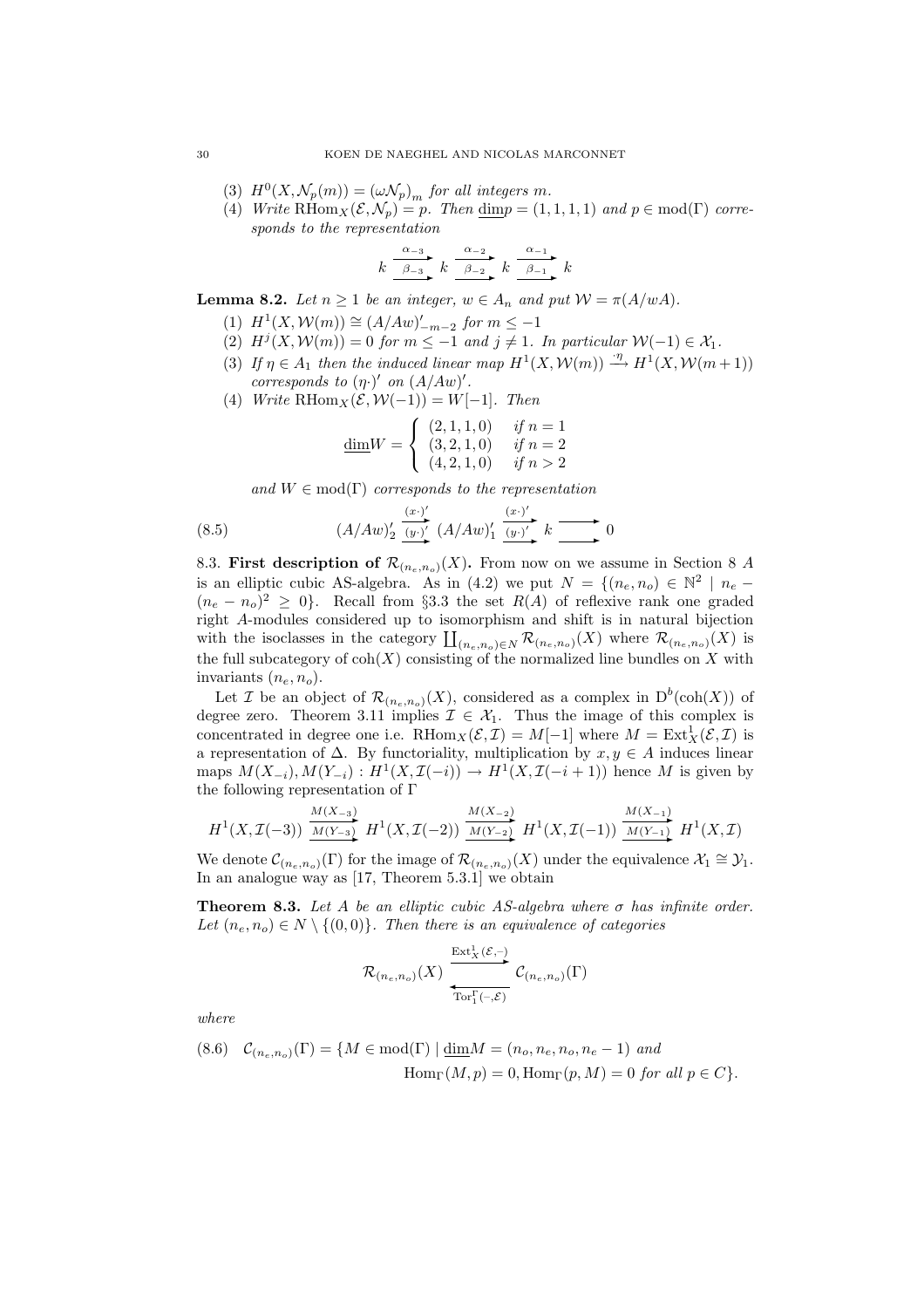*Proof.* First, let  $\mathcal I$  be an object of  $\mathcal R_{(n_e,n_o)}(X)$  and write  $M = \text{Ext}^1_X(\mathcal E,\mathcal I)$ . That  $\underline{\dim}M = (n_o, n_e, n_o, n_e - 1)$  follows from Theorem 3.11. Further, let  $p \in C$  and as in Lemma 8.1 we denote  $p = \text{Hom}_X(\mathcal{E}, \mathcal{N}_p)$ .

Lemma 3.1 implies  $\text{Ext}^i_X(\mathcal{I}, \mathcal{N}_p) = 0$  for  $i \geq 1$  hence  $\chi(\mathcal{I}, \mathcal{N}_p) = 1$  yields  $k = \text{RHom}_X(\mathcal{I}, \mathcal{N}_p) \cong \text{RHom}_{\Gamma}(M[-1], p)$  where we have used (8.1). In particular  $\text{Hom}_{\Gamma}(M,p) = H^1(\text{RHom}_{\Gamma}(M[-1], p)) = 0.$  Similarly  $k[-2] = \text{RHom}_X(\mathcal{N}_p, \mathcal{I}) \cong$ RHom<sub>Γ</sub> $(p, M[-1])$  whence Hom<sub>Γ</sub> $(p, M) = 0$ .

Conversely let  $M \in \text{mod}(\Delta)$  for which  $\dim M = (n_o, n_e, n_o, n_e - 1)$  and  $\text{Hom}_{\Gamma}(M, p) = \text{Hom}_{\Gamma}(p, M) = 0$  for all  $p \in C$ . By Serre duality (Theorem 2.13)

$$
H^2(\mathrm{RHom}_{\Gamma}(M, p)) = H^2(\mathrm{RHom}_X(M \overset{\mathbf{L}}{\otimes}_{\Gamma} \mathcal{E}, \mathcal{N}_p))
$$
  
\n
$$
\cong H^0(\mathrm{RHom}_X(\mathcal{N}_{\sigma^4 p}, M \overset{\mathbf{L}}{\otimes}_{\Gamma} \mathcal{E})) = H^0(\mathrm{RHom}_{\Gamma}(\sigma^4 p, M))
$$

Thus  $\text{Hom}_{\Gamma}(M, p) = \text{Ext}^2_{\Gamma}(M, p) = 0$  for all  $p \in C$ . Now gldim  $\text{mod}(\Gamma) = 2$  so we may compute  $\dim_k \text{Ext}^1_{\Gamma}(M,p)$  using the Euler form  $(8.4)$  on mod(Γ). We obtain  $\chi(p, M) = -1$  hence  $\text{Ext}^1_{\Gamma}(M, p) = k$ . In other words  $\text{RHom}_{\Gamma}(M[-1], p) = k$ .

Put  $\mathcal{I} = M[-1] \overset{\mathbf{L}}{\otimes}_{\Gamma} \mathcal{E}$ . By the generalized Beilinson equivalence (8.1),  $\mathcal{I} \in$  $D^b(\text{coh}(X))$  and  $k = \text{RHom}_{\Gamma}(M[-1], p) = \text{RHom}_X(\mathcal{I}, \mathcal{N}_p)$ , giving (by adjointness)  $RHom_C(Lu^* \mathcal{I}, \mathcal{O}_p) = k$ . Thus  $RHom_{\mathcal{O}_{C,p}}(Lu^* \mathcal{I}_p, k) = k$  for all  $p \in C$ . From this we easily deduce  $Lu^*\mathcal{I}$  is a line bundle on C. Hence by Proposition 7.2 we find  $\mathcal{I}$ is a vector bundle on X. In particular,  $M \in \mathcal{Y}_1$ . What is left to check is that  $\mathcal I$  is a normalized line bundle. The derived equivalence (8.1) gives rise to inverse group isomorphisms (see for example [8, Proposition 3.2.3])

$$
\mu: K_0(X) \to K_0(\Gamma): [\mathcal{N}] \mapsto \sum_i (-1)^i [\text{Ext}^i_X(\mathcal{E}, \mathcal{N})]
$$

$$
\nu: K_0(\Gamma) \to K_0(X): [N] \mapsto \sum_i (-1)^i [\text{Tor}_i^{\Gamma}(N, \mathcal{E})]
$$

One verifies that the image of the basis  $\mathcal{B}' = \{[\mathcal{O}], [\mathcal{S}], [\mathcal{Q}], [\mathcal{P}]\}$  for  $K_0(X)$  under  $\mu$  is the Z-basis  $\{[S_0], -[S_{-3}]+[S_0], -2[S_{-3}]-[S_{-2}]+[S_0], [S_{-3}]+[S_{-2}]+[S_{-1}]+[S_0]\}$  for  $K_0(\Gamma)$ . This may be done by base change from  $\mathcal{B}'$  to the basis  $\mathcal{B}$  (see Propositions 3.5 and 3.6) and using Theorem 2.4. Since  $M \in \mathcal{Y}_1$  we have  $\nu[M] = -[\mathcal{I}]$ . One now computes  $[\mathcal{I}] = [\mathcal{O}] - 2(n_e - n_o)[\mathcal{S}] + (n_e - n_o)[\mathcal{Q}] - n_o[\mathcal{P}]$ . We conclude  $\mathcal{I} \in \mathcal{R}_{(n_e, n_o)}(X)$ , completing the proof.

We may now parameterize the line bundles on  $X$  for some low invariants.

Corollary 8.4. Let A be an elliptic cubic AS-algebra where  $\sigma$  has infinite order.

(1) The category  $\mathcal{C}(1,0)$  consists of one object namely the simple object  $S_{-2}$ 

$$
0 \xrightarrow{\begin{array}{c}\n0 \\
\hline\n0 \\
\end{array}} k \xrightarrow{\begin{array}{c}\n0 \\
\hline\n0 \\
\end{array}} 0 \xrightarrow{\begin{array}{c}\n0 \\
\hline\n0 \\
\end{array}} 0
$$

(2) The representations in  $\mathcal{C}(1,1)$  are the representations of  $\Gamma$  of the form

$$
k \xrightarrow{\alpha} k \xrightarrow{\alpha'} k \xrightarrow{\alpha'} k \xrightarrow{0} 0
$$

where  $((\alpha : \beta), (\alpha' : \beta')) \in (\mathbb{P}^1 \times \mathbb{P}^1) - C$ .

*Proof.* This is easy to deduce from Theorem 8.3.  $\Box$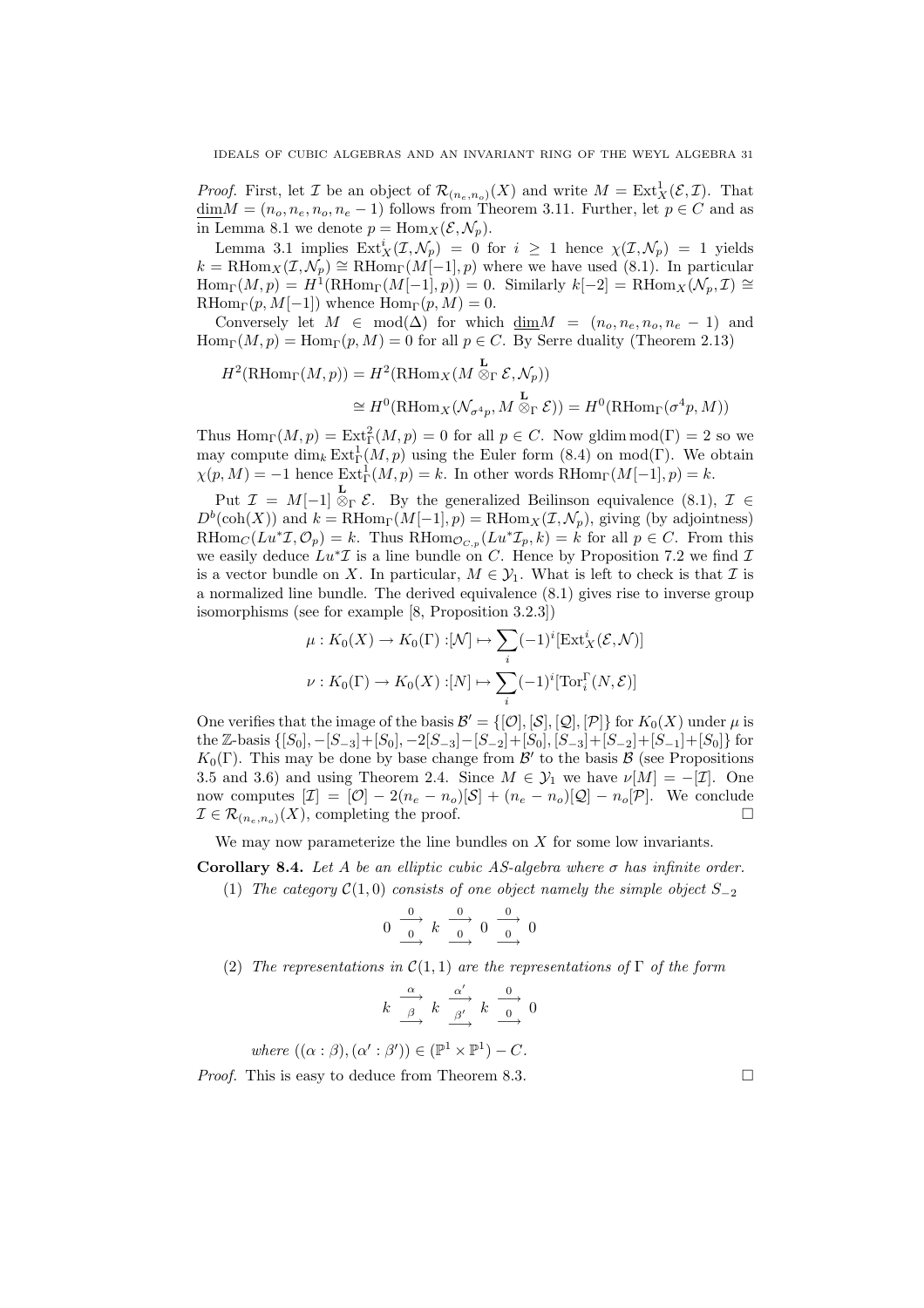8.4. Description of  $\mathcal{R}_{(n_e,n_o)}(X)$  for the enveloping algebra. In this section we let A be the enveloping algebra  $H_c$ . Thus  $C = E_{\text{red}}$  is the diagonal  $\Delta$  on  $\mathbb{P}^1 \times \mathbb{P}^1$ . Recall from §2.6 that the restriction  $\sigma_{\Delta}$  is the identity. Our proof of the next lemma is in the same spirit as the proof of  $[11,$  Theorem 4.5(i)] for the homogenized Weyl algebra.

**Lemma 8.5.** Let  $\mathcal{I} \in \mathcal{R}_{(n_e,n_o)}(X)$  for some  $(n_e,n_o) \in N \setminus \{(0,0)\}$ . Consider for any integer m the linear map  $M(Z_m)$  induced by multiplication by  $z = xy - yx$ 

$$
M(Z_m): H^1(X, \mathcal{I}(-m)) \to H^1(X, \mathcal{I}(-m+2))
$$

Then  $M(Z_m)$  is surjective for  $m < 4$  and injective for  $m > 2$ .

*Proof.* Let m be any integer and put  $Q = \pi(A/zA) = \pi D$ . Then  $u^*Q = \mathcal{O}_{\Delta}$ . Applying Hom<sub>X</sub>(-,*T*) to  $0 \to \mathcal{O}_X(m-2) \stackrel{z}{\to} \mathcal{O}_X(m) \to \mathcal{Q}(m) \to 0$  yields

$$
\operatorname{Ext}^1_X(\mathcal{Q}(m),\mathcal{I}) \to H^1(X,\mathcal{I}(-m)) \xrightarrow{M(Z_m)} H^1(X,\mathcal{I}(-m+2)) \to \operatorname{Ext}^2_X(\mathcal{Q}(m),\mathcal{I}).
$$

Furthermore Theorem 2.13 (Serre duality) implies

$$
\mathrm{Ext}^1_X(\mathcal{Q}(m),\mathcal{I})\cong \mathrm{Ext}^1_X(\mathcal{I},\mathcal{Q}(m-4))',\ \mathrm{Ext}^2_X(\mathcal{Q}(m),\mathcal{I})\cong \mathrm{Hom}_X(\mathcal{I},\mathcal{Q}(m-4))'.
$$

On the other hand since  $\text{RHom}_X(\mathcal{I}, u_*\mathcal{O}_{\Delta}(m-4)) \cong \text{RHom}_{\Gamma}(Lu^*\mathcal{I}, \mathcal{O}_{\Delta}(m-4))$ by (8.1) and  $Lu^*\mathcal{I} = \mathcal{O}_{\Delta}$  (see Remark 7.6) we derive

Hom<sub>X</sub>
$$
(\mathcal{I}, \mathcal{Q}(m-4)) = H^{0}(\Delta, \mathcal{O}_{\Delta}(m-4)) = D_{m-4} = 0
$$
 for  $m < 4$ 

and by Serre duality on ∆

$$
Ext_X^1(\mathcal{I}, \mathcal{Q}(m-4)) = H^1(\Delta, \mathcal{O}_{\Delta}(m-4)) \cong D'_{-m+2} = 0
$$
 for  $m > 2$ 

which completes the proof.

**Theorem 8.6.** Let  $A = H_c$  be the enveloping algebra. Let  $(n_e, n_o) \in N \setminus \{(0, 0)\}.$ Define for any  $M \in \text{mod}(\Gamma)$  the linear maps

$$
M(Z_{-3}) = M(Y_{-2})M(X_{-3}) - M(X_{-2})M(Y_{-3})
$$
  

$$
M(Z_{-2}) = M(Y_{-1})M(X_{-2}) - M(X_{-1})M(Y_{-2})
$$

There is an equivalence of categories

$$
\mathcal{R}_{(n_e,n_o)}(X) \xrightarrow[\text{Tor}_1^{\Gamma}(-,\mathcal{E})]{\text{Ext}^1_X(\mathcal{E},-)} \mathcal{C}_{(n_e,n_o)}(\Gamma)
$$

where

(8.7) 
$$
\mathcal{C}_{(n_e, n_o)}(\Gamma) = \{ M \in \text{mod}(\Gamma) \mid \underline{\dim} M = (n_o, n_e, n_o, n_e - 1) \text{ and}
$$

$$
M(Z_{-3}) \text{ isomorphism and } M(Z_{-2}) \text{ surjective } \}.
$$

Proof. Due to Theorem 8.3 it will be sufficient to prove that the descriptions (8.6) (8.7) coincide. One inclusion follows directly from Lemma 8.5, so let us assume  $M \in \text{mod}(\Gamma)$  for which  $M(Z_{-3})$  is an isomorphism and  $M(Z_{-2})$  is surjective. Let  $p = ((\alpha : \beta), (\alpha : \beta)) \in \Delta$  and write  $p \in \text{mod}(\Gamma)$  for the corresponding

$$
\qquad \qquad \Box
$$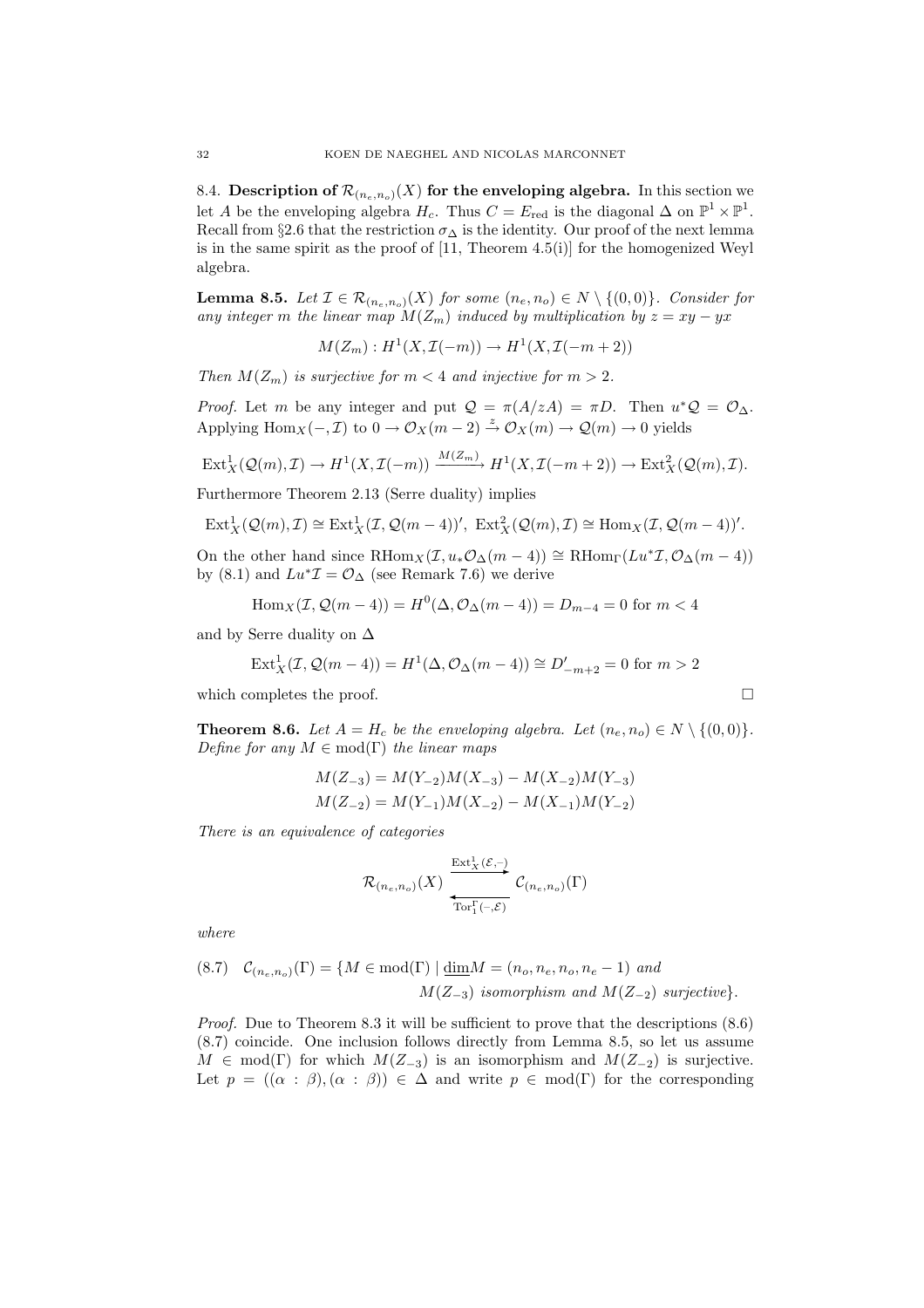representation of the quiver Γ. Let  $\tau = (\tau_{-3}, \tau_{-2}, \tau_{-1}, \tau_0) \in \text{Hom}_{\Gamma}(p, M)$  be any morphism. Thus we have a commutative diagram in  $mod(k)$ 

| $\tau_{-3}$ | $M(X_{-3})$ | $\tau_{-2}$ | $M(X_{-2})$                                           | $\tau_{-1}$ | $M(X_{-1})$ | $\tau_0$ |
|-------------|-------------|-------------|-------------------------------------------------------|-------------|-------------|----------|
| $M_{-3}$    |             |             | $M(Y_{-3})$ $M_{-2}$ $M(Y_{-2})$ $M_{-1}$ $M(Y_{-1})$ |             |             |          |

We claim  $\tau_{-3} = 0$ . Assume by contradiction this is not the case. Since  $M(Z_{-3})$  is an isomorphism we surely have  $v = M(Z_{-3})\tau_{-3}(1) \neq 0$ . On the other hand, by the commutativity of the above diagram

$$
M(Z_{-3})\tau_{-3}(1) = (M(Y_{-2})M(X_{-3}) - M(X_{-2})M(Y_{-3}))\tau_{-3}(1) = \tau_{-1}(\alpha\beta - \beta\alpha) = 0
$$

leading to the desired contradiction. Thus  $\tau_{-3} = 0$ . It follows that  $\tau = 0$ .

By similar arguments we may show for  $\tau = (\tau_{-3}, \tau_{-2}, \tau_{-1}, \tau_0) \in \text{Hom}_{\Gamma}(M, p)$  we have  $\tau_0 = 0$ , which implies  $\tau = 0$ .

8.5. Restriction to a full subquiver. Let  $A$  be an elliptic cubic AS-algebra. Although the description of  $\mathcal{C}_{(n_e,n_o)}(\Gamma)$  in Theorem 8.3 is quite elementary, it is not easy to handle. Similar as in [17, 22] for quadratic AS-algebras we show representations in  $\mathcal{C}_{(n_e,n_o)}(\Gamma)$  are completely determined by the four leftmost maps.

Let  $\Gamma^0$  be the full subquiver of  $\Gamma$  consisting of the vertices  $-3, -2, -1$  in (8.2). Let Res :  $Mod(\Gamma) \to Mod(\Gamma^0)$  be the obvious restriction functor. Res has a left adjoint which we denote by Ind. Note Res  $\circ$  Ind = id. If  $M \in Mod(\Gamma)$  we will denote Res  $M$  by  $M^0$ .

In general, two objects A and B of an abelian category C are called (weakly) perpendicular, denoted by  $A \perp B$ , if  $\text{Hom}_{\mathcal{C}}(A, B) = \text{Ext}^1_{\mathcal{C}}(A, B) = 0$ . For an object  $B \in \mathcal{C}_f$  we define  $\perp B$  as the full subcategory of  $\mathcal{C}_f$  which objects are

$$
{}^{\perp}B = \{ A \in \mathcal{C}_f \mid A \perp B \}.
$$

Repeating the arguments from the proof of [17, Lemmas 5.1.2] we have  $M =$ Ind Res M for  $M \in \text{mod}(\Gamma)$  if and only if  $M \perp S_0$ . This means the functors Res and Ind define inverse equivalences [8]

(8.8) 
$$
\mod(\Gamma) \supset {}^{\perp}S_0 \underset{\text{Ind}}{\overset{\text{Res}}{\longrightarrow}} \mod(\Gamma^0)
$$

**Lemma 8.7.** Let  $(n_e, n_o) \in N \setminus \{(0, 0)\}\$ . Then  $\mathcal{C}_{(n_e, n_o)}(\Gamma) \subset {}^{\perp}S_0$ .

*Proof.* Similar as the proof of [17, Lemmas 5.5.1 and 5.5.2]. See also [22].  $\Box$ 

**Lemma 8.8.** Let  $p \in C$  and Q be a conic object on X. Write  $p = \text{Hom}_{X}(\mathcal{E}, \mathcal{N}_p)$ and  $Q = \text{Ext}^1_X(\mathcal{E}, \mathcal{Q}(-1))$ . Then  $p \perp S_0$  and  $Q \perp S_0$ .

*Proof.* That  $p, Q \in \text{mod}(\Gamma)$  follows from Lemmas 8.1 and 8.2. By (8.1) we have  $\mathrm{Ext}^i_\Gamma(p,S_0) \cong \mathrm{Ext}^i_X(\mathcal{N}_p,\mathcal{O}) = 0$  for  $i = 0,1$ . Similarly  $\mathrm{Ext}^i_\Gamma(Q,S_0) =$  $\text{Ext}_{\Gamma}^{i-1}(Q[-1], S_0) \cong \text{Ext}_{X}^{i-1}(\mathcal{Q}, \mathcal{O}) = 0$  for  $i = 0, 1$ . This proves what we want.  $\Box$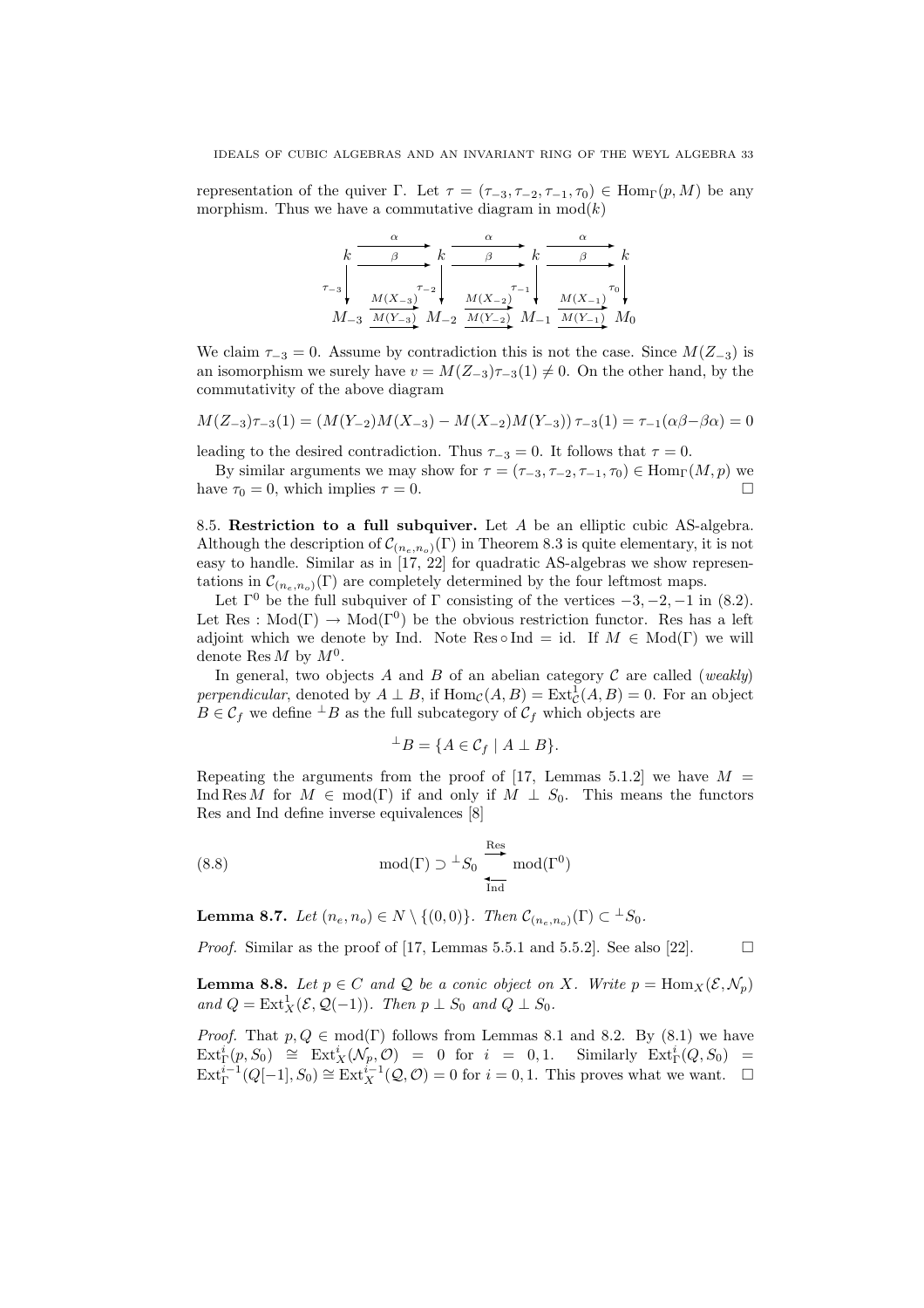8.6. Stable representations. Our next objective is to show that the representations in  $\mathcal{C}_{(n_e,n_o)}(X)$  restricted to  $\Gamma^0$  are stable. We first recall some generalities on (semi)stable quiver representations. For more details we refer to [21, 27, 28].

Let Q be a quiver without oriented cycles and let  $\theta \in \mathbb{Z}^{Q_0}$  be a dimension vector. A representation F of Q is called  $\theta$ -semistable (resp. stable) if  $\theta \cdot \text{dim} F = 0$  and  $\theta \cdot \underline{\text{dim}}N \ge 0$  (resp. > 0) for every non-trivial subrepresentation N of F. Here we denote "." for the standard scalar product on  $\mathbb{Z}^{Q_0}$ :  $(\alpha_v)_v \cdot (\beta_v)_v = \sum_v \alpha_v \beta_v$ . The full subcategory of  $\theta$ -semistable representations of Q forms an exact abelian subcategory of  $mod(Q)$  in which the simple objects are precisely the stable representations.

It is known [28, Corollary 1.1] that F is semistable for some  $\theta$  if and only there exists an object  $G \in \text{mod}(Q)$  for which  $F \perp G$ . The relation between  $\theta$  and  $\underline{\dim}G$  is such that the forms  $-\cdot\theta$  and  $\chi(-,\underline{\dim}G)$  are proportional. Associated to  $G \in \text{mod}(Q)$  there is a semi-invariant function  $\phi_G$  on  $\text{Rep}_{\alpha}(Q)$  for which the set

(8.9) 
$$
\{F \in \text{Rep}_{\alpha}(Q) \mid F \perp G\}
$$

coincides with  $\{\phi_G \neq 0\}$ . In particular (8.9) is affine. Put  $Q = \Gamma^0$ . The following lemmas are elementary. We omit the proofs.

**Lemma 8.9.** Let  $p \in C$ . Then  $\text{Res } p \in \text{mod}(\Gamma^0)$  is  $\theta$ -stable for  $\theta = (-1, 0, 1)$ .

**Lemma 8.10.** Assume  $0 \neq F, G \in \text{mod}(\Gamma^0)$  are  $\theta$ -semistable for  $\theta = (-1, 0, 1)$ .

- (1) If G is  $\theta$ -stable then every non-zero map in  $\text{Hom}_{\Gamma^0}(F, G)$  is surjective.
- (2) If F is  $\theta$ -stable then every non-zero map in Hom<sub>Γ</sub><sup>0</sup>(F, G) is injective.

**Proposition 8.11.** Let  $Q = \pi(A/vA)$  be a conic object on X where  $v = \alpha x^2 +$  $\beta xy + \gamma yx + \delta y^2 \in A_2$  and write  $Q = \text{Ext}^1_X(\mathcal{E}, \mathcal{Q}(-1)) \in \text{mod}(\Gamma)$ . Let  $(n_e, n_o) \in$  $N \setminus \{(0,0)\},\ \mathcal{I}\ \in\ \mathcal{R}_{(n_e,n_o)}(X)$  and write  $M = \text{Ext}^1_X(\mathcal{E},\mathcal{I})\ \in\ \text{mod}(\Gamma)$ . Then the following are equivalent:

- (1)  $M^0 \perp Q^0$
- (2)  $\text{Hom}_{\Gamma^0}(M^0, Q^0) = 0$
- (3) Hom $_X(\mathcal{I}, \mathcal{Q}(-1)) = 0$
- $(4)$   $\mathcal{I} \perp \mathcal{Q}(-1)$
- (5) The following linear map is an isomorphism
- (8.10)  $f = \alpha M^0 (X_{-2}) M^0 (X_{-3}) + \beta M^0 (Y_{-2}) M^0 (X_{-3})$

$$
(8.10) + \gamma M^{0}(X_{-2})M^{0}(Y_{-3}) + \delta M^{0}(Y_{-2})M^{0}(Y_{-3}) : M_{-3} \to M_{-1}
$$

*Proof.* By definition (1) implies (2) and its converse is seen by  $\chi(M^0, Q^0) = 0$ . The equivalence  $(2) \Leftrightarrow (3)$  follows from  $(8.1)$  as

$$
\text{Hom}_{\Gamma^0}(M^0, Q^0) = \text{Hom}_{\Gamma}(\text{Ind }M^0, Q) = \text{Hom}_{\Gamma}(M, Q) = H^0(\text{RHom}_{\Gamma}(M, Q))
$$

$$
\cong H^0(\text{RHom}_X(\mathcal{I}, \mathcal{Q}(-1))) = \text{Hom}_X(\mathcal{I}, \mathcal{Q}(-1)).
$$

To prove  $(3) \Rightarrow (4)$ , as I is a normalized line bundle with invariants  $(n_e, n_o)$  we may write  $[\mathcal{I}] = [\mathcal{O}] - 2(n_e - n_o)[\mathcal{S}] + (n_e - n_o)[\mathcal{Q}] - n_o[\mathcal{P}]$ . Furthermore (3.4) yields  $[Q(-1)] = [Q] - [P]$  and using Proposition 3.6 one computes  $\chi(\mathcal{I}, Q(-1)) = 0$ . Since Serre duality gives  $\text{Ext}^2_X(\mathcal{I}, \mathcal{Q}(-1)) \cong \text{Hom}_X(\mathcal{Q}(3), \mathcal{I})' = 0$  we conclude  $\mathcal{I} \perp \mathcal{Q}(-1)$ if and only if  $\text{Hom}_X(\mathcal{I}, \mathcal{Q}(-1)) = 0.$ 

Finally we prove the equivalence between (4) and (5). Applying  $\text{Hom}_X(-, \mathcal{I})$  to  $0 \to \mathcal{O}(1) \to \mathcal{O}(3) \to \mathcal{Q}(3) \to 0$  gives a long exact sequence of k-vector spaces

$$
0 \to \text{Ext}^1_X(\mathcal{Q}(3), \mathcal{I}) \to M_{-3} \xrightarrow{f} M_{-1} \to \text{Ext}^2_X(\mathcal{Q}(3), \mathcal{I}) \to 0
$$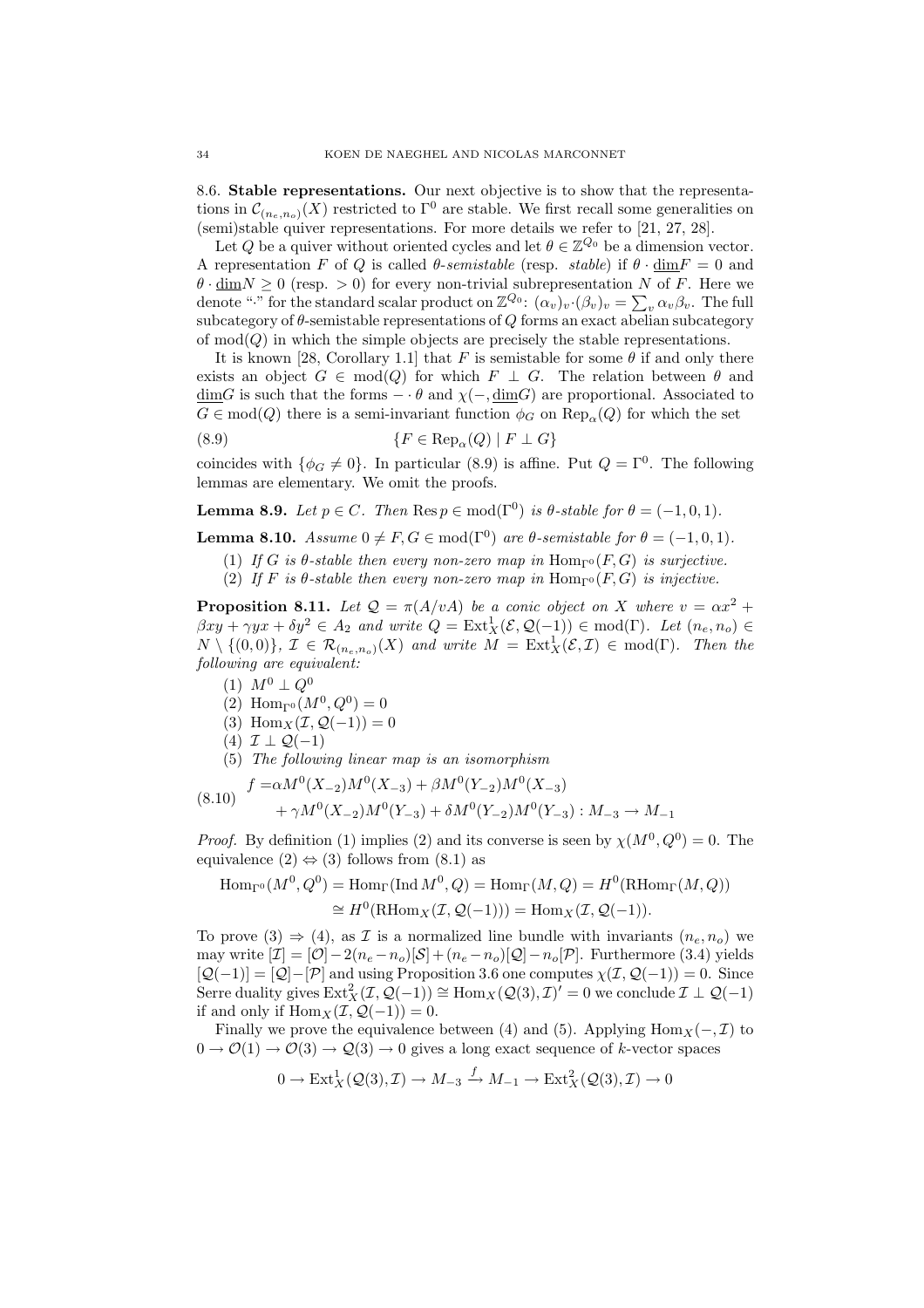where we have used Theorem 3.11. As the middle map  $f$  is given by  $(8.10)$  we deduce f is an isomorphism if and only if  $\text{Ext}^1_X(\mathcal{Q}(3),\mathcal{I}) = 0 = \text{Ext}^2_X(\mathcal{Q}(3),\mathcal{I}).$ Invoking Serre duality on X the latter is equivalent with  $\mathcal{I} \perp \mathcal{Q}(-1)$ .

Remark 8.12. In case  $A = H_c$  is the enveloping algebra we recover the property  $M^0(Z_{-2})$  being an isomorphism (Theorem 8.6), as for the conic object  $\mathcal{Q} =$  $\pi (H_c/zH_c)$ 

 $\mathrm{RHom}_X(\mathcal{I}, \mathcal{Q}(-1)) = \mathrm{RHom}_X(\mathcal{I}, u_*\mathcal{O}_{\Delta}(-1)) \cong \mathrm{RHom}_{\Delta}(Lu^* \mathcal{I}, \mathcal{O}_{\Delta}(-1))$ 

and since  $Lu^*\mathcal{I} = \mathcal{O}_{\Delta}$  we obtain  $\text{Hom}_X(\mathcal{I}, \mathcal{Q}(-1)) \cong \text{Hom}_{\Delta}(\mathcal{O}_{\Delta}, \mathcal{O}_{\Delta}(-1)) = 0.$ As a consequence the restriction of the representations in  $\mathcal{C}_{(n_e,n_o)}(\Gamma)$  to  $\Gamma^0$  are  $\theta$ -semistable for some  $\theta \in \mathbb{Z}^3$ . Since  $\chi(-,\underline{\dim}Q^0) = - \cdot (-1,0,1)$  we may take  $\theta = (-1, 0, 1).$ 

Inspired by the previous remark one might try to find, for all elliptic cubic AS-algebras A, a conic object Q on X for which  $\text{Hom}_X(\mathcal{I}, \mathcal{Q}(-1))$  is zero for all  $\mathcal{I} \in \mathcal{R}_{(n_e,n_o)}(X)$ . We did not manage to find such a conic object independent of  $\mathcal{I}$ . However, we are able to prove that for a fixed normalized line bundle  $\mathcal I$  on  $X$  there is at least one conic object Q (which depends on  $\mathcal{I}$ ) for which Hom $_X(\mathcal{I}, \mathcal{Q}(-1)) = 0$ . We will then show how this leads to a proof that the representations in  $\mathcal{C}_{(n_e,n_o)}(X)$ restricted to  $\Gamma^0$  are stable.

**Proposition 8.13.** Assume k is uncountable and  $\sigma$  has infinite order. Let  $(n_e, n_o) \in$ N such that  $(n_e-1, n_o-1) \in N$ . Let  $\mathcal{I} \in \mathcal{R}_{(n_e,n_o)}(X)$ . Then the set of conic objects Q for which Hom $_X(\mathcal{I}, \mathcal{Q}(-1)) \neq 0$  is a curve of degree  $n_o$  in  $\mathbb{P}(A_2)$ . In particular this set is non-empty.

*Proof.* By Proposition 8.11 we have  $\text{Hom}_X(\mathcal{I}, \mathcal{Q}(-1)) \neq 0$  if and only if det  $f = 0$ . This is a homogeneous equation in  $(\alpha, \beta, \gamma, \delta)$  of degree  $n_o$  and we have to show it is not identically zero, i.e. we have to show there is at least one  $Q$  for which Hom<sub>X</sub>(I,  $\mathcal{Q}(-1)$ ) = 0. This follows from Lemma 8.14 and Lemma 6.9 below.  $\square$ 

**Lemma 8.14.** Assume k is uncountable and  $\sigma$  has infinite order. Let  $(n_e, n_o) \in N$ and  $l \geq 0$  as in (4.4). Let  $\mathcal{I} \in \mathcal{R}_{(n_e,n_o)}(X)$ . Let  $p, p' \in C$  such that  $p \neq \sigma^m p'$  for all integers m. Modulo zero-dimensional objects, there exist at most l different critical conic objects Q on X for which  $\text{Hom}_X(\mathcal{I}, \mathcal{Q}(-1)) \neq 0$  and  $\text{Hom}_X(\mathcal{Q}, \mathcal{N}_p) \neq 0$ ,  $\text{Hom}_X(Q, \mathcal{N}_{p'}) \neq 0.$ 

*Proof.* That  $p \neq \sigma^m p'$  for all integers m assures  $\text{Hom}_X(\mathcal{N}_p, \mathcal{N}_{p'}(m)) = 0$  and  $\text{Hom}_X(\mathcal{N}_{p'}(m), \mathcal{N}_p) = 0$  for all integers m, which we will use throughout this proof.

We prove the statement by induction on l. First let  $l = 0$  and assume by contradiction there is a non-zero map  $f: \mathcal{I} \to \mathcal{Q}(-1)$ . Let  $\mathcal{I}'(-2)$  be the kernel of f. By Lemma 6.5 the image of f is a shifted conic object  $\mathcal{Q}'(-d)$  where  $d \geq 1$ . Using (3.4) one computes  $[\mathcal{I}'] = [\mathcal{O}] - 2(n_e - n_o)[\mathcal{S}] + (n_e - n_o)[\mathcal{Q}] - (n_o - d)[\mathcal{P}]$ . It follows that  $\mathcal{I}'$  is a normalized line bundle on X with invariants  $(n_e - d, n_o - d)$ . Since  $(n_e - d, n_o - d) \notin N$  this yields a contradiction with Proposition 4.2.

Let  $l > 0$ . Let  $(Q_i)_{i=1,...,m}$  be different critical conic objects (modulo zerodimensional objects) satisfying  $\text{Hom}_X(\mathcal{I}, \mathcal{Q}_i(-1)) \neq 0$  and  $\text{Hom}_X(\mathcal{Q}_i, \mathcal{N}_p) \neq 0$ ,  $\text{Hom}_X(\mathcal{Q}_i, \mathcal{N}_{p'}) \neq 0$ . We will show  $m \leq l$ . If  $m = 0$  then we are done. So assume  $m > 0$ . Let  $\mathcal{Q}'_i(-1)$  be the kernel of a non-trivial map  $\mathcal{Q}_i \to \mathcal{N}_p$ . By Lemma 6.5  $\mathcal{Q}'_i$  is a critical conic object, and we have an exact sequence

$$
0 \to \mathcal{Q}'_i(-1) \to \mathcal{Q}_i \to \mathcal{N}_p \to 0.
$$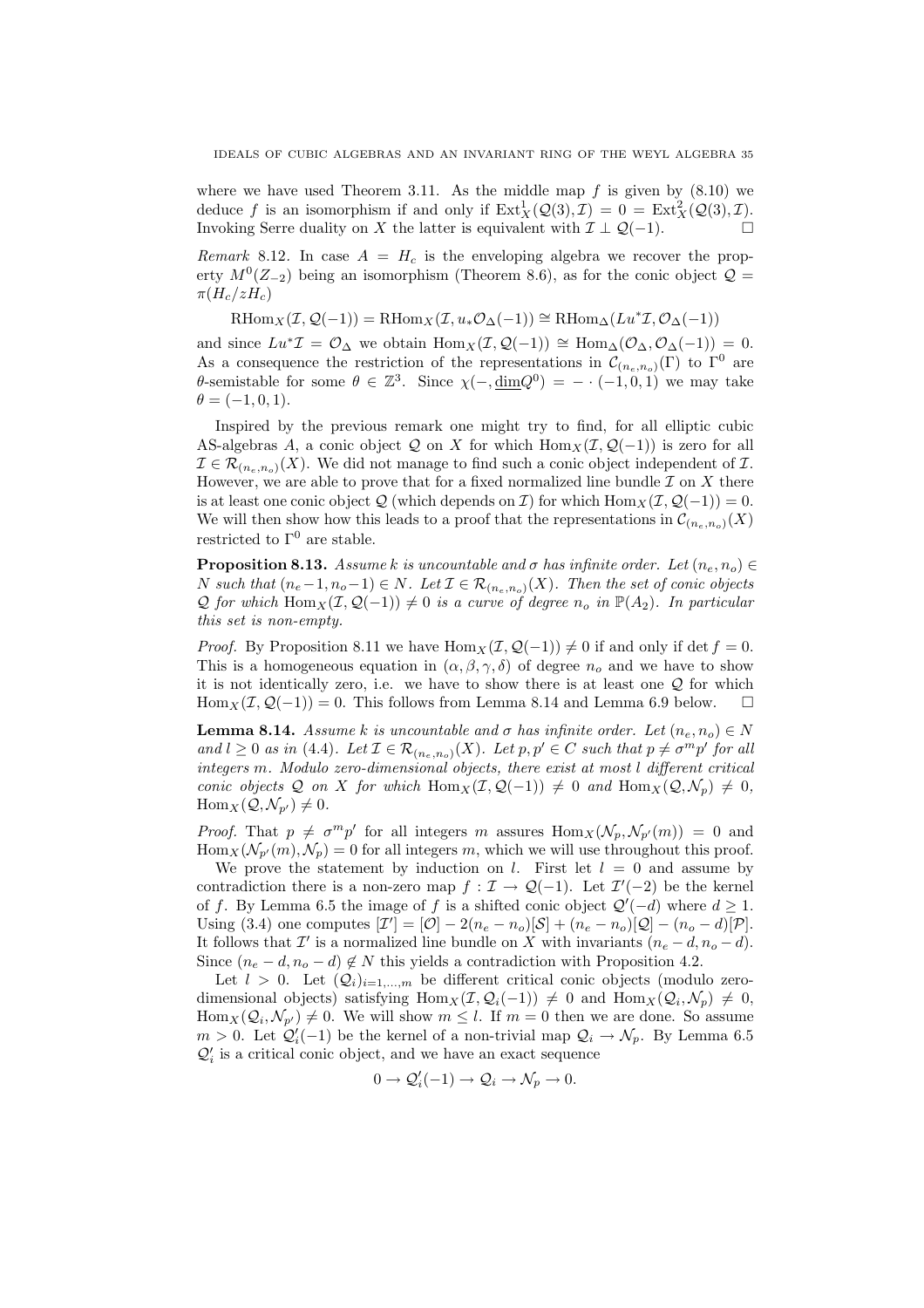Applying  $\text{Hom}_X(-, \mathcal{N}_{p'})$  we find  $\text{Hom}_X(\mathcal{Q}'_i(-2), \mathcal{N}_{p'}(-1)) \neq 0$ . Lemma 6.1(2) implies such a map factors through  $\mathcal{Q}_i(-1)$ . Let  $\mathcal{Q}_i''(-3)$  be the kernel of a non-trivial map  $\mathcal{Q}'_i(-2) \to \mathcal{N}_{p'}(-1)$ . Again by Lemma 6.5  $\mathcal{Q}''_i$  is a critical conic object, and

(8.11) 
$$
0 \to \mathcal{Q}_i''(-3) \to \mathcal{Q}_i'(-2) \xrightarrow{\pi} \mathcal{N}_{p'}(-1) \to 0.
$$

Applying  $\text{Hom}_X(-, \mathcal{N}_p(-2))$  yields  $\text{Hom}_X(\mathcal{Q}''_i, \mathcal{N}_p(1)) \neq 0$ . Furthermore, as (8.11) is non-split, Serre duality (Theorem 2.13) implies  $0 \neq \text{Ext}^1_X(\mathcal{N}_{p'}(-1), \mathcal{Q}''_i(-3)) \cong$  $\text{Ext}^1_X(\mathcal{Q}''_i, \mathcal{N}_{p'}(-2))'.$  By  $\chi(\mathcal{Q}''_i, \mathcal{N}_{p'}(-2)) = 0$  and again by Serre duality  $\text{Ext}_{X}^{2}(Q''_{i},\mathcal{N}_{p'}(-2)) \cong \text{Hom}_{X}(\mathcal{N}_{p'},Q''_{i}(-1))' = 0$  we deduce  $\text{Hom}_{X}(Q''_{i},\mathcal{N}_{p'}(-2)) \neq 0$ 0.

Let  $\mathcal{I}'(-2)$  be the kernel of a non-trivial map  $\iota : \mathcal{I} \to \mathcal{Q}_1(-1)$ . As in first part of the proof one may show that  $\mathcal{I}'$  is a normalized line bundle on X with invariants  $(n_e - d, n_o - d)$  for some  $d \geq 1$ .

Since  $\mathcal{N}_p(-1) = u_* \mathcal{O}_{p'}$  for some point  $p' \in C$  it follows by adjointness  $\dim_k \text{Hom}_X(\mathcal{I}, \mathcal{N}_p(-1)) = \dim_k \text{Hom}_C(u^* \mathcal{I}, \mathcal{O}_{p'}) = 1.$  Hence for all i the composition  $a_i: \mathcal{I} \to \mathcal{Q}_i(-1) \to \mathcal{N}_p(-1)$  is a scalar multiple of  $a_1$ . Thus for all i the map  $a_i \circ \iota$  is a scalar multiple of  $a_1 \circ \iota = 0$ . Hence the composition  $\mathcal{I}'(-2) \to \mathcal{I} \to \mathcal{Q}_i(-1)$ maps  $\mathcal{I}'(-2)$  to  $\mathcal{Q}'_i(-2)$ .

As pointed out above the map  $\pi$  in (8.11) factors through  $\mathcal{Q}_i(-1)$ . Thus the composition  $\mathcal{I}'(-2) \to \mathcal{Q}'_i(-2) \to \mathcal{N}_{p'}(-1)$  is the same as the composition  $b_i$ :  $\mathcal{I}'(-2) \to \mathcal{I} \to \mathcal{Q}_i(-1) \to \mathcal{N}_{p'}(-1)$ . Same reasoning as above shows  $b_i = 0$  for all i hence the composition  $\mathcal{I}'(-2) \to \mathcal{Q}'_i(-2)$  maps  $\mathcal{I}'(-2)$  to  $\mathcal{Q}''_i(-3)$ .

We claim this map must be non-zero for  $i > 1$ . If not then there is a non-trivial map  $\mathcal{I}/\mathcal{I}'(-2) \to \mathcal{Q}_i(-1)$  and since  $\mathcal{I}/\mathcal{I}'(-2)$  is also a subobject of  $\mathcal{Q}_1(-1)$  it follows that  $\mathcal{Q}_1$  and  $\mathcal{Q}_i$  have a common subobject. By Lemma 6.8 this contradicts the assumption  $\mathcal{Q}_1$  and  $\mathcal{Q}_i$  being different modulo zero dimensional objects.

Hence  $\text{Hom}_X(\mathcal{I}', \mathcal{Q}''_i(-1)) \neq 0$  for  $i = 2, \ldots, m$ . Since the  $\mathcal{Q}''_i$  are still different modulo zero dimensional objects and  $\text{Hom}_X(\mathcal{Q}''_i, \mathcal{N}_p(1)) \neq 0$ ,  $\text{Hom}_X(\mathcal{Q}''_i, \mathcal{N}_{p'}(-2)) \neq 0$ 0 we obtain by induction hypothesis  $m - 1 \leq l - d \leq l - 1$  and hence  $m \leq l$ .

The following lemma and its proof is inspired on the proof of [17, Theorem 5.5.4].

**Lemma 8.15.** Put  $\theta = (-1, 0, 1)$ . Let  $V \in \text{mod}(\Gamma^0)$  and assume the forms  $-\cdot \theta$ and  $\chi(-,\underline{\text{dim}}V)$  are proportional. Let  $F \in \text{mod}(\Gamma^0)$  for which  $F \perp V$ . Then

- (1) If  $F' \subset F$  such that  $\underline{\dim} F' \cdot \theta = 0$  then  $F' \perp V$  and  $F/F' \perp V$
- (2) Hom<sub>Γ</sub><sup>0</sup> (F, Res p) = Hom<sub>Γ</sub><sup>0</sup> (Res p, F) = 0 for all  $p \in C$  for which Res p is not perpendicular to V.

*Proof.* Using the Euler form (8.4) on  $\Gamma$  it is easy to see  $\dim V = (3l, 2l, l)$  for some  $l \in \mathbb{N}$ . We may assume  $V \neq 0$ . Let  $F \perp V$ . This implies that F is  $\theta$ -semistable and  $\underline{\dim}F = (n_o, n_e, n_o)$  for some  $n_e, n_o \in \mathbb{N}$ . Since the result trivially holds for  $F = 0$ we may assume  $(n_e, n_o) \neq (0, 0)$ .

To prove (1), let  $F' \subset F$  for which  $\underline{\dim} F' \cdot \theta = 0$ . Thus  $\underline{\dim} F' = (m_o, m_e, m_o)$ and  $\dim F/F' = (n_o - m_o, n_e - m_e, n_o - m_o)$  for some  $m_o \le n_o, m_e \le n_e$ . Applying  $\text{Hom}_{\Gamma^0}(-, V)$  to  $0 \to F' \to F \to F/F' \to 0$  gives the long exact sequence

$$
0 \to \text{Hom}_{\Gamma^0}(F/F', V) \to \text{Hom}_{\Gamma^0}(F, V) \to \text{Hom}_{\Gamma^0}(F', V)
$$

$$
\to \text{Ext}^1_{\Gamma^0}(F/F', V) \to \text{Ext}^1_{\Gamma^0}(F, V) \to \text{Ext}^1_{\Gamma^0}(F', V) \to 0
$$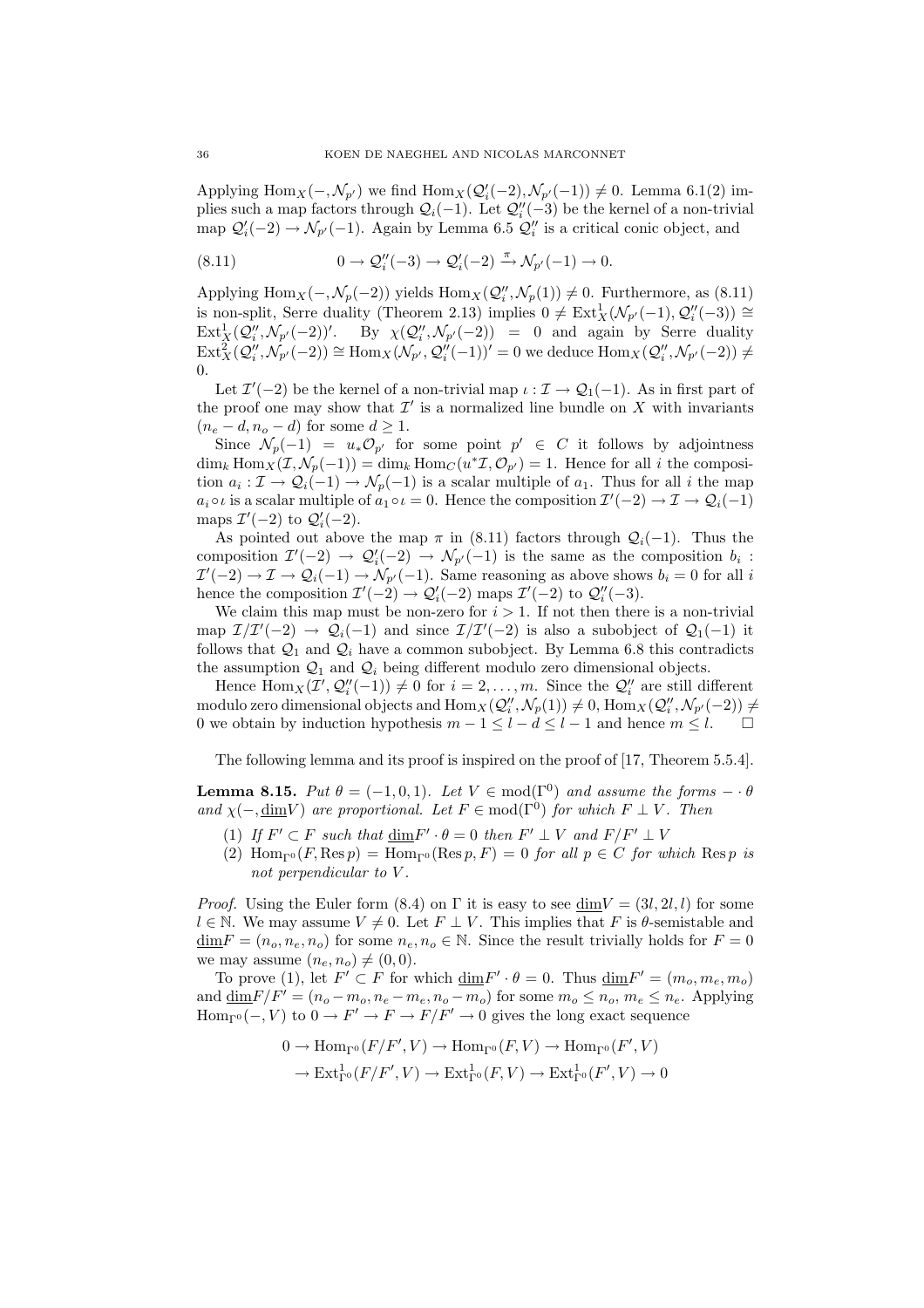Since  $F \perp V$  we deduce  $\text{Hom}_{\Gamma^0}(F/F', V) = 0$  and  $\text{Ext}^1_{\Gamma^0}(F', V) = 0$ . Computations show  $\chi(F', V) = \chi(F/F', V) = 0$  which yield  $Ext^1_{\Gamma^0}(F/F', V) = 0$  and  $\text{Hom}_{\Gamma^0}(F', V) = 0.$  We conclude  $F' \perp V$  and  $F/F' \perp V$ .

To prove (2), let  $p \in C$  for which Res p is not perpendicular to V. Recall from Lemma 8.9 that Res *p* is  $\theta$ -stable. If by contradiction  $\text{Hom}_{\mathcal{F}^0}(F, \text{Res } p) \neq 0$  then by Lemma 8.10 there is an epimorphism  $F \to \text{Res } p$ . By the first part we obtain Res  $p \perp V$ , contradiction. Similarly Hom<sub> $\Gamma$ <sup>0</sup></sub> (Res  $p, F$ )  $\neq$  0, finishing the proof.  $\Box$ 

**Lemma 8.16.** Assume  $\sigma$  has infinite order. Let  $N \in \text{mod}(\Gamma^0)$  with dimension vector  $(n_o, n_e, n_o)$  and assume  $n_e \neq 0$ . If  $\text{Hom}_{\Gamma^0}(N, \text{Res } p) = \text{Hom}_{\Gamma^0}(\text{Res } p, N) = 0$ for all  $p \in C$  then  $\dim_k(\operatorname{Ind} N)_0 \leq n_e - 1$ .

*Proof.* This is the same as the proof of [17, Lemma 5.5.3].

We now come to the main result of this section.

Theorem 8.17. Assume k is uncountable. Let A be an elliptic cubic Artin-Schelter algebra for which  $\sigma$  has infinite order. Let  $(n_e, n_o) \in N \setminus \{(0, 0)\}$ . If  $M \in C_{(n_e, n_o)}(\Gamma)$ then  $M^0$  is  $\theta$ -stable for  $\theta = (-1, 0, 1)$ .

*Proof.* Let  $\mathcal{I} \in \mathcal{R}_{(n_e, n_o)}(X)$  such that  $M[-1] = \text{RHom}_X(\mathcal{E}, \mathcal{I})$  and write  $F = M^0$ . By Propositions 8.11 and 8.13 there exists a conic object Q on X for which  $F \perp Q^0$ , where  $Q[-1] = \text{RHom}_X(\mathcal{E}, \mathcal{Q}(-1))$ . This shows F is  $\theta$ -semistable for  $\theta = (-1, 0, 1)$ . Hence there is a representation  $F' \subsetneq F$  such that  $F/F'$  is  $\theta$ -stable. We will prove  $F'$  is necessarily zero, from which the theorem will follow.

Assume by contradiction  $F' \neq 0$ . Since  $F/F'$  is  $\theta$ -stable we have  $\theta \cdot \underline{\dim} F/F' = 0$ thus we may put  $\underline{\dim}F/F'=(n_o-m_o, n_e-m_e, n_o-m_o)$  for some  $m_o \leq n_o, m_e \leq n_e$ for which  $(m_e, m_o) \neq (n_e, n_o)$ . Note F' is  $\theta$ -semistable. We now claim that for all  $p \in C$  we have

(8.12) 
$$
\text{Hom}_{\Gamma^0}(F', \text{Res } p) = \text{Hom}_{\Gamma^0}(\text{Res } p, F') = 0,
$$

$$
\text{Hom}_{\Gamma^0}(F/F', \text{Res } p) = \text{Hom}_{\Gamma^0}(\text{Res } p, F/F') = 0.
$$

To show (8.12), let  $p \in C$ . Lemmas 6.9 and 8.14 imply there exists a conic object  $\mathcal{Q}'$  on X for which  $\text{Hom}_X(\mathcal{Q}', \mathcal{N}_p(-3)) \neq 0$  and  $\text{Hom}_X(\mathcal{I}, \mathcal{Q}'(-1)) = 0$ . Writing  $Q'[-1] = \text{RHom}_X(\mathcal{E}, \mathcal{Q}'(-1))$  and using Theorem 2.13 yields  $\text{Ext}^1_{\Gamma}(p, Q') \neq 0$  and  $F \perp Q'$  by Proposition 8.11. In particular Res p is not perpendicular to Res Q'. The claim (8.12) now follows from Lemma 8.15.

Combining (8.12) with Lemma 8.16 we find  $\dim_k(\operatorname{Ind} F/F')_0 \leq n_e - m_e - 1$  and  $\dim_k(\text{Ind } F')_0 \leq m_e - 1$ . Application of the right exact functor Ind on  $0 \to F' \to$  $F \to F/F' \to 0$  gives a long exact sequence in mod(Γ)

$$
\ldots \to \text{Ind } F' \to \text{Ind } F \to \text{Ind } F/F' \to 0
$$

and counting dimensions yields

$$
n_e - 1 = \dim_k(\operatorname{Ind} F)_0 \le \dim_k(\operatorname{Ind} F')_0 + \dim_k(\operatorname{Ind} F/F')_0
$$
  

$$
\le (m_e - 1) + (n_e - m_e - 1) = n_e - 2
$$

which is absurd. Thus  $F' = 0$  hence F is  $\theta$ -stable, finishing the proof.

Remark 8.18. In case A is of generic type A and  $\sigma$  has infinite order we do not need the hypothesis  $k$  is uncountable in Theorem 8.17. This is because we may prove Proposition 8.13 without the additional hypothesis on  $k$ , using the proof of Lemma 8.14 and Remark 6.10.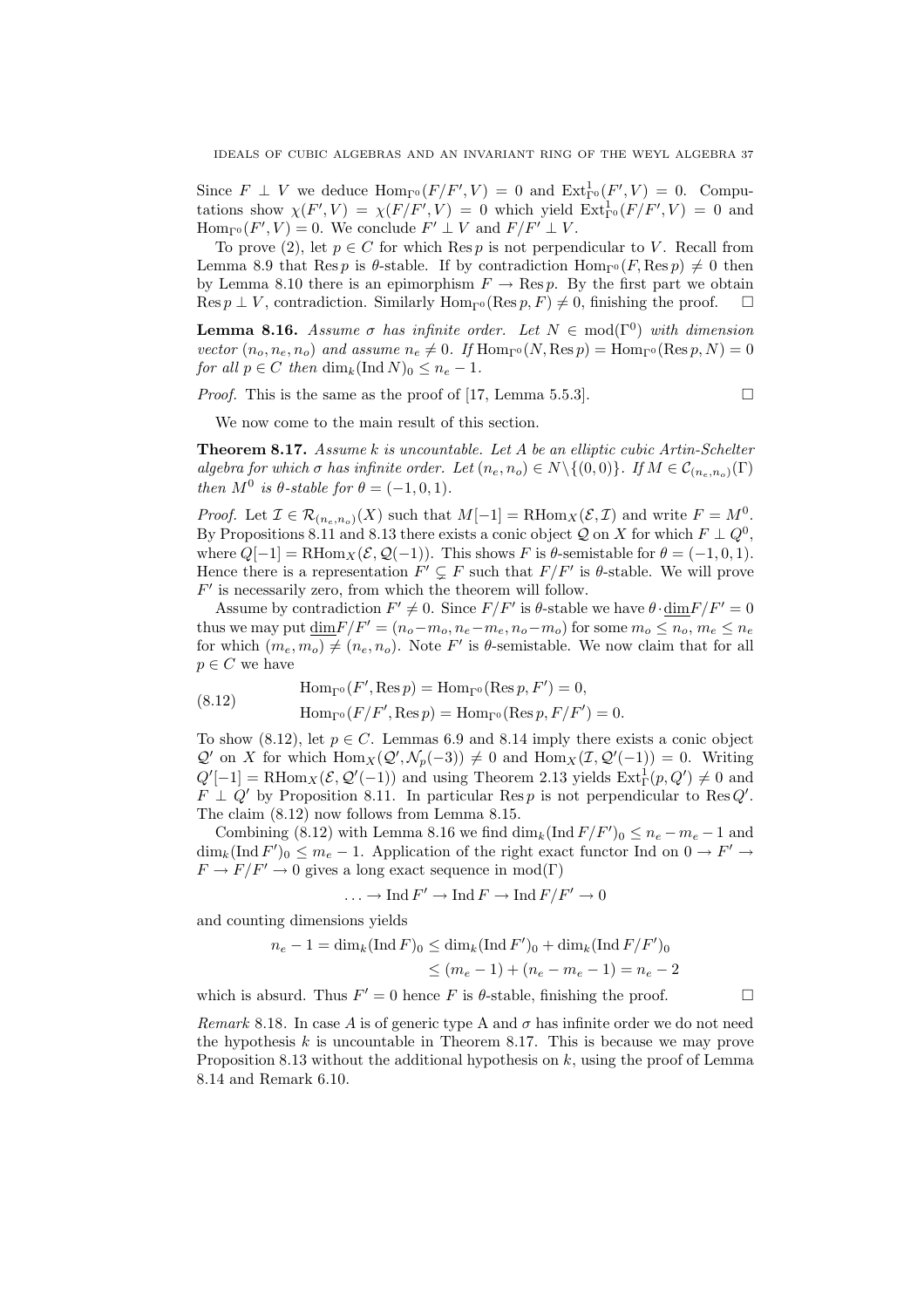Remark 8.19. In case  $A = H_c$  is the enveloping algebra we may choose  $\mathcal{Q} =$  $\pi(H_c/zH_c)$  in the proof of Theorem 8.17. See also Remark 8.12. Again we do not need the hypothesis  $k$  is uncountable.

8.7. Second description of  $\mathcal{R}_{(n_e,n_o)}(X)$ . For  $(n_e,n_o) \in N \setminus \{(0,0)\}$  we denote  $\mathcal{D}_{(n_e,n_o)}(\Gamma^0)$  for the image of  $\mathcal{C}_{(n_e,n_o)}(\Gamma)$  under the equivalence (8.8).

**Theorem 8.20.** Assume  $k$  is uncountable. Let  $A$  be an elliptic cubic  $AS$ -algebra for which  $\sigma$  has infinite order. Let  $\theta = (-1, 0, 1)$  and  $(n_e, n_o) \in N \setminus \{(0, 0), (1, 1)\}.$ Then there is an equivalence of categories

$$
\mathcal{C}_{(n_e,n_o)}(\Gamma) \overset{\text{Res}}{\underset{\text{Ind}}{\longleftarrow}} \mathcal{D}_{(n_e,n_o)}(\Gamma^0)
$$

where

$$
\mathcal{D}_{(n_e, n_o)}(\Gamma^0) = \{ F \in \text{mod}(\Gamma^0) \mid \underline{\dim} F = (n_o, n_e, n_o), F \text{ is } \theta\text{-stable},
$$
  

$$
\dim_k(\text{Ind } F)_0 \ge n_e - 1 \}.
$$

*Proof.* Below we often use the equivalence  $\mathcal{C}_{(n_e,n_0)}(\Gamma) \cong \mathcal{R}_{(n_e,n_0)}(X)$  from Theorem 8.3. We break the proof into five steps.

**Step 1.** Res $(\mathcal{C}_{(n_e,n_o)}(\Gamma)) \subset \mathcal{D}_{(n_e,n_o)}(\Gamma^0)$ . This follows from Theorem 8.17 and Lemma 8.16.

**Step 2.** If  $F \in \mathcal{D}_{(n_e,n_o)}(\Gamma^0)$  then  $\text{Hom}_{\Gamma^0}(F, \text{Res } p) = \text{Hom}_{\Gamma^0}(\text{Res } p, F) = 0$  for all  $p \in C$ . Indeed, by Lemma 8.9 and Lemma 8.10 any non-zero morphism would yield an isomorphism  $F \cong$  Res p, contradicting the assumption  $(n_e, n_o) \neq (1, 1)$ .

**Step 3.** If  $F \in \mathcal{D}_{(n_e,n_o)}(\Gamma^0)$  then  $\text{Hom}_{\Gamma}(\text{Ind } F, p) = \text{Hom}_{\Gamma}(p, \text{Ind } F) = 0$  for all  $p \in E$ . This follows from  $0 = \text{Hom}_{\Gamma^0}(F, \text{Res } p) = \text{Hom}_{\Gamma}(\text{Ind } F, p)$  and

 $0 = \text{Hom}_{\Gamma^0}(\text{Res }p, F) = \text{Hom}_{\Gamma^0}(\text{Res }p, \text{Res Ind }F) = \text{Hom}_{\Gamma}(\text{Ind } \text{Res }p, \text{Ind }F)$ 

where we have used Step 2 and Ind  $\text{Res } p = p$  by Lemma 8.8.

**Step 4.** Ind( $\mathcal{D}_{(n_e,n_o)}(\Gamma^0)$ )  $\subset \mathcal{C}_{(n_e,n_o)}(\Gamma)$ . Let  $F \in \mathcal{D}_{(n_e,n_o)}(\Gamma^0)$ . Combining Step 2 with Lemma 8.16 gives  $\dim \operatorname{Ind} F = (n_o, n_e, n_o, n_e - 1)$ . Now Step 3 shows Ind  $F \in \mathcal{C}_{(n_e,n_o)}(\Gamma)$ .

Step 5. Ind and Res are inverses to each other. To prove this we only need to show Ind Res  $F = F$  for  $F \in \mathcal{C}_{(n_e,n_o)}(\Gamma)$ . This follows from Lemma 8.7.

For  $(n_e, n_o) \in N \setminus \{(0, 0), (1, 1)\}\$  let  $\alpha = (n_o, n_e, n_o)$  and put

(8.13) 
$$
\widetilde{D}_{(n_e, n_o)} = \{ F \in \text{Rep}_{\alpha}(\Gamma^0) \mid F \in \mathcal{D}_{(n_e, n_o)}(\Gamma^0) \}
$$

$$
= \{ F \in \text{Rep}_{\alpha}(\Gamma^0) \mid F \text{ is } \theta \text{-stable}, \dim_k(\text{Ind } F)_0 \ge n_e - 1 \}.
$$

As  $D_{(n_e,n_o)}$  is a closed subset of the dense open subset of  $\text{Rep}_{\alpha}(\Gamma^0)$  consisting of all  $\theta$ -stable representations we obtain that  $D_{(n_e,n_o)}$  is quasi-projective.

Denote  $\mathrm{Gl}_{\alpha}(k) = \mathrm{Gl}_{n_e}(k) \times \mathrm{Gl}_{n_o}(k) \times \mathrm{Gl}_{n_e}(k)$ . Put  $D_{(n_e, n_o)} = D_{(n_e, n_o)} \ll \mathrm{Gl}_{\alpha}(k)$ . The next theorem provides the first part of Theorem 1.3 from the introduction. Our proof is, up to some minor computations, completely analogous to the proof of [17, Theorem 5.5.5]. For convenience of the reader we have included the proof.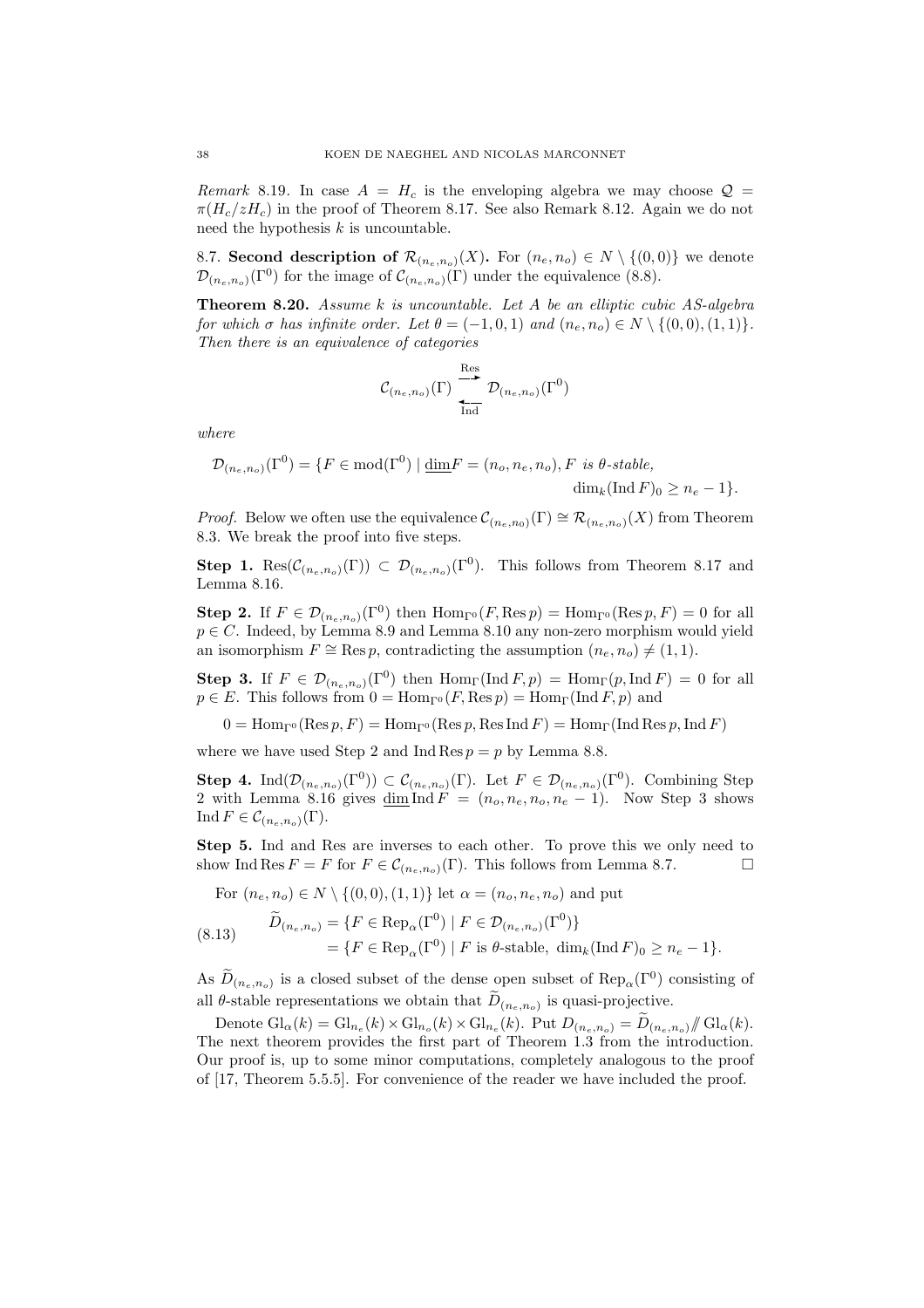**Theorem 8.21.** Assume k is uncountable. Let A be an elliptic cubic  $AS$ -algebra for which  $\sigma$  has infinite order. Then for  $(n_e, n_o) \in N$  there exists a smooth quasiprojective variety  $D_{(n_e,n_o)}$  of dimension  $2(n_e - (n_e - n_o)^2)$  such that the isomorphism classes in  $\mathcal{D}_{(n_e,n_o)}(\Gamma^0)$  (and hence in  $\mathcal{R}_{(n_e,n_o)}(X)$ ) are in natural bijection with the points in  $D_{(n_e,n_o)}$ .

*Proof.* For  $(n_e, n_o) = (0, 0)$  or  $(1, 1)$  we refer to Corollaries 3.12, 8.4 to see that we may take a point for  $D_{(0,0)}$  and  $(\mathbb{P}^1 \times \mathbb{P}^1) - C$  for  $D_{(1,1)}$ . So we may assume  $(n_e, n_o) \in N \setminus \{(0, 0), (1, 1)\}\$  throughout this proof.

Since all representations in  $D_{(n_e,n_o)}$  are stable, all  $Gl(\alpha)$ -orbits on  $D_{(n_e,n_o)}$  are closed and so  $D_{(n_e,n_o)}$  is really the orbit space for the  $Gl(\alpha)$  action on  $D_{(n_e,n_o)}$ . This proves that the isomorphism classes in  $\mathcal{D}_{(n_e,n_o)}(\Gamma)$  are in natural bijection with the points in  $D_{(n_e,n_o)}$ .

To prove  $D_{(n_e,n_o)}$  is smooth it suffices to prove  $D_{(n_e,n_o)}$  is smooth [23]. We first estimate the dimension of  $D_{(n_e,n_o)}$ . Write the equations of A in the usual form (2.10). For  $n_e \times n_o$ -matrices X, Y and  $n_o \times n_e$ -matrices X', Y' let  $M_A^t(X', Y', X, Y)$ be obtained from  $M_A^t$  by replacing  $x^2, xy, yx, y^2$  by  $X'X$ ,  $Y'X$ ,  $X'Y$ ,  $Y'Y$  (thus  $M_A^t(X', Y', X, Y)$  is a  $2n_o \times 2n_o$ -matrix). Then  $D(n_e, n_o)$  has the following alternative description:

$$
\widetilde{D}_{(n_e, n_o)} = \{ (X, Y, X', Y') \in M_{n_e \times n_o}(k)^2 \times M_{n_o \times n_e}(k)^2 \mid (X, Y, X', Y') \text{ is } \theta\text{-stable}
$$
  
and rank  $M_A(X', Y', X, Y) \le 2n_o - (n_e - 1) \}.$ 

By Proposition 4.2,  $D_{(n_e,n_o)}$  is non-empty. The  $(X, Y, X', Y')$  for which the associated representation is stable are a dense open subset of  $M_{n_e \times n_o}(k)^2 \times M_{n_o \times n_e}(k)^2$ and hence they represent a quasi-projective variety of dimension  $4n_e n_o$ . Imposing  $M_A(X', Y', X, Y)$  should have corank  $\geq n_e-1$  represents  $(2n_o-(2n_o-(n_e-1)))^2$  $(n_e-1)^2$  independent conditions. So the irreducible components of  $D_{(n_e,n_o)}$  have dimension  $\geq 4n_e n_o - (n_e - 1)^2$ . Define  $C_{(n_e, n_o)}$  by

$$
\{G \in \operatorname{Rep}(\Gamma, \widetilde{\alpha}) \mid G \cong \operatorname{Ind} \operatorname{Res} G, \operatorname{Res} G \in \widetilde{D}_{(n_e, n_o)}\}
$$

where  $\tilde{\alpha} = (n_o, n_e, n_o, n_e - 1)$  (as usual we assume the points of Rep(Γ,  $\tilde{\alpha}$ ) to satisfy the relation imposed on Γ). To extend  $F \in D_{(n_e,n_o)}$  to a point in  $C_{(n_e,n_o)}$  we need to choose a basis in  $(Ind F)_0$ . Thus  $C_{(n_e,n_o)}$  is a principal  $Gl_{n_e-1}(k)$  fiber bundle over  $D_{(n_e,n_o)}$ . In particular  $C_{(n_e,n_o)}$  is smooth if and only  $D_{(n_e,n_o)}$  is smooth and the irreducible components of  $\tilde{C}_{(n_e,n_o)}$  have dimension  $\ge 4n_e n_o - (n_e-1)^2 + (n_e-1)^2 =$  $4n_e n_o$ . By the description of  $\mathcal{C}_{(n_e,n_o)}$  in Theorem 8.3 it follows that  $C_{(n_e,n_o)}$  is an open subset of Rep $(\Gamma, \tilde{\alpha})$ .

Let  $x \in C_{(n_e,n_o)}$ . The stabilizer of x consists of scalars thus if we put  $G =$  $Gl(\widetilde{\alpha})/k^*$  then we have inclusions  $Lie(G) \subset T_x(\widetilde{C}_{(n_e,n_o)}) = T_x(\mathrm{Rep}(\Gamma, \widetilde{\alpha}))$ . Next there is a natural inclusion  $T_x(\text{Rep}(\Gamma, \widetilde{\alpha})) / \text{Lie}(G) \hookrightarrow \text{Ext}^1_\Gamma(x, x)$ . Now x corresponds to some normalized line bundle  $\mathcal I$  on  $X$  and we have  $\mathrm{Ext}^1_{\Gamma}(x,x)=\mathrm{Ext}^1_X(\mathcal I,\mathcal I).$ Lemma 3.13 implies  $\dim_k \text{Ext}^1_X(\mathcal{I}, \mathcal{I}) = 2(n_e - (n_e - n_o)^2)$ . Hence we obtain  $4n_e n_o \le \dim T_x(\widetilde{C}_{(n_e,n_o)}) \le \dim_k \operatorname{Ext}^1_\Gamma(x,x) + \dim G$  and the right-hand is equal to  $2(n_e - (n_e - n_o)^2) + (n_o^2 + n_e^2 + n_o^2 + (n_e - 1)^2 - 1) = 4n_e n_o$ . Thus  $\dim T_x(\tilde{C}_n) = 4n_e n_o$ is constant and hence  $C_{(n_e,n_o)}$  is smooth. We also obtain  $\dim D_{(n_e,n_o)} = 4n_e n_o$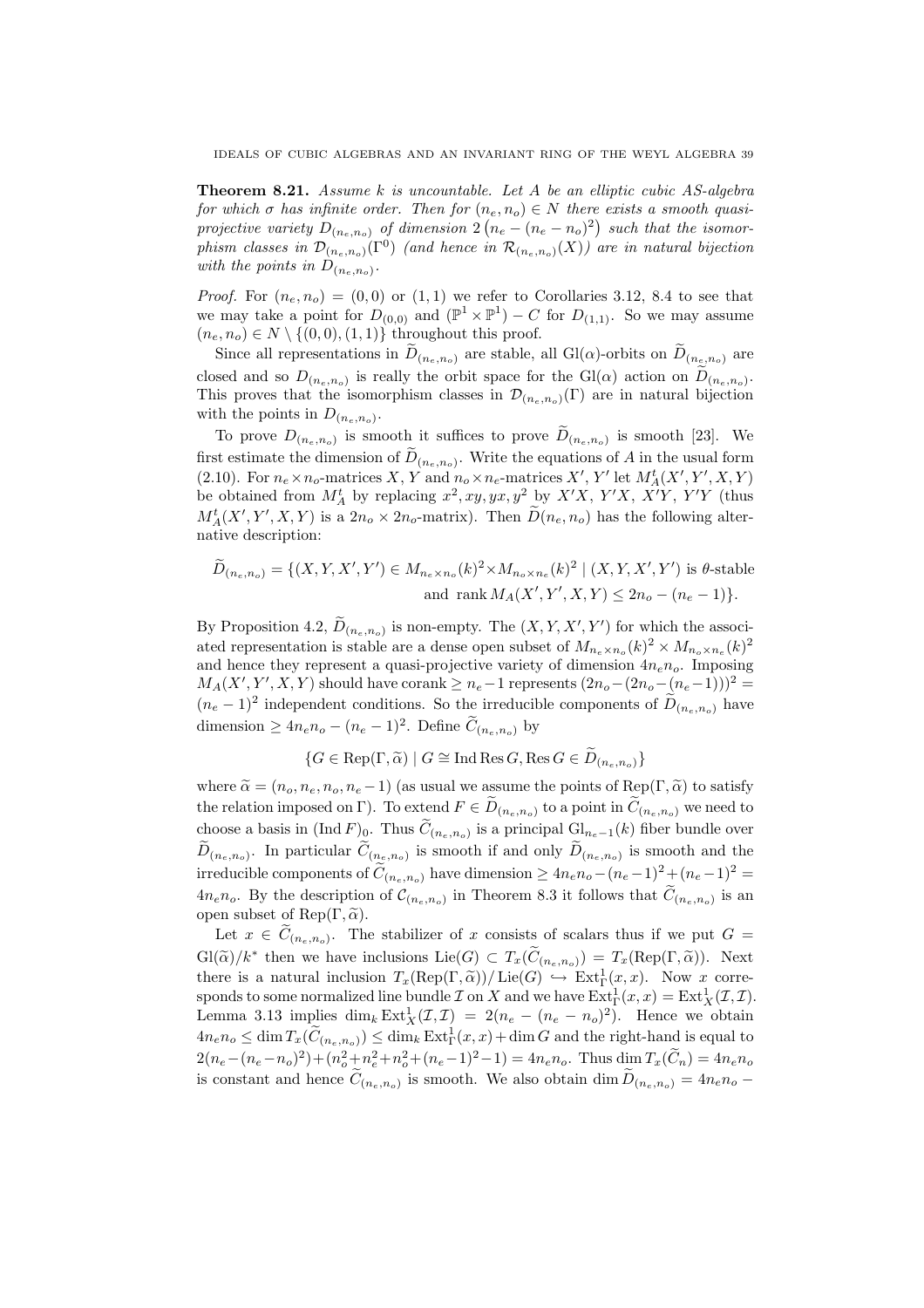$(n_e-1)^2$ . The dimension of  $D(n_e, n_o)$  is equal to

$$
\dim \widetilde{D}_{(n_e, n_o)} - \dim \mathrm{Gl}(\alpha) + 1 = 4n_e n_o - (n_e - 1)^2 - (n_o^2 + n_e^2 + n_o^2) + 1
$$
  
= 2(n\_e - (n\_e - n\_o)^2).

This finishes the proof.  $\Box$ 

8.8. Descriptions of the varieties  $D_{(n_e,n_o)}$  for the enveloping algebra. In case of the enveloping algebra we may further simplify the description of  $D_{(n_e,n_o)}$ .

**Theorem 8.22.** Let  $A = H_c$  be the enveloping algebra. Let  $(n_e, n_o) \in N$ . The isomorphism classes in  $R_{(n_e,n_o)}(A)$  are in natural bijection with the points in the smooth affine variety  $D_{(n_e,n_o)}$  of dimension  $2(n_e - (n_e - n_o)^2)$  where

$$
D_{(n_e, n_o)} = \{(X, Y, X', Y') \in M_{n_e \times n_o}(k)^2 \times M_{n_o \times n_e}(k)^2 \mid Y'X - X'Y \text{ isomorphism,}
$$
  

$$
\operatorname{rank}\left(\begin{array}{cc} Y'Y & X'Y - 2Y'X\\ Y'X - 2X'Y & X'X \end{array}\right) \le 2n_o - (n_e - 1)\} / \operatorname{Gl}_\alpha(k)
$$

*Proof.* For  $(n_e, n_o) = (0, 0)$  or  $(1, 1)$  we refer to Corollaries 3.12, 8.4 to see that  $D_{(n_e,n_o)}$  has the description as in the statement of the current theorem. So we may assume  $(n_e, n_o) \in N \setminus \{(0, 0), (1, 1)\}\$ throughout this proof.

Consider the conic object  $\mathcal{Q} = \pi(A/zA)$  on X where  $z = xy - yx$ . Write  $Q = \text{Ext}^1_X(\mathcal{E}, \mathcal{Q}(-1)) \in \text{mod}(\Gamma)$  (Lemma 8.2) and put  $V = \text{Res }Q$ .

It is sufficient to show  $\mathcal{D}_{(n_e,n_o)}(\Gamma^0)$  has the alternative description

$$
\mathcal{D}'_{(n_e, n_o)}(\Gamma^0) := \{ F \in \text{mod}(\Gamma^0) \mid \underline{\dim} F = (n_o, n_e, n_o), F \perp V, \dim_k(\text{Ind } F)_0 \ge n_e - 1 \}.
$$

Indeed, if  $\mathcal{D}_{(n_e,n_o)}(\Gamma^0) = \mathcal{D}'_{(n_e,n_o)}(\Gamma^0)$  we then have

$$
\widetilde{D}_{(n_e, n_o)} = \{ F \in \text{Rep}_{\alpha}(\Gamma^0) \mid F \in \mathcal{D}_{(n_e, n_o)}(\Gamma^0) \}
$$
  
= 
$$
\{ F \in \text{Rep}_{\alpha}(\Gamma^0) \mid \phi_V(F) \neq 0, \dim_k(\text{Ind } F)_0 \geq n_e - 1 \}
$$

from which is clear that  $D_{(n_e,n_o)}$  is a closed subset of  $\{\phi_V \neq 0\}$  so in particular  $D_{(n_e,n_o)}$  is affine. This means  $D_{(n_e,n_o)} = D_{(n_e,n_o)} / \text{Gl}(\alpha)$  is an affine variety. Theorem 8.21 further implies  $D_{(n_e,n_o)}$  is smooth of dimension  $2(n_e - (n_e - n_o)^2)$  which points are in natural bijection with the isomorphism classes in  $\mathcal{R}_{(n_e,n_o)}(X)$  whence in  $R_{(n_e,n_o)}(A)$  by §3.3. Moreover, as in the proof of Theorem 8.21,  $D_{(n_e,n_o)}$  has the alternative description

$$
\widetilde{D}_{(n_e, n_o)} = \{ F = ((X, Y), (X', Y')) \in \text{Rep}_{(n_o, n_e, n_o)}(\Gamma^0) \mid F \perp V
$$
  
and rank  $M_A(X', Y', X, Y) \le 2n_o - (n_e - 1) \}.$ 

As shown in Proposition 8.11 the condition  $(X, Y, X', Y') \perp V$  is equivalent with saying  $Y'X - X'Y$  is an isomorphism. Explicitely writing down  $M_A$  by (2.10), (2.8) yields the desired description of  $D_{(n_e,n_o)}$ .

So to prove the current theorem it remains to prove  $\mathcal{D}_{(n_e,n_o)}(\Gamma^0) = \mathcal{D}'_{(n_e,n_o)}(\Gamma^0)$ . We will do this by showing that the functors Res and Ind define inverse equivalences between  $\mathcal{C}_{(n_e,n_o)}(\Gamma)$  and  $\mathcal{D}'_{(n_e,n_o)}(\Gamma^0)$ .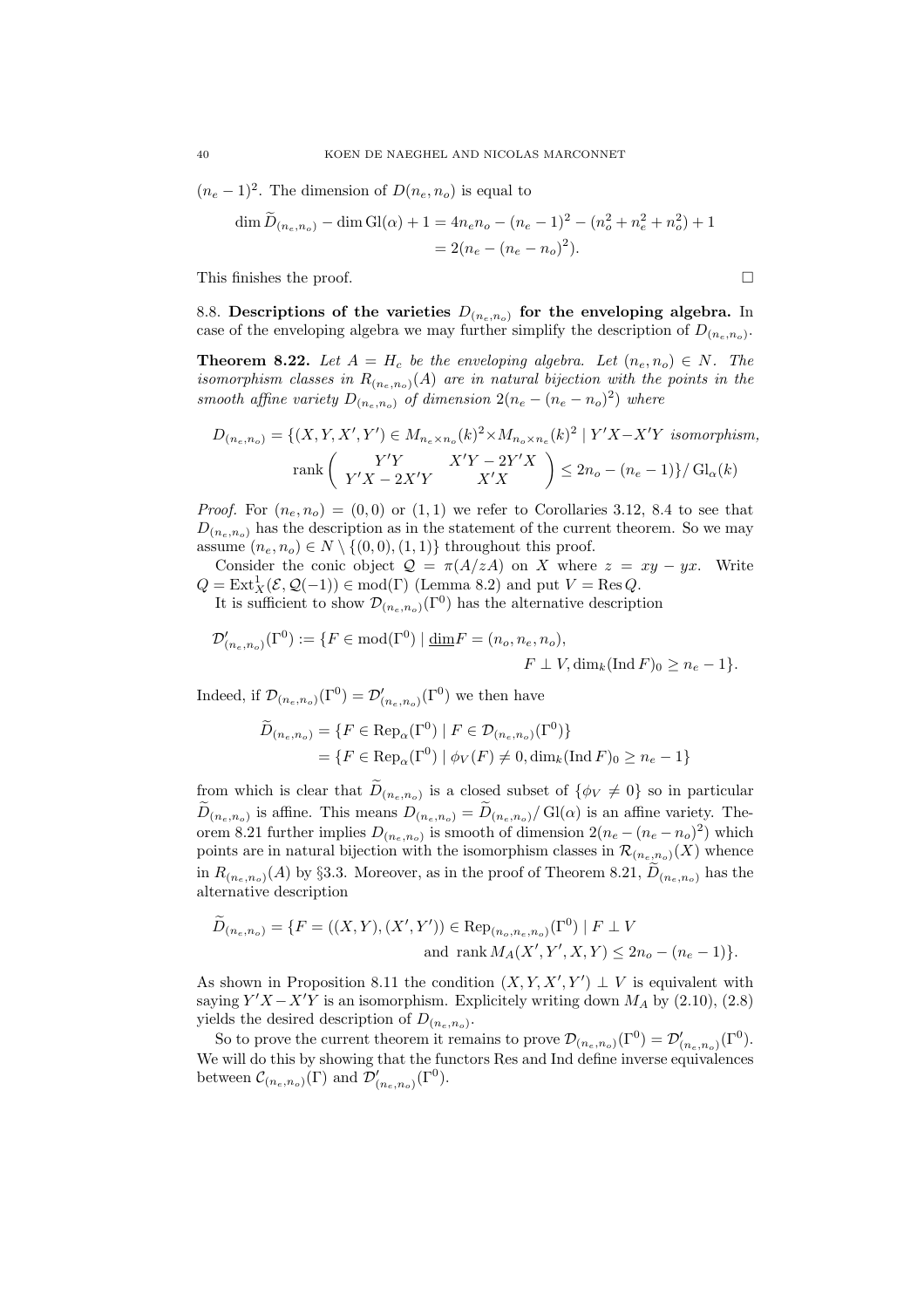**Step 1.**  $\text{Res}(\mathcal{C}_{(n_e,n_o)}(\Gamma)) \subset \mathcal{D}'_{(n_e,n_o)}(\Gamma^0)$ . Let  $M \in \mathcal{C}_{(n_e,n_o)}(\Gamma)$ . That  $\text{Res} M \perp V$ follows from Proposition 8.11 and Remark 8.12. Further, since Ind Res  $M = M$  by Lemma 8.7 we find  $\dim_k(\operatorname{Ind} \operatorname{Res} M)_0 = n_e - 1$  by Theorem 8.3.

**Step 2.** If  $p \in C$  then  $\text{Res } p \in \text{mod}(\Gamma^0)$  is not perpendicular to V. Indeed, by the equivalences (8.8) and (8.1) one finds  $RHom_{\Gamma^0}(Res p, V) = RHom_{\Gamma}(p, Q)$ RHom<sub>X</sub>( $N_p, Q[1]$ ). Thus  $\text{Ext}^1_{\Gamma_0}(\text{Res }p, V) = \text{Ext}^2_X(\mathcal{N}_p, \mathcal{Q})$ . Further, Serre duality (Theorem 2.13) yields  $\text{Ext}^2_X(\mathcal{N}_p, \mathcal{Q}) \cong \text{Hom}_X(\mathcal{Q}, \mathcal{N}_{\sigma^4 p})' = \text{Hom}_X(\mathcal{Q}, \mathcal{N}_p)'$ , which is non-zero by Lemma 6.1(1). This proves Step 2.

**Step 3.** Ind $(\mathcal{D}'_{(n_e,n_o)}(\Gamma^0)) \subset C_{(n_e,n_o)}(\Gamma)$ . Let  $F \in \mathcal{D}'_{(n_e,n_o)}(\Gamma^0)$ . Combining Step 2 with Lemmas 8.24, 8.15 and 8.16 we obtain  $\dim_k(\text{Ind } F)_0 = n_e - 1$ . It remains to show  $\text{Hom}_{\Gamma}(\text{Ind } F, p) = \text{Hom}_{\Gamma}(p, \text{Ind } F) = 0$  for  $p \in C$ . By Lemma 8.9 we have  $p = \text{Ind Res } p$ . Thus  $\text{Hom}_{\Gamma}(\text{Ind } F, p) = \text{Hom}_{\Gamma}(\Gamma, \text{Res } p) = 0$  and similarly

 $\text{Hom}_{\Gamma}(p,\text{Ind } F) = \text{Hom}_{\Gamma^0}(\text{Res } p,\text{Res Ind } F) = \text{Hom}_{\Gamma^0}(\text{Res } p, F) = 0$ 

where we have used Lemma 8.15 again.

**Step 4.** Ind and Res are inverses to each other. This follows from Lemma 8.7.  $\Box$ 

We further simplify the description of  $D_{(n_e,n_o)}$  as

**Theorem 8.23.** Let  $A = H_c$  be the enveloping algebra. Let  $(n_e, n_o) \in N$ . The isomorphism classes in  $R_{(n_e,n_o)}(A)$  are in natural bijection with the points in the smooth affine variety  $D_{(n_e,n_o)}$  of dimension  $2(n_e - (n_e - n_o)^2)$  where

$$
D_{(n_e, n_o)} = \{ (\mathbb{X}, \mathbb{Y}, \mathbb{X}', \mathbb{Y}') \in M_{n_e \times n_o}(k)^2 \times M_{n_o \times n_e}(k)^2 \mid \mathbb{Y}'\mathbb{X} - \mathbb{X}'\mathbb{Y} = \mathbb{I} \text{ and}
$$
  
rank
$$
(\mathbb{Y}\mathbb{X}' - \mathbb{X}\mathbb{Y}' - \mathbb{I}) \le 1 \} / \operatorname{Gl}_{n_e}(k) \times \operatorname{Gl}_{n_o}(k)
$$

*Proof.* For  $(n_e, n_o) = (0, 0)$  or  $(1, 1)$  we refer to Corollaries 3.12, 8.4 to see that  $D_{(n_e,n_o)}$  has the description as in the statement of the current theorem. So we may assume  $(n_e, n_o) \in N \setminus \{(0, 0), (1, 1)\}.$ 

Similarly as in Theorem 8.6 we define for any  $F \in \text{mod}(\Gamma^0)$  the linear map

$$
F(Z_{-3}) = F(Y_{-2})F(X_{-3}) - F(X_{-2})F(Y_{-3})
$$

In order to prove the current theorem, it is sufficient to show  $\mathcal{D}_{(n_e,n_o)}(\Gamma^0)$  has the alternative description

$$
\mathcal{D}_{(n_e,n_o)}^{\prime\prime}(\Gamma^0) := \{ F \in \text{mod}(\Gamma^0) \mid \underline{\dim} F = (n_o, n_e, n_o), F(Z_{-3}) \text{ isomorphism,}
$$
  
rank $(F(Y_{-3})F(Z_{-3})^{-1}F(X_{-2}) - F(X_{-3})F(Z_{-3})^{-1}F(Y_{-2}) - id) \le 1 \}.$ 

Indeed, if  $\mathcal{D}_{(n_e,n_o)}(\Gamma^0) = \mathcal{D}_{(n_e,n_o)}^{\prime\prime}(\Gamma^0)$  then

$$
\widetilde{D}_{(n_e, n_o)} = \{ F \in \text{Rep}_{\alpha}(\Gamma^0) \mid F \in \mathcal{D}_{(n_e, n_o)}(\Gamma^0) \}
$$
\n
$$
= \{ (X, Y, X', Y') \in \text{Rep}_{\alpha}(\Gamma^0) \mid Z := Y'X - X'Y \text{ isomorphism,}
$$
\n
$$
\text{rank}(YZ^{-1}X' - XZ^{-1}Y' - \text{id}) \le 1 \}
$$

and by  $D_{(n_e,n_o)} = D_{(n_e,n_o)} / \mathrm{Gl}_\alpha(k)$  the statement of the current theorem will follow.

What remains to prove is  $\mathcal{D}_{(n_e,n_o)}(\Gamma^0) = \mathcal{D}_{(n_e,n_o)}''(\Gamma^0)$ . We will do this by showing that the functors Res and Ind define inverse equivalences between  $\mathcal{C}_{(n_e,n_o)}(\Gamma)$ and  $\mathcal{D}''_{(n_e,n_o)}(\Gamma^0)$ . This is done in the following three steps.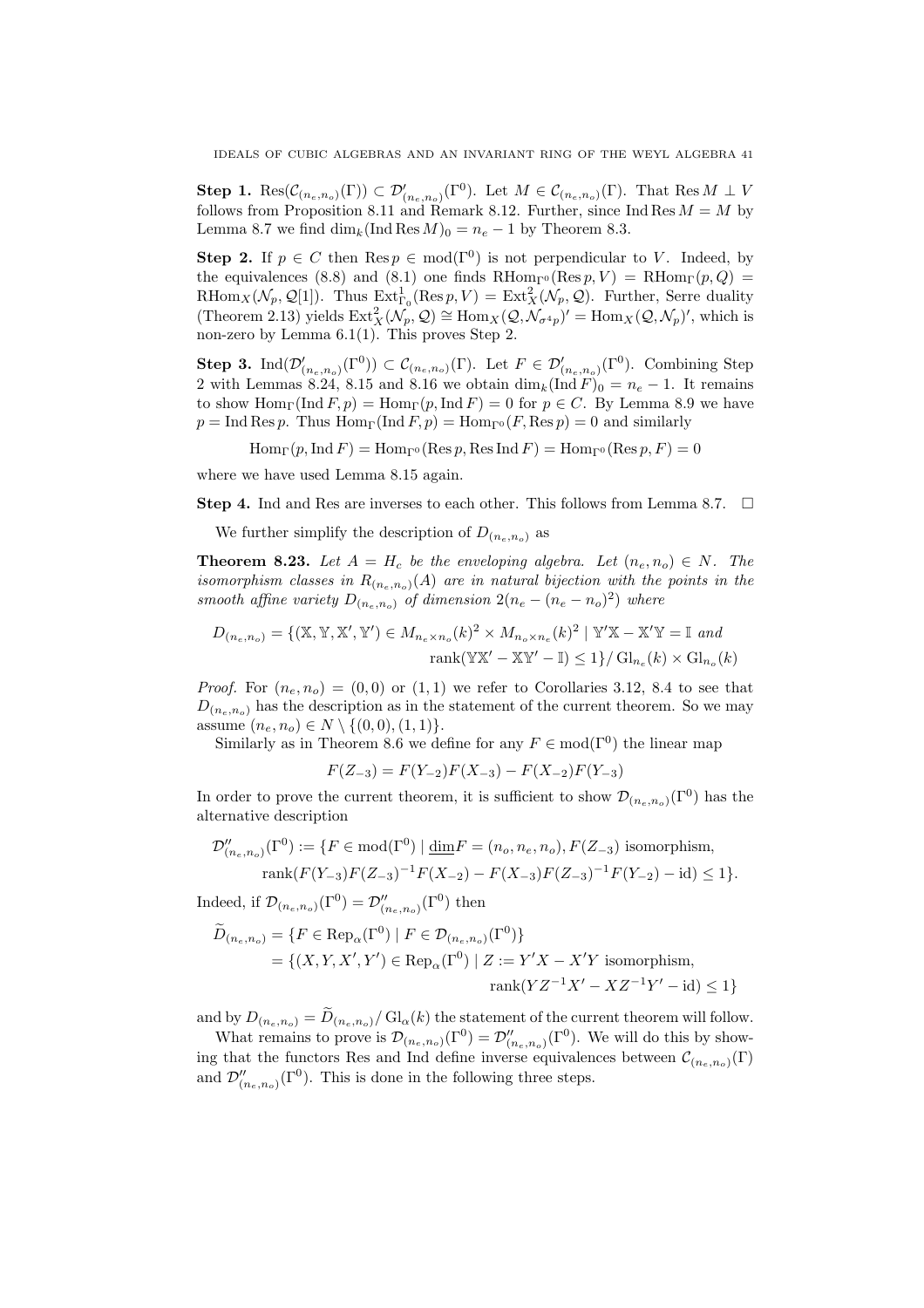**Step 1.**  $\text{Res}(\mathcal{C}_{(n_e,n_o)}(\Gamma)) \subset \mathcal{D}_{(n_e,n_o)}^{\prime\prime}(\Gamma^0)$ . Let  $M \in \mathcal{C}_{(n_e,n_o)}(\Gamma)$  and put  $F = \text{Res } M$ . For convenience we denote  $X = M(X_{-3}), X' = M(X_{-2}), X'' = M(X_{-1})$  (similarly for Y). Theorem 8.6 already implies  $Z = Y'X - X'Y$  is an isomorphism and  $Z' = Y''X' - X''Y'$  is surjective. Thus to show Step 1, what remains to prove is rank $(YZ^{-1}X' - XZ^{-1}Y' - id) \le 1$ . From  $(8.3)$  we deduce

(8.14) 
$$
Y''Y'X - 2Y''X'Y + X''Y'Y = 0
$$

$$
X''X'Y - 2X''Y'X + Y''X'X = 0
$$

and these equations may be written as  $X''Z = Z'X$ ,  $Y''Z = Z'Y$ . Since Z is an isomorphism we find  $X'' = Z'XZ^{-1}$  and  $Y'' = Z'YZ^{-1}$ . Substitution yields

$$
Z' = Y''X' - X''Y' = Z'(YZ^{-1}X' - XZ^{-1}Y')
$$

thus  $Z'(YZ^{-1}X'-XZ^{-1}Y'-id) = 0$ . As Z' is surjective, it has a one dimensional kernel, completing proof of Step 1.

**Step 2.** Ind $(\mathcal{D}''_{(n_e,n_o)}(\Gamma^0)) \subset C_{(n_e,n_o)}(\Gamma)$ . To prove so, let  $F \in \mathcal{D}''_{(n_e,n_o)}(\Gamma^0)$ . We will construct a representation M of  $\Gamma$  for which  $M \in \mathcal{C}_{(n_e,n_o)}(\Gamma)$  and  $\text{Res } M = F$ . For then,  $F \in \mathcal{D}_{(n_e,n_o)}(\Gamma^0)$  by Theorem 8.20 hence Ind  $F = M \in \mathcal{C}_{(n_e,n_o)}(\Gamma)$ .

For simplicity we denote  $X = F(X_{-3}), X' = F(X_{-2})$  (similarly for Y). Put  $Z =$  $Y'X-X'Y$ . Let Z' denote the projection  $F_{-2} \to F_{-2}/\text{im}(YZ^{-1}X'-XZ^{-1}Y'-\text{id})$ . Define the linear maps  $X'' = Z'XZ^{-1}$ ,  $Y'' = Z'YZ^{-1}$ . We now define M as

$$
F_{-3} \xrightarrow{X} F_{-2} \xrightarrow{X'} F_{-1} \xrightarrow{X''} \text{im } Z'
$$

In fact dim<sub>k</sub>  $M_0 = n_e - 1$ , as otherwise id =  $YZ^{-1}X' - XZ^{-1}Y'$  and by taking traces we find  $n_e = \text{Tr}(YZ^{-1}X' - XZ^{-1}Y') = \text{Tr}(-Z^{-1}(Y'X - X'Y)) =$  $\text{Tr}(-Z^{-1}Z) = -n_e$  whence  $n_e = 0$ . By definition (4.2) of N this leads to  $n_o = 0$ , contradiction the assumption  $(n_e, n_o) \neq (0, 0)$ .

To prove  $M \in \text{mod}(\Gamma)$  we need to check the relations (8.14). This is easy to do. One also checks  $Z' = Y''X' - X''Y'$ . Now Theorem 8.6 implies  $M \in \mathcal{C}_{(n_e, n_o)}(\Gamma)$ . By the construction of M we have Res  $M = F$ . This proves Step 2.

**Step 3.** Ind and Res are inverses to each other. This follows from Lemma 8.7.  $\Box$ 

8.9. Description of the varieties  $D_{(n_e,n_o)}$  for generic type A. In Theorem 8.22 we have simplified the description of the varieties  $D_{(n_e,n_o)}$  for the enveloping algebra. That such a simplification is possible is due to the fact that there exists a conic object Q on X for which  $M^0 \perp Q^0$  for all  $M \in \mathcal{C}_{(n_e,n_o)}(\Gamma)$ .

It is therefore natural to ask if, for general cubic  $\overrightarrow{AS}$ -algebras A, there exists a conic object Q on X for which  $M^0 \perp Q^0$  for all  $M \in C_{(n_e,n_o)}(\Gamma)$  where Q is independent of  $M$ . This is unknown (and probably unlikely). However there is another interpretation. In case of the enveloping algebra we relied on fact  $u^*\mathcal{M} \cong$  $\mathcal{O}_{\Delta}$  for all normalized line bundles M on X. For generic A we have

**Lemma 8.24.** Let A be a cubic AS-algebra of generic type A for which  $\sigma$  has *infinite order.* There exists  $V \in \text{mod}(\Gamma^0)$  with  $\underline{\dim} V = (6, 4, 2)$  for which

- (1) for all  $M \in \mathcal{C}_{(n_e,n_o)}(\Gamma)$  we have  $M^0 \perp V$ , and
- (2) if  $p \in C$  then  $\widetilde{\text{Res } p}$  is not perpendicular to V.

Proof. Obtained by repeating the arguments in [17, Lemma 5.5.1] where, in the current setting, we pick a degree zero line bundle  $U$  on  $C$  which is not of the form  $\mathcal{O}((o)-(2(n_e+n_o)\xi))$  for  $n_e, n_o \in \mathbb{N}$ , see Proposition 7.4.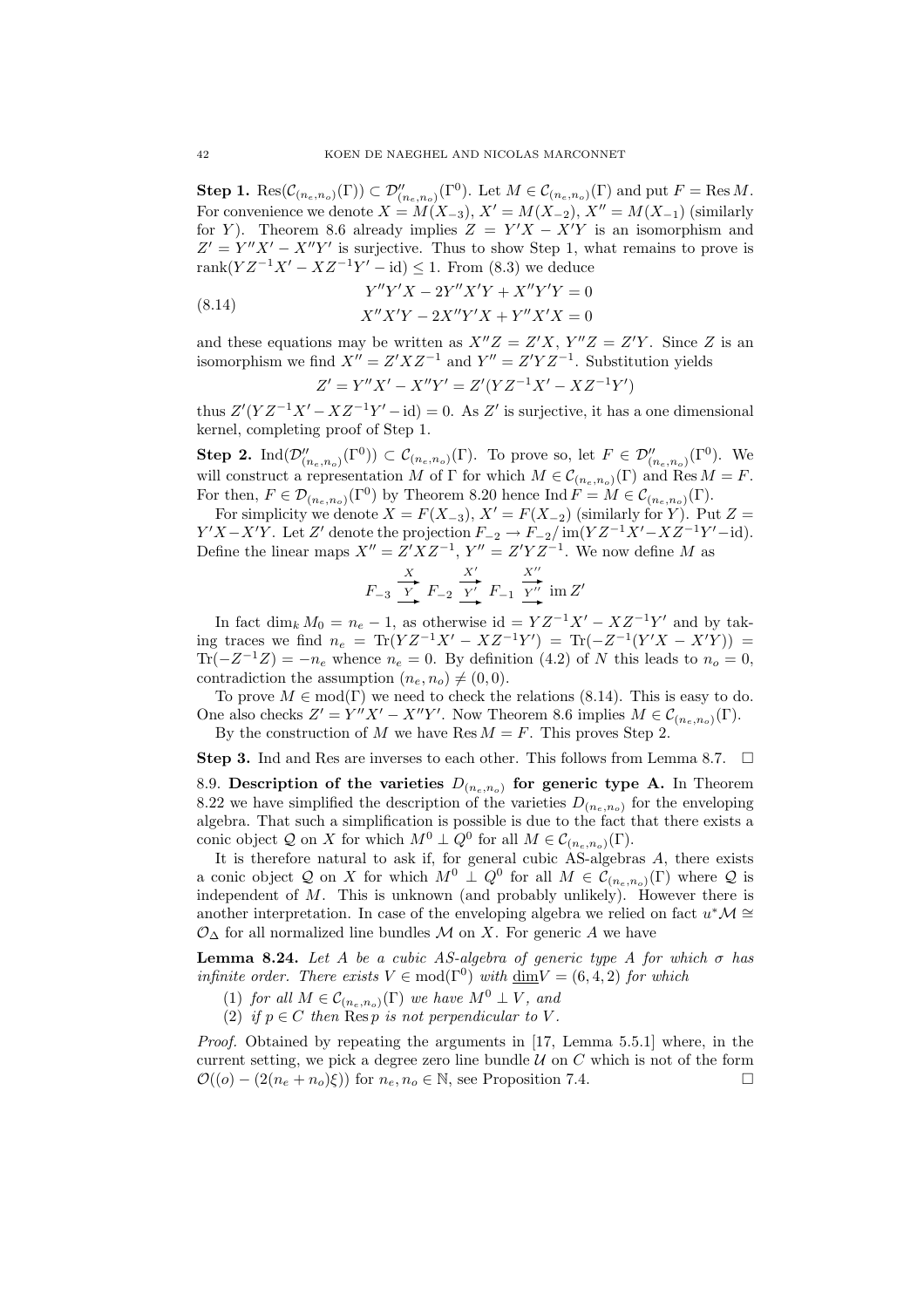**Theorem 8.25.** Let A be a cubic AS-algebra of generic type A for which  $\sigma$  has infinite order. Let  $V \in \text{mod}(\Gamma^0)$  be as in Lemma 8.24. Let  $(n_e, n_o) \in N$ . The isomorphism classes in  $R(n_e, n_o)(A)$  are in natural bijection with the points in the smooth affine variety  $D_{(n_e,n_o)}$  of dimension  $2(n_e - (n_e - n_o)^2)$  where

$$
D_{(n_e, n_o)} = \{ F = (X, Y, X', Y') \in M_{n_e \times n_o}(k)^2 \times M_{n_o \times n_e}(k)^2 \mid F \perp V,
$$
  
rank $\begin{pmatrix} aY'Y + cX'X & bX'Y + aY'X \\ bY'X + aX'Y & aX'X + cY'Y \end{pmatrix} \le 2n_o - (n_e - 1)\} / Gl_\alpha(k)$ 

*Proof.* Analogous to the proof of Theorem 8.22 where one uses Lemma 8.24.  $\Box$ 

# 9. Invariant ring of the first Weyl algebra and proof of Theorem 1.7

In this section we show how application of the previous results for the enveloping algebra  $H_c$  may be used to classify the right ideals of an invariant ring of the first Weyl algebra.

Let  $A = H_c$  denote the enveloping algebra and write  $z = xy - yx \in A_2$ . In the notations of §2.6 the canonical normalizing element g is given by  $z^2 \in A_4$  and  $h = z$ is central. Consider the graded algebra  $\Lambda = A[h^{-1}]$ , the localisation of A at the powers of  $h = z$ , and its subalgebra  $\Lambda_0$  of elements of degree zero. It is shown in [5, Theorem 8.20] that  $\Lambda_0 = A_1^{\langle \varphi \rangle}$ , the algebra of invariants of the first Weyl algebra  $A_1 = k < x, y > (xy - yx - 1)$  under the automorphism  $\varphi$  defined by  $\varphi(x) = -x$ ,  $\varphi(y) = -y.$ 

For any positive integer *l*, let  $V_l$  be the *k*-linear space spanned by the set  $\{x^i y^j \mid$  $i + j$  even and  $i + j \leq 2l$ . Then  $k = V_0 \subset V_1 \subset \dots$  endow  $A_1^{\langle \varphi \rangle}$  with a positive filtration.

The associated Rees ring  $\text{Res}(A_1^{\langle \varphi \rangle}) = \bigoplus_{l \in \mathbb{N}} V_l$  is identified with the subring  $\bigoplus_{l\in\mathbb{N}} V_l t^l$  of the ring of Laurent polynomials  $A_1^{\langle\varphi\rangle}[t, t^{-1}]$ , and identifying  $t = h$  we see the Rees ring of  $A_1^{\langle \varphi \rangle}$  is isomorphic to  $A^{(2)}$ , the 2-Veronese of A. The associated graded algebra  $\text{gr}(A_1^{\langle \varphi \rangle}) = \bigoplus_{l \in \mathbb{N}} V_l/V_{l-1}$  is isomorphic to  $A^{(2)}/hA^{(2)} = k[x, y]^{(2)}$ , the 2-Veronese of the commutative polynomial ring  $k[x, y]$ .

Similarly, for a filtered  $A_1^{\langle \varphi \rangle}$ -module M we write  $\text{Rees}(M) = \bigoplus_{l \in \mathbb{N}} M_l$ , which is isomorphic to an object in  $\mathrm{GrMod}(A^{(2)})$  and  $\mathrm{gr}(M) = \bigoplus_{l \in \mathbb{N}} M_l/M_{l-1}$  for the associated graded module, identified with an object of  $Mod(k[x, y]^{(2)})$ .

Write Filt $(A_1^{\langle \varphi \rangle})$  for the category which objects are the filtered right  $A_1^{\langle \varphi \rangle}$ . modules and morphisms the  $A_1^{\langle \varphi \rangle}$ -morphisms  $f : M \to N$  which are strict i.e.  $N_n \cap \text{im}(f) = f(M_n)$  for all n. Write  $\text{GrMod}(A^{(2)})_h$  for the full subcategory of  $GrMod(A^{(2)})$  consisting of the h-torsion free modules. The exact functor

$$
Rees(-): \mathrm{Filt}(A_1^{\langle \varphi \rangle}) \to \mathrm{GrMod}(A^{(2)})_h
$$

is an equivalence and  $(\text{Rees}(M)[h^{-1}])_0 \cong M$  for all  $M \in \text{Filt}(A_1^{\langle \varphi \rangle}).$ 

Let  $R(A_1^{\langle \varphi \rangle})$  denote the set of isomorphism classes of right  $A_1^{\langle \varphi \rangle}$ -ideals. Note

$$
R(A_1^{\langle \varphi \rangle}) = \{ M \in \text{mod}(A_1^{\langle \varphi \rangle}) \mid M \text{ torsion free of rank one} \} / \text{ iso}
$$

Performing a similar treatment as in [11, §4] yields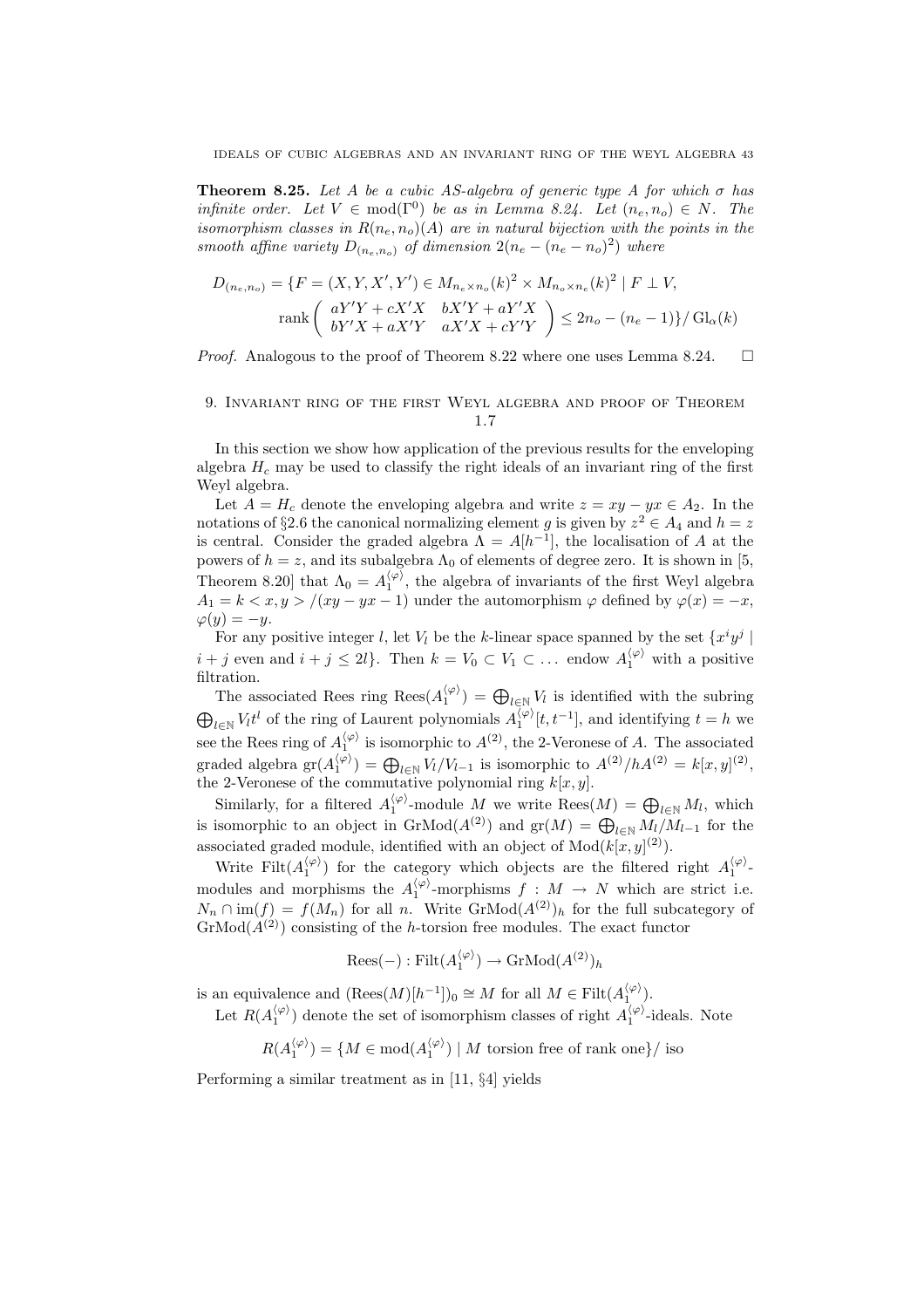**Proposition 9.1.** The set  $R(A_1^{(\varphi)})$  is in natural bijection with the isomorphism classes in the full subcategory of  $\text{coh}(\Delta)$  with objects

(9.1) 
$$
\{ \mathcal{M} \in \text{coh}(X) \mid u^* \mathcal{M} \cong \mathcal{O}_{\Delta} \}
$$

Proof. We will make use of the following commutative diagram

$$
\text{filt}(A_1^{(\varphi)}) \xrightarrow{\text{Rees}} \text{grmod}(A^{(2)}) \xrightarrow{\pi} \text{tails}(A^{(2)}) \xrightarrow{\cong} \text{tails}(A)
$$
\n
$$
\cong \qquad \qquad \downarrow \qquad \qquad \downarrow \qquad \qquad \downarrow \qquad \qquad \downarrow \qquad \qquad \downarrow \qquad \qquad \downarrow \qquad \qquad \downarrow \qquad \qquad \downarrow \qquad \qquad \downarrow \qquad \qquad \downarrow \qquad \qquad \downarrow \qquad \qquad \downarrow \qquad \qquad \downarrow \qquad \qquad \downarrow \qquad \qquad \downarrow \qquad \qquad \downarrow \qquad \qquad \downarrow \qquad \qquad \downarrow \qquad \qquad \downarrow \qquad \downarrow \qquad \qquad \downarrow \qquad \downarrow \qquad \downarrow \qquad \qquad \downarrow \qquad \downarrow \qquad \downarrow \qquad \downarrow \qquad \downarrow \qquad \downarrow \qquad \downarrow \qquad \downarrow \qquad \downarrow \qquad \downarrow \qquad \downarrow \qquad \downarrow \qquad \downarrow \qquad \downarrow \qquad \downarrow \qquad \downarrow \qquad \downarrow \qquad \downarrow \qquad \downarrow \qquad \downarrow \qquad \downarrow \qquad \downarrow \qquad \downarrow \qquad \downarrow \qquad \downarrow \qquad \downarrow \qquad \downarrow \qquad \downarrow \qquad \downarrow \qquad \downarrow \qquad \downarrow \qquad \downarrow \qquad \downarrow \qquad \downarrow \qquad \downarrow \qquad \downarrow \qquad \downarrow \qquad \downarrow \qquad \downarrow \qquad \downarrow \qquad \downarrow \qquad \downarrow \qquad \downarrow \qquad \downarrow \qquad \downarrow \qquad \downarrow \qquad \downarrow \qquad \downarrow \qquad \downarrow \qquad \downarrow \qquad \downarrow \qquad \downarrow \qquad \downarrow \qquad \downarrow \qquad \downarrow \qquad \downarrow \qquad \downarrow \qquad \downarrow \qquad \downarrow \qquad \downarrow \qquad \downarrow \qquad \downarrow \qquad \downarrow \qquad \downarrow \qquad \downarrow \qquad \downarrow \qquad \downarrow \qquad \downarrow \qquad \downarrow \qquad \downarrow \qquad \downarrow \qquad \downarrow \qquad \downarrow \qquad \downarrow \qquad \downarrow \qquad \downarrow \qquad \downarrow \qquad \downarrow \qquad \downarrow \qquad \downarrow \qquad \down
$$

Let  $\mathcal{M} \in \text{coh}(X)$  for which  $u^*\mathcal{M} \cong \mathcal{O}_{\Delta}$ . It follows from Remark 7.6 and §3.3 that  $\mathcal{M} = \pi M$  for some  $M \in \mathrm{grmod}(A)$  which is torsion free of rank one (and therefore critical). Thus  $M[h^{-1}]_0$  is a critical rank one object i.e.  $M[h^{-1}]_0 \in R(A_1^{(\varphi)})$ . To show this correspondence  $\mathcal{M} \mapsto M[h^{-1}]_0$  is bijective it suffices to give its inverse.

Let  $M \in \text{mod}(A_1^{\langle \varphi \rangle})$  be torsion free of rank one and let us fix, temporarily, an embedding of M as an ideal of  $A_1^{\langle \varphi \rangle}$ . The filtration  $V_l$  on  $A_1^{\langle \varphi \rangle}$  induces a filtration  $M_l = M \cap V_l$  on M. Let us still write M for the associated object in filt $(A_1^{\langle \varphi \rangle}).$ 

Arguing on the bottom half of (9.2) it follows that  $gr(M) \subset k[x,y]^{(2)}$  is a homogeneous ideal and writing  $\overline{\mathcal{M}} \in \text{tails}(k[x, y]) = \text{coh}(\Delta)$  for the image of  $\pi \text{ gr}(M)$ we deduce  $\overline{\mathcal{M}} \subset \mathcal{O}_{\Delta}$ . As the quotient  $\mathcal{O}_{\Delta}/\overline{\mathcal{M}}$  has rank zero it is finite dimensional i.e. of the form  $\mathcal{O}_D$  for some divisor D on  $\Delta$  of degree  $d = \deg D \geq 0$ . Thus  $\overline{\mathcal{M}} \cong \mathcal{O}_{\Delta}(-D)$ . Redefine the filtration on M by  $M_l^{\overline{0}} := M_{l+d}$  and write  $M^0$  for the associated object in filt $(A_1^{\langle \varphi \rangle})$ . Repeating the arguments we now find  $\overline{\mathcal{M}^0} \cong \mathcal{O}_{\Delta}$ . By the commutativity of the diagram (9.2),  $\mathcal{M}^0$  now corresponds to an object  $\mathcal{M}^0 \in \text{tails}(A)$  for which  $u^* \mathcal{M}^0 \cong \mathcal{O}_{\Delta}$ . This finishes the proof.

We may now prove Theorem 1.7.

# *Proof of Theorem 1.7.* Combine Theorem 8.23, Proposition 9.1, Remark 7.6.  $\Box$

#### 10. Filtrations of line bundles and proof of Theorem 1.8

Let A be an elliptic cubic AS-algebra for which  $\sigma$  has infinite order. The following analogue of [17, Lemma 5.6.5] shows how to reduce the invariants of a line bundle.

**Lemma 10.1.** Assume k is uncountable and  $\sigma$  has infinite order. Let  $(n_e, n_o) \in N$ such that  $(n_e - 1, n_o - 1) \in N$ . Let  $\mathcal{I} \in \mathcal{R}_{(n_e, n_o)}(X)$ . Then there exists a conic object Q on X for which  $\text{Ext}^1_X(\mathcal{Q}(1), \mathcal{I}(-2)) \neq 0$ . If  $\mathcal{J} = \pi J$  is the middle term of a corresponding non-trivial extension and  $\mathcal{J}^{**} = \pi J^{**}$  then  $\mathcal{J}^{**} \in \mathcal{R}_{(m_e,m_o)}(X)$ with  $m_e < n_e$ ,  $m_o < n_o$ . Furthermore  $\mathcal{J}^{**}/\mathcal{I}(-2)$  is a shifted conic object on X.

*Proof.* We have  $\text{Ext}^1_X(\mathcal{Q}(1), \mathcal{I}(-2)) \cong \text{Ext}^1_X(\mathcal{I}(-2), \mathcal{Q}(-3))' = \text{Ext}^1_X(\mathcal{I}, \mathcal{Q}(-1))'$ and  $\text{Ext}^2_X(\mathcal{I}, \mathcal{Q}(-1)) \cong \text{Hom}_X(\mathcal{Q}(-1), \mathcal{I}(-4))' = 0$  by Theorem 2.13 (Serre duality). Thus  $\chi(\mathcal{I}, \mathcal{Q}(-1)) = 0$  shows  $\dim_k \text{Hom}_X(\mathcal{I}, \mathcal{Q}(-1)) = \dim_k \text{Ext}^1_X(\mathcal{I}, \mathcal{Q}(-1)).$ Thus there is a conic object  $Q$  for which  $\text{Ext}^1_X(Q(1), \mathcal{I}(-2)) \neq 0$  (Proposition 8.13).

Let  $\mathcal{J} = \pi J$  be the middle term of a non-trivial extension of  $\mathcal{I}(-2)$  by  $\mathcal{Q}(1)$ . It is easy to see  $\mathcal J$  is torsion free, see for example [17, Lemma 5.6.5]. A computation yields  $[\mathcal{I}(-2)] = [\mathcal{O}] - 2(n_e - n_o)[\mathcal{S}] + (n_e - n_o - 1)[\mathcal{Q}] - n_o[\mathcal{P}]$  hence  $[\mathcal{J}] =$  $[O] - 2(n_e - n_o)[S] + (n_e - n_o)[Q] - (n_o - 1)[P]$ . Thus  $J$  is normalized with invariants  $(n_e - 1, n_o - 1)$ .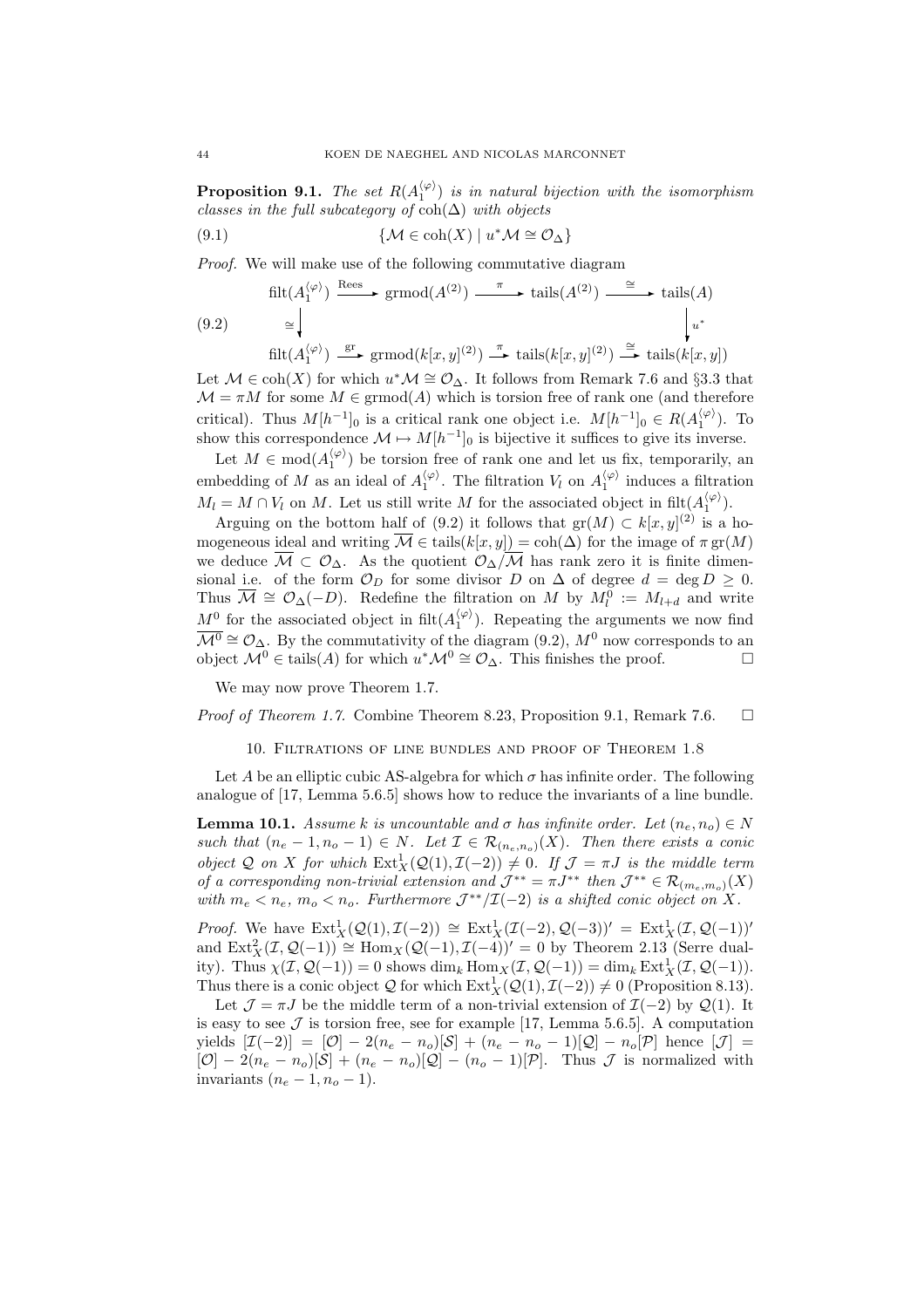By [5, Corollary 4.2] GKdim  $J^{**}/J \leq 1$ . As  $\sigma$  has infinite order, any zero dimensional object on  $X$  admits a filtration by shifted point objects [5]. Hence  $[\mathcal{J}^{**}/\mathcal{J}] = c[\mathcal{P}]$  for some  $c \geq 0$  and therefore  $[\mathcal{J}^{**}] = [\mathcal{O}] - 2(n_e - n_o)[\mathcal{S}] + (n_e$  $n_o[\mathcal{Q}] - (n_o - c - 1)[\mathcal{P}]$ . Thus  $\mathcal{J}^{**} \in \mathcal{R}_{(m_e, m_o)}(X)$  where  $m_o = n_o - c - 1 < n_o$ and  $m_e = n_e - c - 1$ . Let  $\mathcal{N} = \mathcal{J}^{**}/\mathcal{I}(-2)$ . Then  $\mathcal N$  is pure and furthermore we have  $[\mathcal{N}] = [\mathcal{Q}] + (c+1)[\mathcal{P}]$ . Thus  $e(\mathcal{N}) = 1$ . Moreover  $\mathcal{Q} \subset \mathcal{N}$  and  $\mathcal{N}/\mathcal{Q}$  is zero dimensional. By Lemma 6.6  $\mathcal N$  is a shifted conic object on X.

**Theorem 10.2.** Assume k is uncountable. Let A be an elliptic cubic  $AS$ -algebra and assume  $\sigma$  has infinite order. Let  $(n_e, n_o) \in N$  and l as in (4.4). Let  $\mathcal{I} \in$  $\mathcal{R}_{(n_e,n_o)}(X)$ . Then there exists an integer m,  $0 \leq m \leq l$  together with a filtration of line bundles  $\mathcal{I}_0 \supset \mathcal{I}_1 \supset \cdots \supset \mathcal{I}_m = \mathcal{I}(-2l)$  on X with the property that the  $\mathcal{I}_i/\mathcal{I}_{i+1}$ are shifted conic objects on X and  $\mathcal{I}_0$  has invariants  $(m_e, m_o) = (n_e - l, n_o - l)$ .

*Proof.* By Lemma 10.1, (4.4) and downwards induction on l.

We end with the proof of Theorem 1.8 from the introduction.

Proof of Theorem 1.8. The first part of Theorem 1.8 is due to Theorem 10.2 and the equivalence  $R(A) = \coprod_{(n_e,n_o)\in N} \mathcal{R}_{(n_e,n_o)}$  from §3.3. Proposition 4.3 implies  $I_0 = \omega I_0$  having a minimal resolution of the form (1.1). By Proposition 4.3 and Remark 4.4,  $I_0$  and  $\mathcal{I}_0$  are up to isomorphism uniquely determined by  $(m_e, m_o)$ , and therefore by  $(n_e, n_o)$ . This finishes the proof.

Remark 10.3. By Remarks 8.18 and 8.19 we do not need the hypothesis  $k$  is uncountable in Theorem 10.2 in case  $A = H_c$  is the enveloping algebra or A is of generic type A and  $\sigma$  has infinite order. Furthermore it follows from Proposition 5.1 that Theorem 10.2 is (trivially) true in case A is a linear cubic AS-algebra, again without the hypothesis  $k$  is uncountable.

### APPENDIX A. HILBERT SERIES OF IDEALS UP TO INVARIANTS  $(3,3)$

Let  $A$  be a cubic Artin-Schelter algebra, and let  $I$  be a normalized rank one torsion free graded right A-module of projective dimension one with invariants  $(n_e, n_o)$ . According to Theorem 1.5 the Hilbert series of I has the form

$$
h_I(t) = \frac{1}{(1-t)^2(1-t^2)} - \frac{s_I(t)}{1-t^2}
$$

where  $s_I(t)$  is a Castelnuovo polynomial of even weight  $n_e$  and odd weight  $n_o$ . For  $n_e \leq 3$ ,  $n_o \leq 3$  we list the possible Hilbert series for I, the corresponding Castelnuovo polynomial, the possible minimal resolutions and  $\dim_k \text{Ext}^1_A(I, I)$ .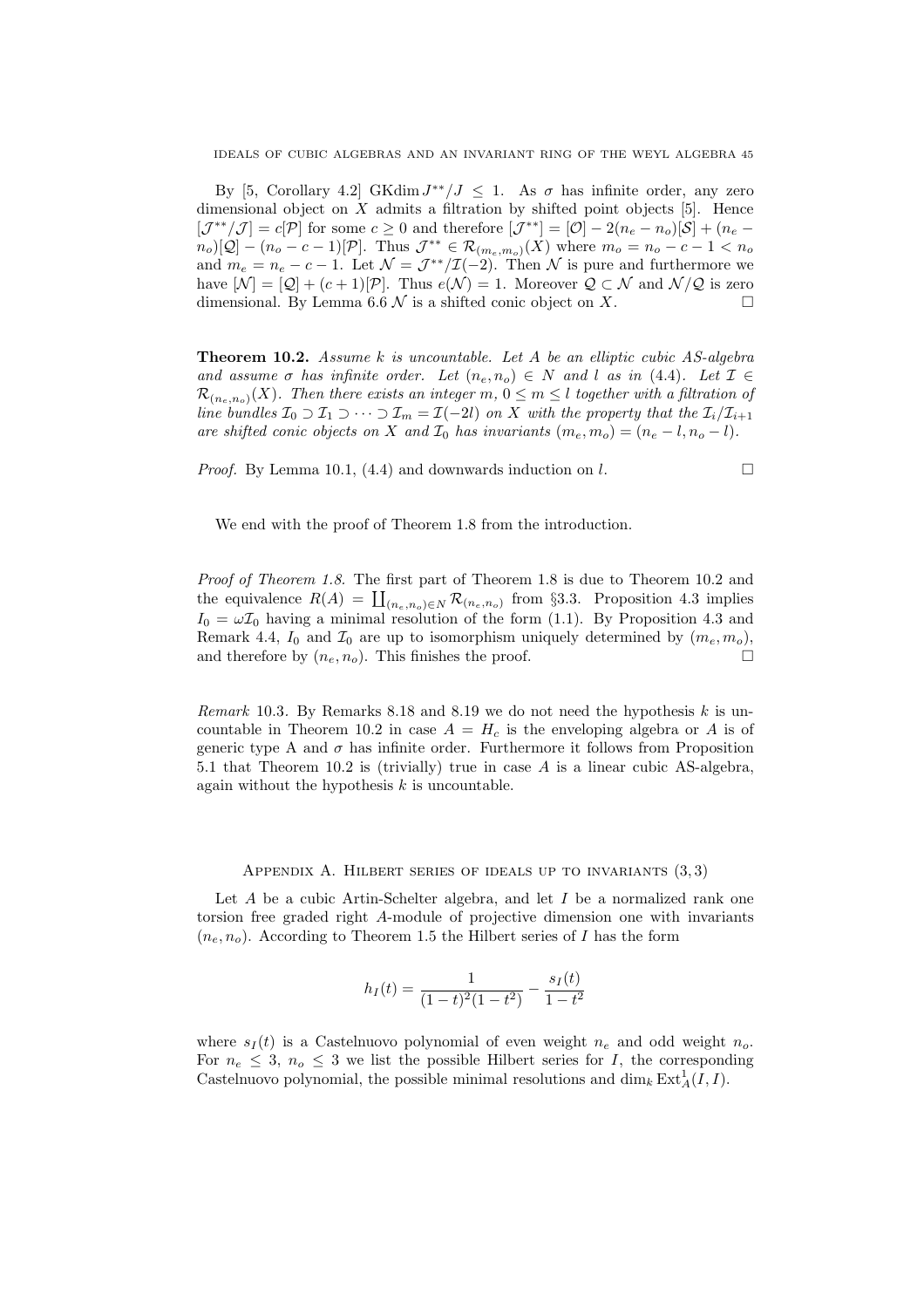| $(n_e, n_o) = (0, 0)$ | $h_I(t) = 1 + 2t + 4t^2 + 6t^3 + 9t^4 + 12t^5 + \dots$                                                                                                         |
|-----------------------|----------------------------------------------------------------------------------------------------------------------------------------------------------------|
|                       | $s_I(t) = 0$                                                                                                                                                   |
|                       | $\dim_k \operatorname{Ext}_A^1(I,I) = 0$                                                                                                                       |
|                       | $0 \rightarrow A \rightarrow I \rightarrow 0$<br>$h_I(t) = 2t + 3t^2 + 6t^3 + 8t^4 + 12t^5 + 15t^6 + $                                                         |
| $(n_e, n_o) = (1, 0)$ |                                                                                                                                                                |
|                       | $s_I(t) = 1$<br>$\dim_k \mathrm{Ext}^1_A(I,I)=0$                                                                                                               |
|                       |                                                                                                                                                                |
| $(n_e, n_o) = (1, 1)$ | 0 → A(-2) → A(-1) <sup>2</sup> → I → 0<br>h <sub>I</sub> (t) = t + 3t <sup>2</sup> + 5t <sup>3</sup> + 8t <sup>4</sup> + 11t <sup>5</sup> + 15t <sup>6</sup> + |
|                       | $s_I(t) = 1 + t$                                                                                                                                               |
|                       | $\dim_k \operatorname{Ext}_A^1(I,I) = 2$                                                                                                                       |
|                       | $0 \to A(-3) \to A(-1) \oplus A(-2) \to I \to 0$<br>$h_I(t) = 3t^2 + 4t^3 + 8t^4 + 10t^5 + 15t^6 + \dots$                                                      |
| $(n_e, n_o) = (1, 2)$ |                                                                                                                                                                |
|                       | $s_I(t) = 1 + 2t$                                                                                                                                              |
|                       | $\dim_k \operatorname{Ext}_A^1(I, I) = 0$                                                                                                                      |
|                       | $\frac{(0 \to A(-3)^2 \to A(-2)^3 \to I \to 0}{h_I(t) = t + 2t^2 + 5t^3 + 7t^4 + 11t^5 + 14t^6 + \dots}$                                                       |
| $(n_e, n_o) = (2, 1)$ |                                                                                                                                                                |
|                       | $s_I(t) = 1 + t + t^2$                                                                                                                                         |
|                       | $\dim_k \operatorname{Ext}_A^1(I, I) = 2$                                                                                                                      |
|                       | $\frac{0 \rightarrow A(-4) \rightarrow A(-1) \oplus A(-3) \rightarrow I \rightarrow 0}{h_I(t) = 2t^2 + 4t^3 + 7t^4 + 10t^5 + 14t^6 + \dots}$                   |
| $(n_e, n_o) = (2, 2)$ | $s_I(t) = 1 + 2t + t^2$                                                                                                                                        |
|                       | $\dim_k \operatorname{Ext}_A^1(I,I) = 4$                                                                                                                       |
|                       | $0 \rightarrow A(-4) \rightarrow A(-2)^2 \rightarrow I \rightarrow 0$                                                                                          |
|                       | $\frac{0 \to A(-3) \oplus A(-4) \to A(-2)^2 \oplus A(-3) \to I \to 0}{h_I(t) = t + 2t^2 + 4t^3 + 7t^4 + 10t^5 + 14t^6 + \dots}$                                |
|                       |                                                                                                                                                                |
|                       | $s_I(t) = 1 + t + t^2 + t^3$                                                                                                                                   |
|                       | $\dim_k \operatorname{Ext}_A^1(I,I) = 3$                                                                                                                       |
|                       | $\frac{0 \to A(-5) \to A(-1) \oplus A(-4) \to I \to 0}{h_I(t) = 2t^2 + 3t^3 + 7t^4 + 9t^5 + 14t^6 + \dots}$                                                    |
| $(n_e, n_o) = (2, 3)$ | $s_I(t) = 1 + 2t + t^2 + t^3$                                                                                                                                  |
|                       | $\dim_k \operatorname{Ext}_A^1(I, I) = 2$                                                                                                                      |
|                       |                                                                                                                                                                |
| $(n_e, n_o) = (3, 2)$ | $0 \to A(-3) \oplus A(-5) \to A(-2)^2 \oplus A(-4) \to I \to 0$<br>$h_I(t) = t^2 + 4t^3 + 6t^4 + 10t^5 + 13t^6 + \dots$                                        |
|                       | $s_I(t) = 1 + 2t + 2t^2$                                                                                                                                       |
|                       | $\dim_k \operatorname{Ext}_A^1(I,I) = 4$                                                                                                                       |
|                       |                                                                                                                                                                |
|                       | $\frac{0 \to A(-4)^2 \to A(-2) \oplus A(-3)^2 \to I \to 0}{h_I(t) = t + 2t^2 + 4t^3 + 6t^4 + 10t^5 + 13t^6 + \dots}$                                           |
|                       | $s_I(t) = 1 + t + t^2 + t^3 + t^4$                                                                                                                             |
|                       | $\dim_k \operatorname{Ext}_A^1(I, I) = 3$                                                                                                                      |
|                       | $0 \to A(-6) \to A(-1) \oplus A(-5) \to I \to 0$<br>$h_I(t) = t^2 + 3t^3 + 6t^4 + 9t^5 + 13t^6 + \dots$                                                        |
| $(n_e, n_o) = (3, 3)$ | $s_I(t) = 1 + 2t + 2t^2 + t^3$                                                                                                                                 |
|                       | $\dim_k \operatorname{Ext}_A^1(I,I) = 6$                                                                                                                       |
|                       | $0 \rightarrow A(-5) \rightarrow A(-2) \oplus A(-3) \rightarrow I \rightarrow 0$                                                                               |
|                       |                                                                                                                                                                |
|                       | $0 \to A(-4) \oplus A(-5) \to A(-2) \oplus A(-3) \oplus A(-4) \to I \to 0$<br>$h_I(t) = 2t^2 + 3t^3 + 6t^4 + 9t^5 + 13t^6 + \dots$                             |
|                       | $s_I(t) = 1 + 2t + t^2 + t^3 + t^4$                                                                                                                            |
|                       | $\dim_k \operatorname{Ext}_A^1(I,I) = 4$                                                                                                                       |
|                       | $\frac{0 \to A(-3) \oplus A(-6) \to A(-2)^2 \oplus A(-5) \to I \to 0}{h_I(t) = t + 2t^2 + 4t^3 + 6t^4 + 9t^5 + 13t^6 + \dots}$                                 |
|                       |                                                                                                                                                                |
|                       | $s_I(t) = 1 + t + t^2 + t^3 + t^4 + t^5$                                                                                                                       |
|                       | $\dim_k \operatorname{Ext}_A^1(I,I) = 4$                                                                                                                       |
|                       | $0 \rightarrow A(-7) \rightarrow A(-1) \oplus A(-6) \rightarrow I \rightarrow 0$                                                                               |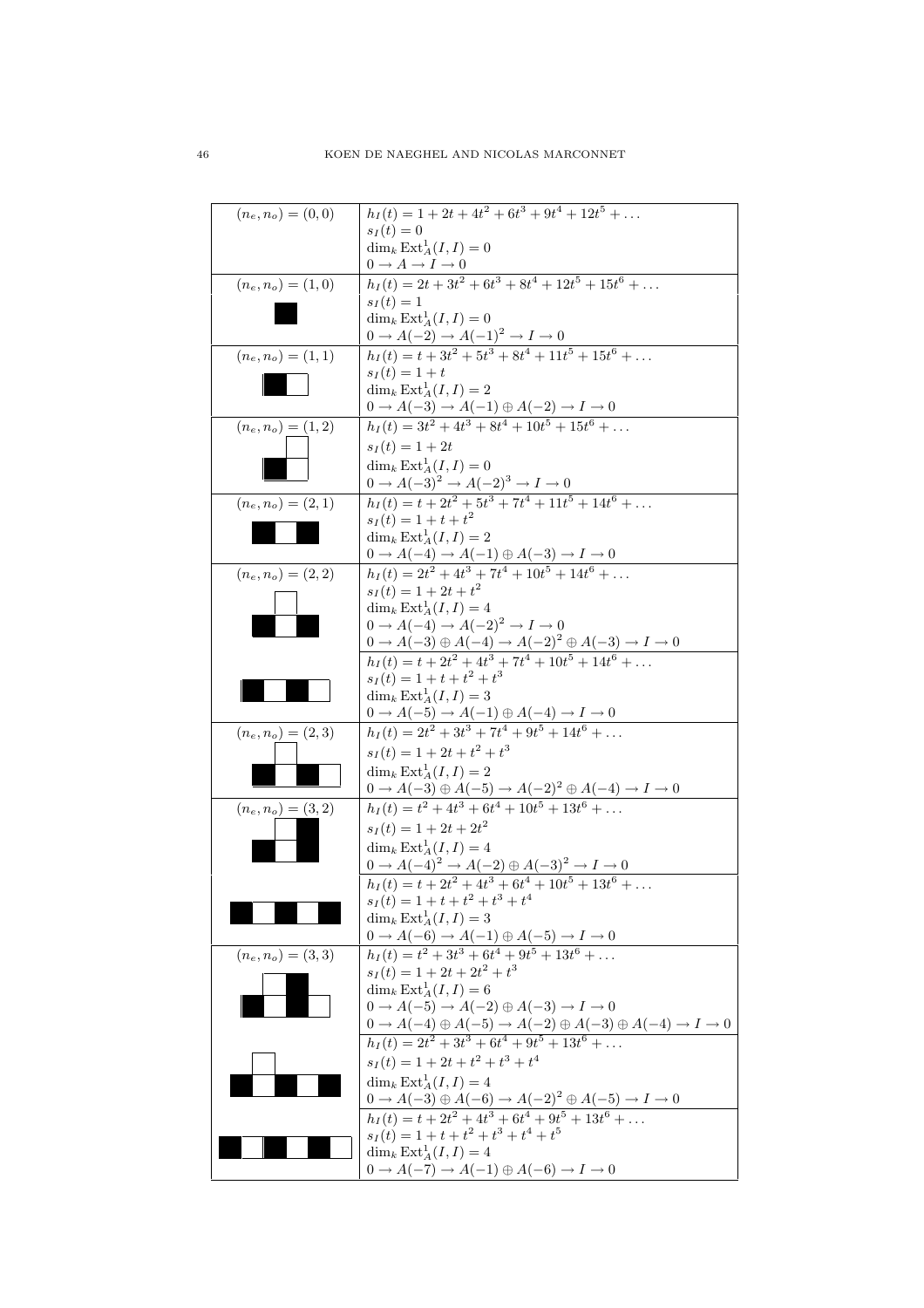# **REFERENCES**

- [1] K. Ajitabh, Modules over elliptic algebras and quantum planes, Proc. Lond. Math. Soc. 72 (1996), no. 3, 567–587.
- [2] K. Ajitabh and M. Van den Bergh, Presentation of critical modules of GK-dimension 2 over elliptic algebras, Proc. American Math. Soc.  $127$  (1999), no. 6, 1633-1639.
- [3] M. Artin and W. Schelter, *Graded algebras of global dimension 3*, Adv. in Math. **66** (1987), 171–216.
- [4] M. Artin, J. Tate, and M. Van den Bergh, Some algebras associated to automorphisms of elliptic curves, The Grothendieck Festschrift, vol. 1, Birkhäuser, 1990, pp. 33–85.
- $\Box$ , Modules over regular algebras of dimension 3, Invent. Math. 106 (1991), 335–388.
- [6] M. Artin and M. Van den Bergh, Twisted homogeneous coordinate rings, J. Algebra 133 (1990), 249–271.
- [7] M. Artin and J. J. Zhang, Noncommutative projective schemes, Adv. in Math. 109 (1994), no. 2, 228–287.
- [8] D. Baer, Tilting sheaves in representation theory of algebras, Manuscripta Math. 60 (1988), no. 3, 323–347.
- [9] A. A. Beilinson, *Coherent sheaves on*  $\mathbb{P}^n$  and problems of linear algebra, Funct. Anal. Appl. 12 (1979), 214–216.
- [10] Y. Berest and G. Wilson, Automorphisms and ideals of the Weyl algebra, Math. Ann. 318 (2000), no. 1, 127–147.
- [11]  $\_\_\_\_\$ , Ideal classes of the Weyl algebra and noncommutative projective geometry (with an appendix by Michel Van den Bergh), Int. Math. Res. Not. (2002), no. 26, 1347–1396.
- [12] A. I. Bondal, Helices, representions of quivers and Koszul algebras, Helices and Vector bundles, 75–95, London Math. Soc. Lecture Note Ser., 148, Cambridge Univ. Press, Cambridge, (1990).
- [13] R. C. Cannings and M. P. Holland, Right ideals of rings of differential operators, J. Algebra 167 (1994), no. 1, 116–141.
- [14] E. D. Davis, 0-dimensional subschemes of  $\mathbb{P}^2$ : new applications of Castelnuovo's function, An. Univ. Ferrara, 32 (1986), 93–107.
- [15] K. De Naeghel, Ideals of three dimensional Artin-Schelter algebras, PhD Thesis (2006).
- [16] K. De Naeghel and N. Marconnet, An inequality on broken chessboards, preprint math.CO/0601094, 2006.
- [17] K. De Naeghel and M. Van den Bergh, Ideal classes of three dimensional Sklyanin algebras, J. of Algebra 276 (2004) no. 2 515–551.
- [18] , Ideal classes of three dimensional Artin-Schelter regular algebras, J. Algebra 283 (2005) no. 1 399–429.
- [19] F. Eshmatov, DG-models of projective modules and Nakajima quiver varieties, preprint math.QA/0604011, 2006.
- [20] R. Hartshorne, Algebraic geometry, Springer-Verlag, 1977.
- [21] A. D. King, Moduli of representations of finite-dimensional algebras, Quart. J. Math. Oxford Ser. (2) 45 (1994), no. 180, 515–530.
- [22] L. Le Bruyn, Moduli spaces for right ideals of the Weyl algebra, J. Algebra 172 (1995), 32–48.
- [23] D. Luna, *Slices étales*, Bull. Soc. Math. France 33 (1973), 81-105.
- [24] I. Mori and S. P. Smith, *Bézout's theorem for non-commutative projective spaces*, J. Pure Appl. Algebra 157 (2001), no. 2-3, 279–299.
- [25] C. Nastasescu and F. Van Oystaeyen, Graded and filtered rings and modules, Springer, Berlin, 1979.
- [26] T. A. Nevins and J. T. Stafford, Sklyanin algebras and Hilbert schemes of points, preprint math.AG/0310045, 2003.
- [27] A. Schofield, Semi-invariants of quivers, J. London Math. Soc. (2) 43 (1991), no. 3, 385–395.
- [28] A. Schofield and M. Van den Bergh, Semi-invariants of quivers for arbitrary dimension vectors, Indag. Math. (N.S.) 12 (2001), 125–138.
- [29] J. T. Stafford and M. Van den Bergh, Noncommutative curves and noncommutative surfaces, Bull. Amer. Math. Soc. (N.S.) 38 (2001), no. 2, 171–216 (electronic).